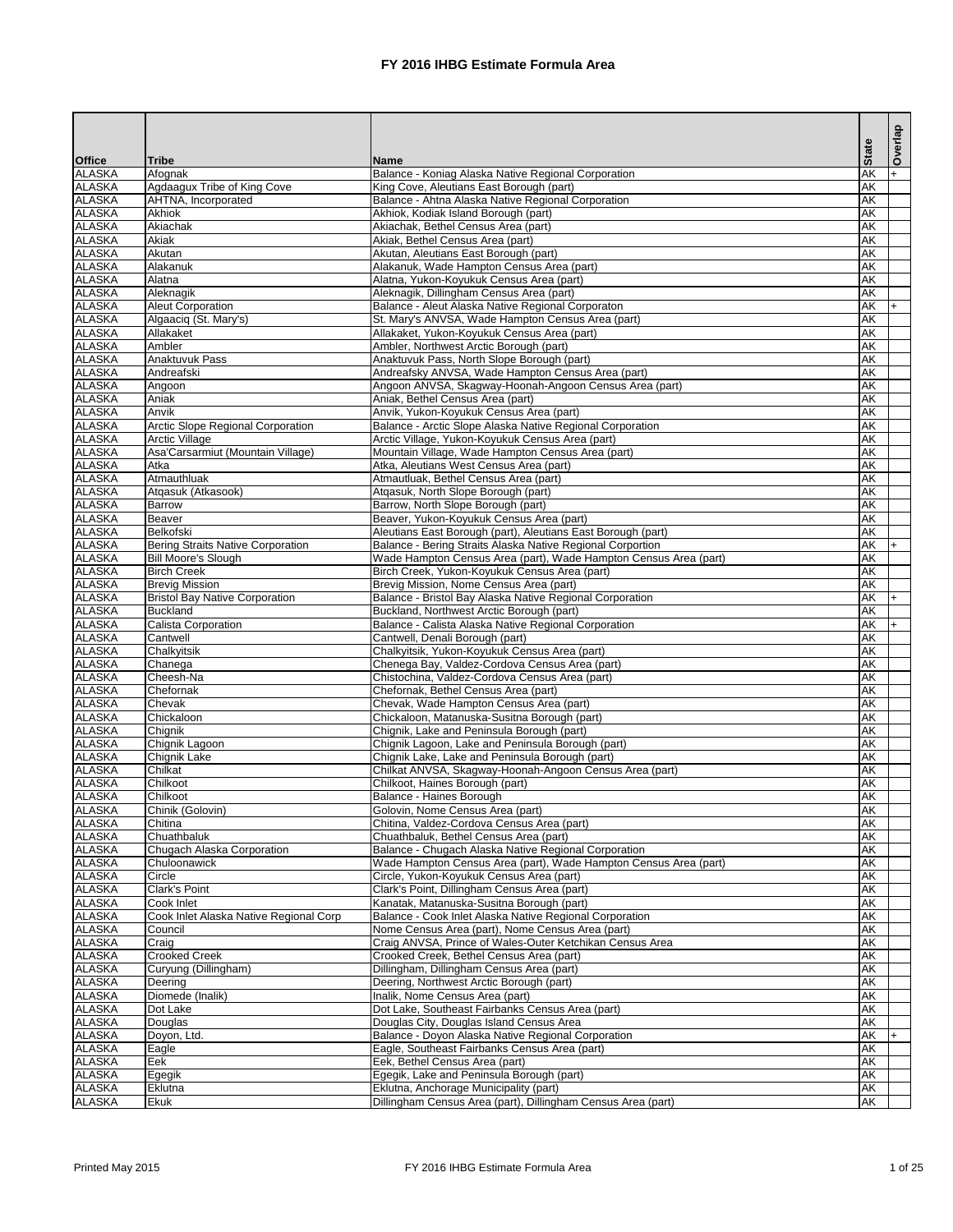|                                |                                        |                                                                                                   |                        | Overlap |
|--------------------------------|----------------------------------------|---------------------------------------------------------------------------------------------------|------------------------|---------|
| <b>Office</b>                  | <b>Tribe</b>                           | <b>Name</b>                                                                                       | <b>State</b>           |         |
| <b>ALASKA</b>                  | <b>Ekwok</b>                           | Ekwok, Dillingham Census Area (part)                                                              | <b>AK</b>              |         |
| <b>ALASKA</b><br><b>ALASKA</b> | <b>Elim</b><br>Emmonak                 | Balance - Nome Census Area                                                                        | AK<br>AK               | I+.     |
| <b>ALASKA</b>                  | Evansville (Bettles Field)             | Emmonak, Wade Hampton Census Area (part)<br>Evansville, Yukon-Koyukuk Census Area (part)          | <b>AK</b>              |         |
| <b>ALASKA</b>                  | Eyak                                   | City of Cordova, City of Cordova                                                                  | <b>AK</b>              |         |
| <b>ALASKA</b>                  | Eyak                                   | Eyak ANVSA, Valdez-Cordova Census Area (part)                                                     | <b>AK</b>              |         |
| <b>ALASKA</b>                  | <b>False Pass</b>                      | False Pass, Aleutians East Borough (part)                                                         | <b>AK</b>              |         |
| <b>ALASKA</b>                  | Fort Yukon                             | Fort Yukon, Yukon-Koyukuk Census Area (part)                                                      | <b>AK</b>              |         |
| <b>ALASKA</b><br><b>ALASKA</b> | Gakona<br>Galena (Louden Village)      | Gakona ANVSA, Valdez-Cordova Census Area (part)                                                   | <b>AK</b><br><b>AK</b> |         |
| <b>ALASKA</b>                  | Gambell                                | Galena, Yukon-Koyukuk Census Area (part)<br>Gambell, Nome Census Area (part)                      | <b>AK</b>              |         |
| <b>ALASKA</b>                  | Georgetown                             | Georgetown, Bethel Census Area (part)                                                             | <b>AK</b>              |         |
| <b>ALASKA</b>                  | Goodnews Bay                           | Goodnews Bay, Bethel Census Area (part)                                                           | <b>AK</b>              |         |
| <b>ALASKA</b>                  | Grayling                               | Grayling, Yukon-Koyukuk Census Area (part)                                                        | <b>AK</b>              |         |
| <b>ALASKA</b>                  | Gulkana                                | Gulkana, Valdez-Cordova Census Area (part)                                                        | <b>AK</b>              |         |
| <b>ALASKA</b>                  | <b>Hamilton</b>                        | Wade Hampton Census Area (part), Wade Hampton Census Area (part)                                  | <b>AK</b>              |         |
| <b>ALASKA</b><br><b>ALASKA</b> | <b>Healy Lake</b><br><b>Holy Cross</b> | Healy Lake, Southeast Fairbanks Census Area (part)                                                | <b>AK</b><br><b>AK</b> |         |
| <b>ALASKA</b>                  | Hoonah                                 | Holy Cross, Yukon-Koyukuk Census Area (part)<br>Hoonah, Skagway-Hoonah-Angoon Census Area (part)  | <b>AK</b>              |         |
| <b>ALASKA</b>                  | Hooper Bay                             | Hooper Bay, Wade Hampton Census Area (part)                                                       | <b>AK</b>              |         |
| <b>ALASKA</b>                  | Hughes                                 | Hughes, Yukon-Koyukuk Census Area (part)                                                          | <b>AK</b>              |         |
| <b>ALASKA</b>                  | Huslia                                 | Huslia, Yukon-Koyukuk Census Area (part)                                                          | <b>AK</b>              |         |
| <b>ALASKA</b>                  | Hydaburg                               | Hydaburg, Prince of Wales-Outer Ketchikan Census Area                                             | <b>AK</b>              |         |
| <b>ALASKA</b>                  | Igiugig                                | Igiugig, Lake and Peninsula Borough (part)                                                        | <b>AK</b>              |         |
| <b>ALASKA</b><br><b>ALASKA</b> | <b>Iliamna</b>                         | Iliamna, Lake and Peninsula Borough (part)                                                        | <b>AK</b><br><b>AK</b> |         |
| <b>ALASKA</b>                  | lqurmuit<br>Ivanof Bay                 | Russian Mission, Wade Hampton Census Area (part)<br>Ivanof Bay, Lake and Peninsula Borough (part) | <b>AK</b>              |         |
| <b>ALASKA</b>                  | Kaguyak                                | Balance - Koniag Alaska Native Regional Corporation                                               | AK                     |         |
| <b>ALASKA</b>                  | Kake                                   | Kake ANVSA, Wrangell-Petersburg Census Area (part)                                                | <b>AK</b>              |         |
| <b>ALASKA</b>                  | Kaktovik                               | Kaktovik, North Slope Borough (part)                                                              | <b>AK</b>              |         |
| <b>ALASKA</b>                  | Kalskag                                | Kalskag, Bethel Census Area (part)                                                                | <b>AK</b>              |         |
| <b>ALASKA</b>                  | Kaltag                                 | Kaltag, Yukon-Koyukuk Census Area (part)                                                          | <b>AK</b>              |         |
| <b>ALASKA</b>                  | Kanatak                                | <b>Minimum Needs</b>                                                                              | <b>AK</b>              |         |
| <b>ALASKA</b><br><b>ALASKA</b> | Karluk<br>Kasigluk                     | Karluk, Kodiak Island Borough (part)<br>Kasigluk, Bethel Census Area (part)                       | IAK.<br>AK             |         |
| <b>ALASKA</b>                  | Kassan                                 | Kasaan ANVSA, Prince of Wales-Outer Ketchikan Census Area                                         | AK                     |         |
| <b>ALASKA</b>                  | Kenaitze                               | Kenaitze, Kenai Peninsula Borough (part)                                                          | AK                     |         |
| <b>ALASKA</b>                  | Ketchikan                              | Balance - Ketchikan Gateway Borough                                                               | AK                     |         |
| <b>ALASKA</b>                  | Kiana                                  | Kiana, Northwest Arctic Borough (part)                                                            | AK                     |         |
| <b>ALASKA</b>                  | King Island                            | Balance - Nome Census Area                                                                        | AK                     |         |
| <b>ALASKA</b>                  | King Salmon                            | Balance - Bristol Bay Alaska Native Regional Corporation                                          | AK                     |         |
| <b>ALASKA</b><br><b>ALASKA</b> | Kipnuk<br>Kivalina                     | Kipnuk, Bethel Census Area (part)<br>Kivalina, Northwest Arctic Borough (part)                    | AK<br>AK               |         |
| <b>ALASKA</b>                  | Klawock                                | Klawock ANVSA, Prince of Wales-Outer Ketchikan Census Area                                        | AK                     |         |
| <b>ALASKA</b>                  | Kluti Kaah (Copper Center)             | Copper Center, Valdez-Cordova Census Area (part)                                                  | AK                     |         |
| <b>ALASKA</b>                  | Knik                                   | Knik ANVSA, Matanuska-Susitna Borough (part)                                                      | AK                     |         |
| <b>ALASKA</b>                  | Kobuk                                  | Kobuk, Northwest Arctic Borough (part)                                                            | AK                     |         |
| <b>ALASKA</b>                  | Kokhanok                               | Kokhanok, Lake and Peninsula Borough (part)                                                       | AK                     |         |
| <b>ALASKA</b><br><b>ALASKA</b> | Kongiganak<br>Koniag, Incorporated     | Kongiganak, Bethel Census Area (part)<br>Balance - Koniag Alaska Native Regional Corporation      | AK<br>AK               |         |
| <b>ALASKA</b>                  | Kotlik                                 | Kotlik, Wade Hampton Census Area (part)                                                           | AK                     | l+      |
| <b>ALASKA</b>                  | Kotzebue                               | Kotzebue, Northwest Arctic Borough (part)                                                         | AK                     |         |
| <b>ALASKA</b>                  | Koyuk                                  | Koyuk, Nome Census Area (part)                                                                    | AK                     |         |
| <b>ALASKA</b>                  | Koyukuk                                | Koyukuk, Yukon-Koyukuk Census Area (part)                                                         | AK                     |         |
| <b>ALASKA</b>                  | Kwethluk                               | Kwethluk, Bethel Census Area (part)                                                               | AK                     |         |
| <b>ALASKA</b>                  | Kwigillingok                           | Kwigillingok, Bethel Census Area (part)                                                           | AK                     |         |
| <b>ALASKA</b><br><b>ALASKA</b> | Kwinhagak (Quinhagak)<br>Larsen Bay    | Kwinhagak, Bethel Census Area (part)<br>Larsen Bay, Kodiak Island Borough (part)                  | AK<br>AK               |         |
| <b>ALASKA</b>                  | Lesnoi (Woody Island)                  | Balance - Koniag Alaska Native Regional Corporation                                               | AK                     | $+$     |
| <b>ALASKA</b>                  | Levelock                               | Levelock, Lake and Peninsula Borough (part)                                                       | AK                     |         |
| <b>ALASKA</b>                  | Lime Village                           | Bethel Census Area (part), Bethel Census Area (part)                                              | AK                     |         |
| <b>ALASKA</b>                  | Lower.Kalskag                          | Lower Kalskag, Bethel Census Area (part)                                                          | AK                     |         |
| <b>ALASKA</b>                  | <b>Manley Hot Springs</b>              | Manley Hot Springs, Yukon-Koyukuk Census Area (part)                                              | AK                     |         |
| <b>ALASKA</b>                  | Manokotak                              | Manokotak, Dillingham Census Area (part)                                                          | AK                     |         |
| <b>ALASKA</b><br><b>ALASKA</b> | Marshall<br>Mary's Igloo               | Marshall, Wade Hampton Census Area (part)<br>Nome Census Area (part), Nome Census Area (part)     | AK<br>AK               |         |
| <b>ALASKA</b>                  | <b>McGrath</b>                         | McGrath, Yukon-Koyukuk Census Area (part)                                                         | AK                     |         |
| <b>ALASKA</b>                  | Mekoryuk                               | Mekoryuk, Bethel Census Area (part)                                                               | AK                     |         |
| <b>ALASKA</b>                  | Mentasta                               | Mentasta Lake, Valdez-Cordova Census Area (part)                                                  | AK                     |         |
| <b>ALASKA</b>                  | Metlakatla (Annette Island)            | Annette Island Reserve, Ketchikan Gateway Borough (part)                                          | AK                     |         |
| <b>ALASKA</b>                  | Metlakatla (Annette Island)            | Annette Island Reserve, Prince of Wales-Outer Ketchikan Census Area                               | AK                     |         |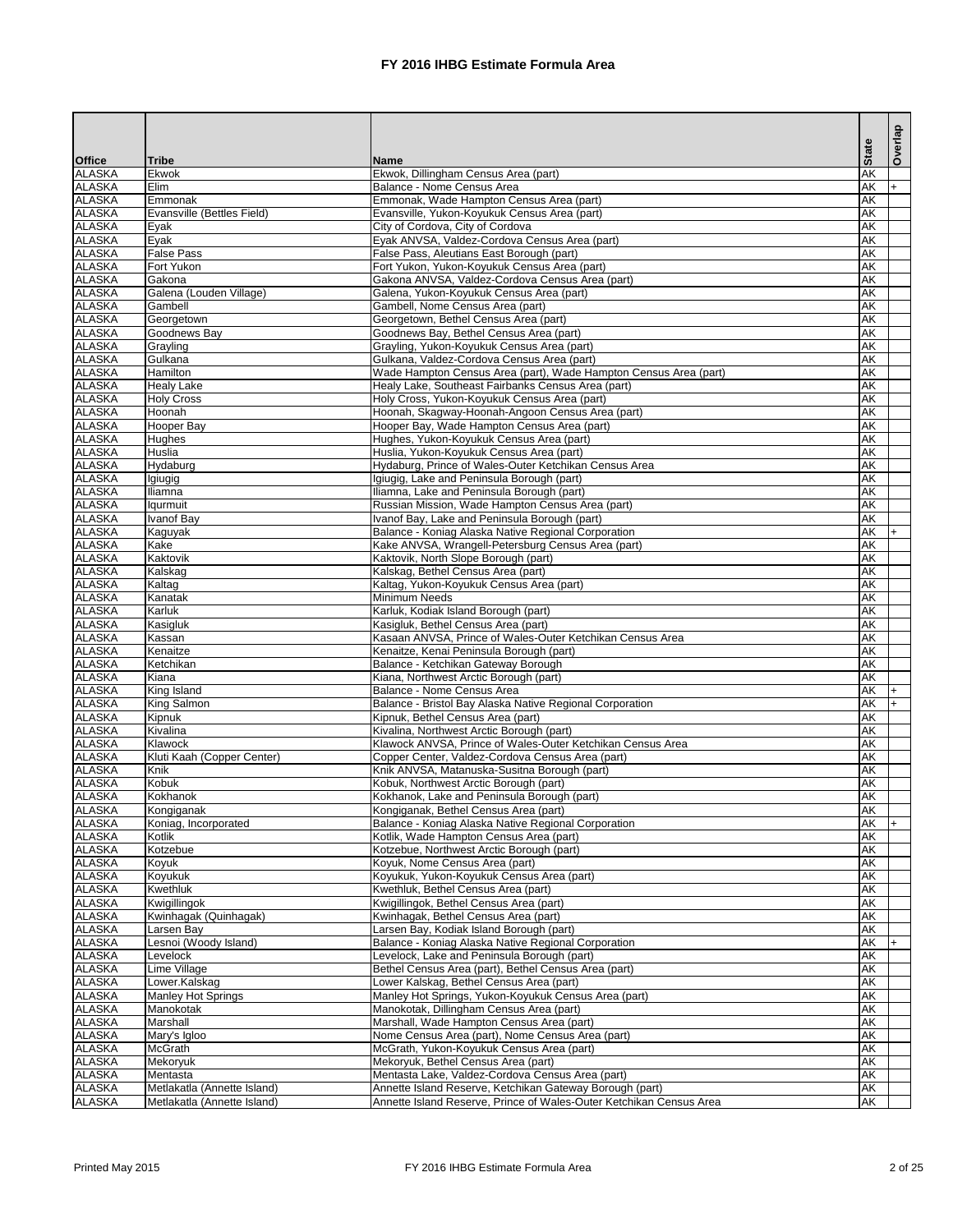|                                |                                                   |                                                                                                            |              | Overlap |
|--------------------------------|---------------------------------------------------|------------------------------------------------------------------------------------------------------------|--------------|---------|
| <b>Office</b>                  | <b>Tribe</b>                                      | <b>Name</b>                                                                                                | <b>State</b> |         |
| <b>ALASKA</b>                  | Minto                                             | Minto, Yukon-Koyukuk Census Area (part)                                                                    | <b>AK</b>    |         |
| <b>ALASKA</b>                  | <b>Naknek</b>                                     | Naknek, Bristol Bay Borough (part)                                                                         | AK           |         |
| <b>ALASKA</b><br><b>ALASKA</b> | <b>NANA Corporation</b><br>Nanwelek (English Bay) | Balance - NANA Alaska Native Regional Corporation<br>Nanwalek, Kenai Peninsula Borough (part)              | AK<br>AK     |         |
| <b>ALASKA</b>                  | Napaimute                                         | Bethel Census Area (part), Bethel Census Area (part)                                                       | AK           |         |
| <b>ALASKA</b>                  | Napakiak                                          | Napakiak, Bethel Census Area (part)                                                                        | AK           |         |
| <b>ALASKA</b>                  | Napaskiak                                         | Napaskiak, Bethel Census Area (part)                                                                       | AK           |         |
| <b>ALASKA</b>                  | Nelson Lagoon                                     | Nelson Lagoon, Aleutians East Borough (part)                                                               | AK           |         |
| <b>ALASKA</b>                  | Nenana                                            | Nenana, Yukon-Koyukuk Census Area (part)                                                                   | AK           |         |
| <b>ALASKA</b>                  | New Koliganek                                     | New Koliganek, Dillingham Census Area (part)                                                               | AK           |         |
| <b>ALASKA</b><br><b>ALASKA</b> | New Stuyahok<br>Newhalen                          | New Stuyahok, Dillingham Census Area (part)<br>Newhalen, Lake and Peninsula Borough (part)                 | AK<br>AK     |         |
| <b>ALASKA</b>                  | <b>Newtok</b>                                     | Newtok, Bethel Census Area (part)                                                                          | AK           |         |
| <b>ALASKA</b>                  | Nightmute                                         | Nightmute, Bethel Census Area (part)                                                                       | AK           |         |
| <b>ALASKA</b>                  | Nikolai                                           | Nikolai, Yukon-Koyukuk Census Area (part)                                                                  | AK           |         |
| <b>ALASKA</b>                  | Nikolski                                          | Nikolski, Aleutians West Census Area (part)                                                                | AK           |         |
| <b>ALASKA</b>                  | Ninilchik                                         | Ninilchik, Kenai Peninsula Borough (part)                                                                  | AK           |         |
| <b>ALASKA</b>                  | Noatak                                            | Noatak, Northwest Arctic Borough (part)                                                                    | AK           |         |
| <b>ALASKA</b><br><b>ALASKA</b> | Nome<br>Nondalton                                 | Balance - Nome Census Area<br>Nondalton, Lake and Peninsula Borough (part)                                 | AK<br>AK     | $+$     |
| <b>ALASKA</b>                  | Noorvik                                           | Noorvik, Northwest Arctic Borough (part)                                                                   | AK           |         |
| <b>ALASKA</b>                  | Northway                                          | Balance - Doyon Alaska Native Regional Corporation                                                         | AK           | l+      |
| <b>ALASKA</b>                  | Northway                                          | Northway, Southeast Fairbanks Census Area (part)                                                           | AK           | $+$     |
| <b>ALASKA</b>                  | Nuigsut                                           | Nuigsut, North Slope Borough (part)                                                                        | AK           |         |
| <b>ALASKA</b>                  | <b>Nulato</b>                                     | Nulato, Yukon-Koyukuk Census Area (part)                                                                   | AK           |         |
| <b>ALASKA</b>                  | Nunakauyarmiut (Toksook Bay)                      | Toksook Bay, Bethel Census Area (part)                                                                     | AK           |         |
| <b>ALASKA</b><br><b>ALASKA</b> | Nunam Iqua (Sheldon's Point)                      | Nunam Iqua, Wade Hampton Census Area (part)                                                                | AK           |         |
| <b>ALASKA</b>                  | Nunapitchuk<br>Ohogamiut                          | Nunapitchuk, Bethel Census Area (part)<br>Wade Hampton Census Area (part), Wade Hampton Census Area (part) | AK<br>AK     |         |
| <b>ALASKA</b>                  | Old Harbor                                        | Old Harbor, Kodiak Island Borough (part)                                                                   | AK           |         |
| <b>ALASKA</b>                  | Orutsararmuit (Bethel)                            | Bethel, Bethel Census Area (part)                                                                          | AK           |         |
| <b>ALASKA</b>                  | Oscarville                                        | Oscarville, Bethel Census Area (part)                                                                      | AK           |         |
| <b>ALASKA</b>                  | <b>Ouzinkie</b>                                   | Ouzinkie, Kodiak Island Borough (part)                                                                     | AK           |         |
| <b>ALASKA</b>                  | Paimiut                                           | Wade Hampton Census Area (part), Wade Hampton Census Area (part)                                           | AK           |         |
| <b>ALASKA</b>                  | <b>Pauloff Harbor Village</b>                     | Balance - Aleut Alaska Native Regional Corporation                                                         | AK           | I+.     |
| <b>ALASKA</b><br><b>ALASKA</b> | Pedro Bay<br>Perryville                           | Pedro Bay, Lake and Peninsula Borough (part)<br>Perryville, Lake and Peninsula Borough (part)              | AK<br>AK     |         |
| <b>ALASKA</b>                  | Petersburg                                        | Petersburg Census Area, Wrangell-Petersburg Census Area (part)                                             | AK           |         |
| <b>ALASKA</b>                  | <b>Pilot Point</b>                                | Pilot Point ANVSA, Lake and Peninsula Borough (part)                                                       | AK           |         |
| <b>ALASKA</b>                  | <b>Pilot Station</b>                              | Pilot Station, Wade Hampton Census Area (part)                                                             | AK           |         |
| <b>ALASKA</b>                  | Pitka's Point                                     | Pitkas Point, Wade Hampton Census Area (part)                                                              | AK           |         |
| <b>ALASKA</b>                  | Platinum                                          | Platinum, Bethel Census Area (part)                                                                        | AK           |         |
| <b>ALASKA</b>                  | Point Hope                                        | Point Hope, North Slope Borough (part)                                                                     | AK           |         |
| <b>ALASKA</b><br><b>ALASKA</b> | Point Lay<br>Port Graham                          | Point Lay, North Slope Borough (part)<br>Port Graham, Kenai Peninsula Borough (part)                       | AK<br>AK     |         |
| <b>ALASKA</b>                  | Port Heiden                                       | Port Heiden, Lake and Peninsula Borough (part)                                                             | AK           |         |
| <b>ALASKA</b>                  | Port Lions                                        | Port Lions, Kodiak Island Borough (part)                                                                   | AK           |         |
| <b>ALASKA</b>                  | Portage Creek                                     | Portage Creek, Dillingham Census Area (part)                                                               | AK           |         |
| <b>ALASKA</b>                  | Qagan Tayagungin (Sand Point)                     | Sand Point, Aleutians East Borough (part)                                                                  | AK           |         |
| <b>ALASKA</b>                  | Qawalangin (Unalaska)                             | Unalaska, Aleutians West Census Area (part)                                                                | AK           |         |
| <b>ALASKA</b><br><b>ALASKA</b> | Rampart<br><b>Red Devil</b>                       | Rampart, Yukon-Koyukuk Census Area (part)<br>Red Devil, Bethel Census Area (part)                          | AK<br>AK     |         |
| <b>ALASKA</b>                  | Ruby                                              | Ruby, Yukon-Koyukuk Census Area (part)                                                                     | AK           |         |
| <b>ALASKA</b>                  | Saint George                                      | St. George, Aleutians West Census Area (part)                                                              | AK           |         |
| <b>ALASKA</b>                  | Saint Michael                                     | St. Michael, Nome Census Area (part)                                                                       | AK           |         |
| <b>ALASKA</b>                  | Saint Paul                                        | St. Paul ANVSA, Aleutians West Census Area (part)                                                          | AK           |         |
| <b>ALASKA</b>                  | Salamatoff                                        | Salamatof, Kenai Peninsula Borough (part)                                                                  | AK           |         |
| <b>ALASKA</b>                  | Savoonga                                          | Savoonga, Nome Census Area (part)                                                                          | AK           |         |
| <b>ALASKA</b><br><b>ALASKA</b> | Saxman                                            | Saxman, Ketchikan Gateway Borough (part)                                                                   | AK           |         |
| <b>ALASKA</b>                  | Scammon Bay<br>Selawik                            | Scammon Bay, Wade Hampton Census Area (part)<br>Selawik, Northwest Arctic Borough (part)                   | AK<br>AK     |         |
| <b>ALASKA</b>                  | Seldovia                                          | Seldovia, Kenai Peninsula Borough (part)                                                                   | AK           |         |
| <b>ALASKA</b>                  | Shageluk                                          | Shageluk, Yukon-Koyukuk Census Area (part)                                                                 | AK           |         |
| <b>ALASKA</b>                  | Shaktoolik                                        | Shaktoolik, Nome Census Area (part)                                                                        | AK           |         |
| <b>ALASKA</b>                  | Shishmaref                                        | Shishmaref, Nome Census Area (part)                                                                        | AK           |         |
| <b>ALASKA</b>                  | Shungnak                                          | Shungnak, Northwest Arctic Borough (part)                                                                  | AK           |         |
| <b>ALASKA</b>                  | Sitka Tribe (was Baranof Island)                  | Balance - Sitka City and Borough                                                                           | AK           |         |
| <b>ALASKA</b><br><b>ALASKA</b> | Skagway<br>Sleetmute                              | Balance - Skagway-Hoonah-Angoon Census Area<br>Sleetmute, Bethel Census Area (part)                        | AK<br>AK     |         |
| <b>ALASKA</b>                  | Solomon                                           | Solomon, Nome Census Area (part)                                                                           | AK           |         |
| <b>ALASKA</b>                  | South Naknek                                      | South Naknek. Bristol Bay Borough (part)                                                                   | AK           |         |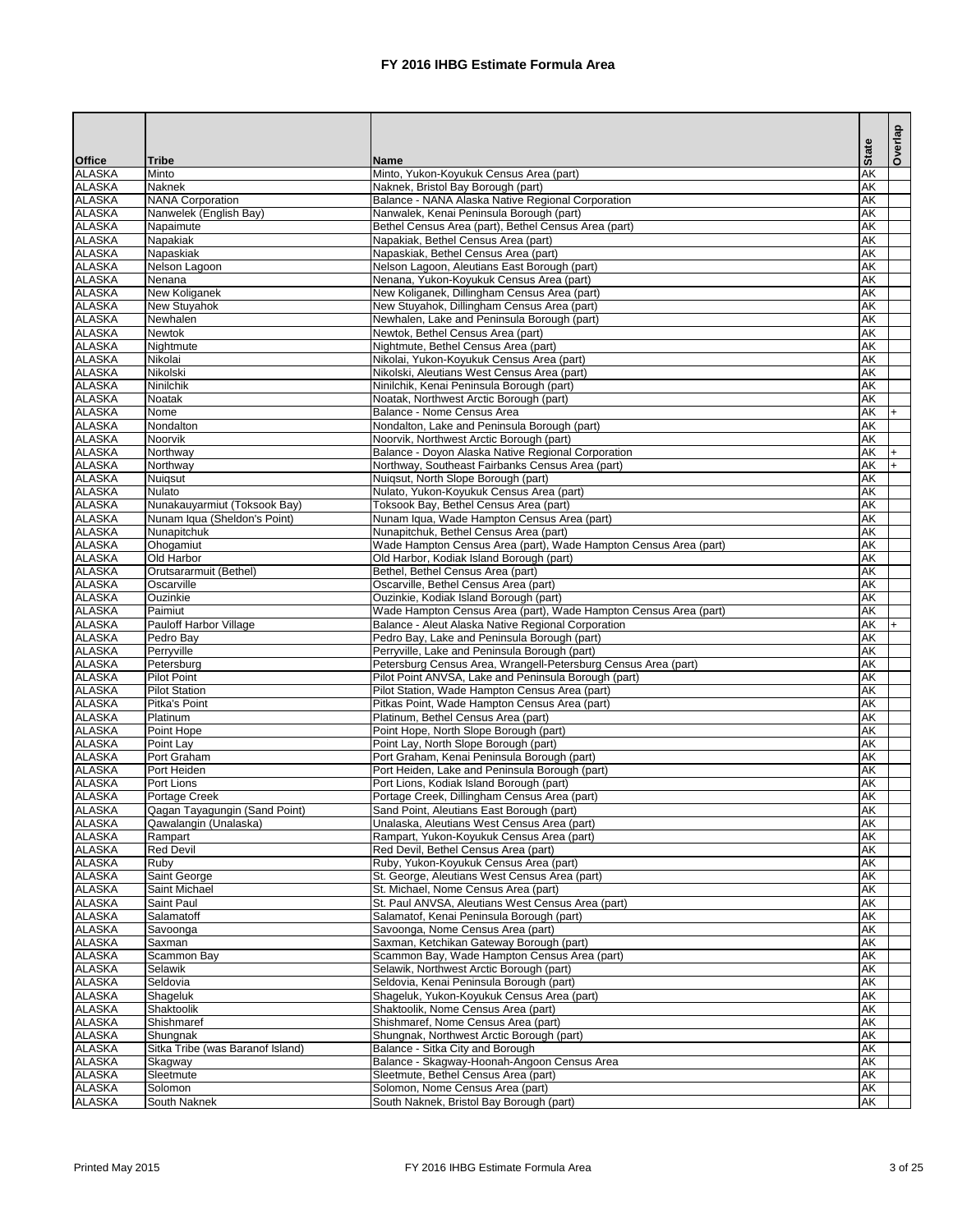| <b>Office</b> | <b>Tribe</b>                         | <b>Name</b>                                                  | <b>State</b>             | Overlap |
|---------------|--------------------------------------|--------------------------------------------------------------|--------------------------|---------|
| <b>ALASKA</b> | <b>Stebbins</b>                      | Stebbins, Nome Census Area (part)                            | $\overline{\mathsf{AK}}$ |         |
| <b>ALASKA</b> | Stevens Village                      | Stevens Village, Yukon-Koyukuk Census Area (part)            | <b>AK</b>                |         |
| <b>ALASKA</b> | <b>Stony River</b>                   | Stony River, Bethel Census Area (part)                       | $\overline{\mathsf{AK}}$ |         |
| <b>ALASKA</b> | Sun'aq Tribe of Kodiak               | Balance - Koniag Alaska Native Regional Corporation          | AK                       |         |
| <b>ALASKA</b> | Takotna                              | Takotna, Yukon-Koyukuk Census Area (part)                    | AK                       |         |
| <b>ALASKA</b> | Tanacross                            | Tanacross, Southeast Fairbanks Census Area (part)            | <b>AK</b>                |         |
| <b>ALASKA</b> | Tanana                               | Tanana, Yukon-Koyukuk Census Area (part)                     | $\overline{\mathsf{AK}}$ |         |
| <b>ALASKA</b> | <b>Tatitlek</b>                      | Tatitlek, Valdez-Cordova Census Area (part)                  | <b>AK</b>                |         |
| <b>ALASKA</b> | <b>Tazlina</b>                       | Tazlina, Valdez-Cordova Census Area (part)                   | AK                       |         |
| <b>ALASKA</b> | Telida                               | Telida, Yukon-Koyukuk Census Area (part)                     | <b>AK</b>                |         |
| <b>ALASKA</b> | Teller                               | Teller, Nome Census Area (part)                              | AK                       |         |
| <b>ALASKA</b> | Tetlin                               | Tetlin, Southeast Fairbanks Census Area (part)               | AK                       |         |
| <b>ALASKA</b> | <b>Tlingit-Haida Central Council</b> | Balance - Sealaska Alaska Native Regional Corporation        | AK                       |         |
| <b>ALASKA</b> | Togiak                               | Togiak, Dillingham Census Area (part)                        | <b>AK</b>                |         |
| <b>ALASKA</b> | <b>Tuluksak</b>                      | Tuluksak, Bethel Census Area (part)                          | AK                       |         |
| <b>ALASKA</b> | <b>Tuntutuliak</b>                   | Tuntutuliak, Bethel Census Area (part)                       | <b>AK</b>                |         |
| <b>ALASKA</b> | Tununak                              | Tununak, Bethel Census Area (part)                           | $\overline{\mathsf{AK}}$ |         |
| <b>ALASKA</b> | <b>Twin Hills</b>                    | Twin Hills, Dillingham Census Area (part)                    | <b>AK</b>                |         |
| <b>ALASKA</b> | Tyonek                               | Tyonek, Kenai Peninsula Borough (part)                       | <b>AK</b>                |         |
| <b>ALASKA</b> | <b>Ugashik</b>                       | Ugashik, Lake and Peninsula Borough (part)                   | $\overline{\mathsf{AK}}$ |         |
| <b>ALASKA</b> | <b>Umkumiute</b>                     | Balance - Calista Alaska Native Regional Corporation         | $\overline{\mathsf{AK}}$ |         |
| <b>ALASKA</b> | Unalakleet                           | Unalakleet, Nome Census Area (part)                          | <b>AK</b>                |         |
| <b>ALASKA</b> | Unga                                 | Balance - Aleut Alaska Native Regional Corporation           | AK                       |         |
| <b>ALASKA</b> | Venetie                              | Balance Doyon Alaska Native Regional Corporation             | AK                       |         |
| <b>ALASKA</b> | Wainwright                           | Wainwright, North Slope Borough (part)                       | <b>AK</b>                |         |
| <b>ALASKA</b> | Wales                                | Wales, Nome Census Area (part)                               | <b>AK</b>                |         |
| <b>ALASKA</b> | <b>White Mountain</b>                | White Mountain, Nome Census Area (part)                      | <b>AK</b>                |         |
| <b>ALASKA</b> | Wrangell                             | Wrangell Census Area, Wrangell-Petersburg Census Area (part) | AK                       |         |
| <b>ALASKA</b> | Yakutat                              | Yakutat ANVSA, Yakutat City and Borough (part)               | AK                       |         |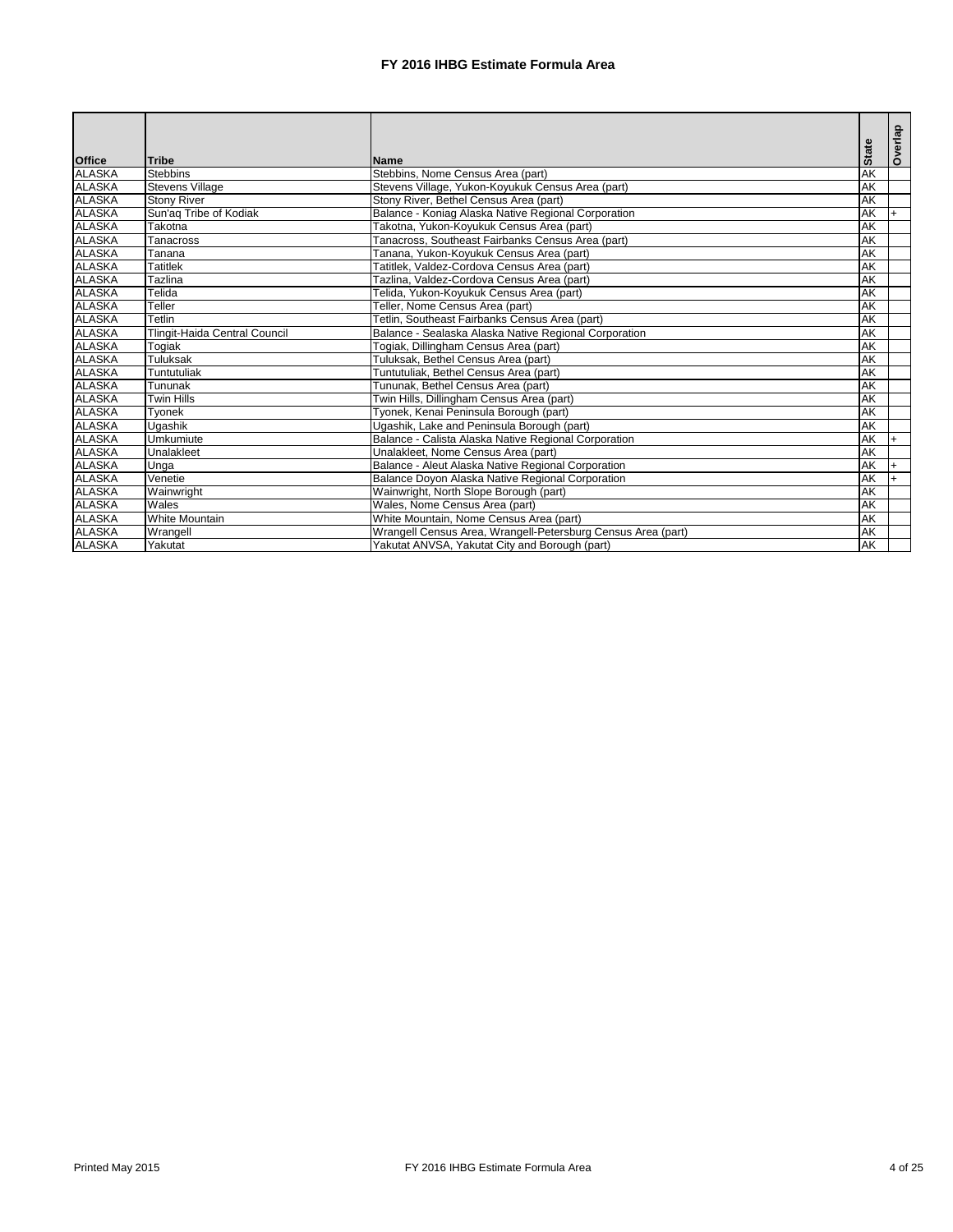|                                  |                                                            |                                                                                                              | <b>State</b>           | Overlap |
|----------------------------------|------------------------------------------------------------|--------------------------------------------------------------------------------------------------------------|------------------------|---------|
| <b>Office</b><br><b>CHICAGO</b>  | <b>Tribe</b><br>Aroostook Band of Micmac                   | <b>Name</b><br>Aroostook Band of Micmac, Aroostook County (part)                                             | <b>ME</b>              | l+      |
| <b>CHICAGO</b>                   | Aroostook Band of Micmac                                   | <b>Balance - Aroostook County</b>                                                                            | <b>ME</b>              | l+      |
| <b>CHICAGO</b>                   | <b>Bad River Band</b>                                      | Bad River Reservation, Ashland County (part)                                                                 | WI                     |         |
| <b>CHICAGO</b>                   | <b>Bad River Band</b>                                      | <b>Balance - Ashland County</b>                                                                              | WI                     |         |
| <b>CHICAGO</b>                   | <b>Bad River Band</b>                                      | Bad River Reservation, Iron County (part)                                                                    | WI                     |         |
| <b>CHICAGO</b><br><b>CHICAGO</b> | <b>Bad River Band</b><br><b>Bay Mills Indian Community</b> | <b>Balance - Iron County</b><br>Bay Mills Reservation and Off-Reservation Trust Land, Chippewa County (part) | WI<br>MI               |         |
| <b>CHICAGO</b>                   | <b>Bay Mills Indian Community</b>                          | Balance - Chippewa County                                                                                    | MI                     |         |
| <b>CHICAGO</b>                   | Boise Forte Band of Minnesota Chippewa                     | Bois Forte Reservation, Itasca County (part)                                                                 | <b>MN</b>              |         |
| <b>CHICAGO</b>                   | Boise Forte Band of Minnesota Chippewa                     | Bois Forte Reservation, Koochiching County (part)                                                            | <b>MN</b>              |         |
| <b>CHICAGO</b>                   | Boise Forte Band of Minnesota Chippewa                     | Bois Forte Reservation, St. Louis County (part)                                                              | <b>MN</b>              |         |
| <b>CHICAGO</b>                   | Catawba Indian Nation                                      | <b>Balance - Cabarrus County</b>                                                                             | <b>NC</b>              |         |
| <b>CHICAGO</b>                   | Catawba Indian Nation                                      | <b>Balance - Cleveland County</b>                                                                            | <b>NC</b><br><b>NC</b> |         |
| <b>CHICAGO</b><br><b>CHICAGO</b> | Catawba Indian Nation<br>Catawba Indian Nation             | <b>Balance - Gaston County</b><br>Balance - Mecklenburg County                                               | <b>NC</b>              |         |
| <b>CHICAGO</b>                   | Catawba Indian Nation                                      | <b>Balance - Rutherford County</b>                                                                           | <b>NC</b>              |         |
| <b>CHICAGO</b>                   | Catawba Indian Nation                                      | <b>Balance - Union County</b>                                                                                | <b>NC</b>              |         |
| <b>CHICAGO</b>                   | Catawba Indian Nation                                      | <b>Balance - Abbeville County</b>                                                                            | <b>SC</b>              |         |
| <b>CHICAGO</b>                   | Catawba Indian Nation                                      | Balance - Aiken County                                                                                       | <b>SC</b>              |         |
| <b>CHICAGO</b>                   | Catawba Indian Nation                                      | <b>Balance - Allendale County</b>                                                                            | <b>SC</b>              |         |
| <b>CHICAGO</b><br><b>CHICAGO</b> | Catawba Indian Nation<br>Catawba Indian Nation             | Balance - Anderson County<br><b>Balance - Bamberg County</b>                                                 | <b>SC</b><br><b>SC</b> |         |
| <b>CHICAGO</b>                   | Catawba Indian Nation                                      | <b>Balance - Barnwell County</b>                                                                             | <b>SC</b>              |         |
| <b>CHICAGO</b>                   | Catawba Indian Nation                                      | <b>Balance - Beaufort County</b>                                                                             | <b>SC</b>              |         |
| <b>CHICAGO</b>                   | Catawba Indian Nation                                      | <b>Balance - Berkeley County</b>                                                                             | <b>SC</b>              |         |
| <b>CHICAGO</b>                   | Catawba Indian Nation                                      | <b>Balance - Calhoun County</b>                                                                              | <b>SC</b>              |         |
| <b>CHICAGO</b>                   | Catawba Indian Nation                                      | Balance - Charleston County                                                                                  | <b>SC</b>              |         |
| <b>CHICAGO</b>                   | Catawba Indian Nation<br>Catawba Indian Nation             | <b>Balance - Cherokee County</b>                                                                             | <b>SC</b><br><b>SC</b> |         |
| <b>CHICAGO</b><br><b>CHICAGO</b> | Catawba Indian Nation                                      | <b>Balance - Chester County</b><br><b>Balance - Chesterfield County</b>                                      | <b>SC</b>              |         |
| <b>CHICAGO</b>                   | Catawba Indian Nation                                      | <b>Balance - Clarendon County</b>                                                                            | <b>SC</b>              |         |
| <b>CHICAGO</b>                   | Catawba Indian Nation                                      | <b>Balance - Colleton County</b>                                                                             | <b>SC</b>              |         |
| <b>CHICAGO</b>                   | Catawba Indian Nation                                      | <b>Balance - Darlington County</b>                                                                           | <b>SC</b>              |         |
| <b>CHICAGO</b>                   | Catawba Indian Nation                                      | <b>Balance - Dillon County</b>                                                                               | <b>SC</b>              |         |
| <b>CHICAGO</b>                   | Catawba Indian Nation<br>Catawba Indian Nation             | <b>Balance - Dorchester County</b>                                                                           | <b>SC</b><br><b>SC</b> |         |
| <b>CHICAGO</b><br><b>CHICAGO</b> | Catawba Indian Nation                                      | Balance - Edgefield County<br><b>Balance - Fairfield County</b>                                              | <b>SC</b>              |         |
| <b>CHICAGO</b>                   | Catawba Indian Nation                                      | <b>Balance - Florence County</b>                                                                             | <b>SC</b>              |         |
| <b>CHICAGO</b>                   | Catawba Indian Nation                                      | Balance - Georgetown County                                                                                  | <b>SC</b>              |         |
| <b>CHICAGO</b>                   | Catawba Indian Nation                                      | <b>Balance - Greenville County</b>                                                                           | <b>SC</b>              |         |
| <b>CHICAGO</b>                   | Catawba Indian Nation                                      | <b>Balance - Greenwood County</b>                                                                            | <b>SC</b>              |         |
| <b>CHICAGO</b><br><b>CHICAGO</b> | Catawba Indian Nation<br>Catawba Indian Nation             | <b>Balance - Hampton County</b><br><b>Balance - Horry County</b>                                             | <b>SC</b><br><b>SC</b> |         |
| <b>CHICAGO</b>                   | Catawba Indian Nation                                      | <b>Balance - Jasper County</b>                                                                               | <b>SC</b>              |         |
| <b>CHICAGO</b>                   | Catawba Indian Nation                                      | Balance - Kershaw County                                                                                     | <b>SC</b>              |         |
| <b>CHICAGO</b>                   | Catawba Indian Nation                                      | <b>Balance - Lancaster County</b>                                                                            | <b>SC</b>              |         |
| <b>CHICAGO</b>                   | Catawba Indian Nation                                      | <b>Balance - Laurens County</b>                                                                              | <b>SC</b>              |         |
| <b>CHICAGO</b>                   | Catawba Indian Nation                                      | Balance - Lee County                                                                                         | <b>SC</b>              |         |
| <b>CHICAGO</b><br><b>CHICAGO</b> | Catawba Indian Nation<br>Catawba Indian Nation             | <b>Balance - Lexington County</b><br><b>Balance - McCormick County</b>                                       | <b>SC</b><br><b>SC</b> |         |
| <b>CHICAGO</b>                   | Catawba Indian Nation                                      | <b>Balance - Marion County</b>                                                                               | <b>SC</b>              |         |
| <b>CHICAGO</b>                   | Catawba Indian Nation                                      | <b>Balance - Marlboro County</b>                                                                             | <b>SC</b>              |         |
| <b>CHICAGO</b>                   | Catawba Indian Nation                                      | <b>Balance - Newberry County</b>                                                                             | <b>SC</b>              |         |
| <b>CHICAGO</b>                   | Catawba Indian Nation                                      | <b>Balance - Oconee County</b>                                                                               | <b>SC</b>              |         |
| <b>CHICAGO</b>                   | Catawba Indian Nation                                      | <b>Balance - Orangeburg County</b>                                                                           | <b>SC</b><br><b>SC</b> |         |
| <b>CHICAGO</b><br><b>CHICAGO</b> | Catawba Indian Nation<br>Catawba Indian Nation             | <b>Balance - Pickens County</b><br><b>Balance - Richland County</b>                                          | <b>SC</b>              |         |
| <b>CHICAGO</b>                   | Catawba Indian Nation                                      | Balance - Saluda County                                                                                      | <b>SC</b>              |         |
| <b>CHICAGO</b>                   | Catawba Indian Nation                                      | Balance - Spartanburg County                                                                                 | <b>SC</b>              |         |
| <b>CHICAGO</b>                   | Catawba Indian Nation                                      | <b>Balance - Sumter County</b>                                                                               | <b>SC</b>              |         |
| <b>CHICAGO</b>                   | Catawba Indian Nation                                      | <b>Balance - Union County</b>                                                                                | <b>SC</b>              |         |
| <b>CHICAGO</b><br><b>CHICAGO</b> | Catawba Indian Nation<br>Catawba Indian Nation             | Balance - Williamsburg County<br>Catawba Reservation, York County (part)                                     | <b>SC</b><br><b>SC</b> |         |
| <b>CHICAGO</b>                   | Catawba Indian Nation                                      | <b>Balance - York County</b>                                                                                 | <b>SC</b>              |         |
| <b>CHICAGO</b>                   | Cayuga Nation                                              | Cayuga Nation, Cayuga County (part)                                                                          | <b>NY</b>              |         |
| <b>CHICAGO</b>                   | Cayuga Nation                                              | <b>Balance - Erie County</b>                                                                                 | <b>NY</b>              |         |
| <b>CHICAGO</b>                   | Cayuga Nation                                              | Cayuga Nation, Seneca County (part)                                                                          | <b>NY</b>              |         |
| <b>CHICAGO</b>                   | <b>Coharie State Tribe</b>                                 | Coharie, Duplin County (part)                                                                                | <b>NC</b>              |         |
| <b>CHICAGO</b><br><b>CHICAGO</b> | <b>Coharie State Tribe</b><br><b>Coharie State Tribe</b>   | Coharie, Harnett County (part)<br>Coharie, Sampson County (part)                                             | <b>NC</b><br><b>NC</b> |         |
| <b>CHICAGO</b>                   | Coharie State Tribe                                        | Coharie, Wayne County (part)                                                                                 | <b>NC</b>              |         |
|                                  |                                                            |                                                                                                              |                        |         |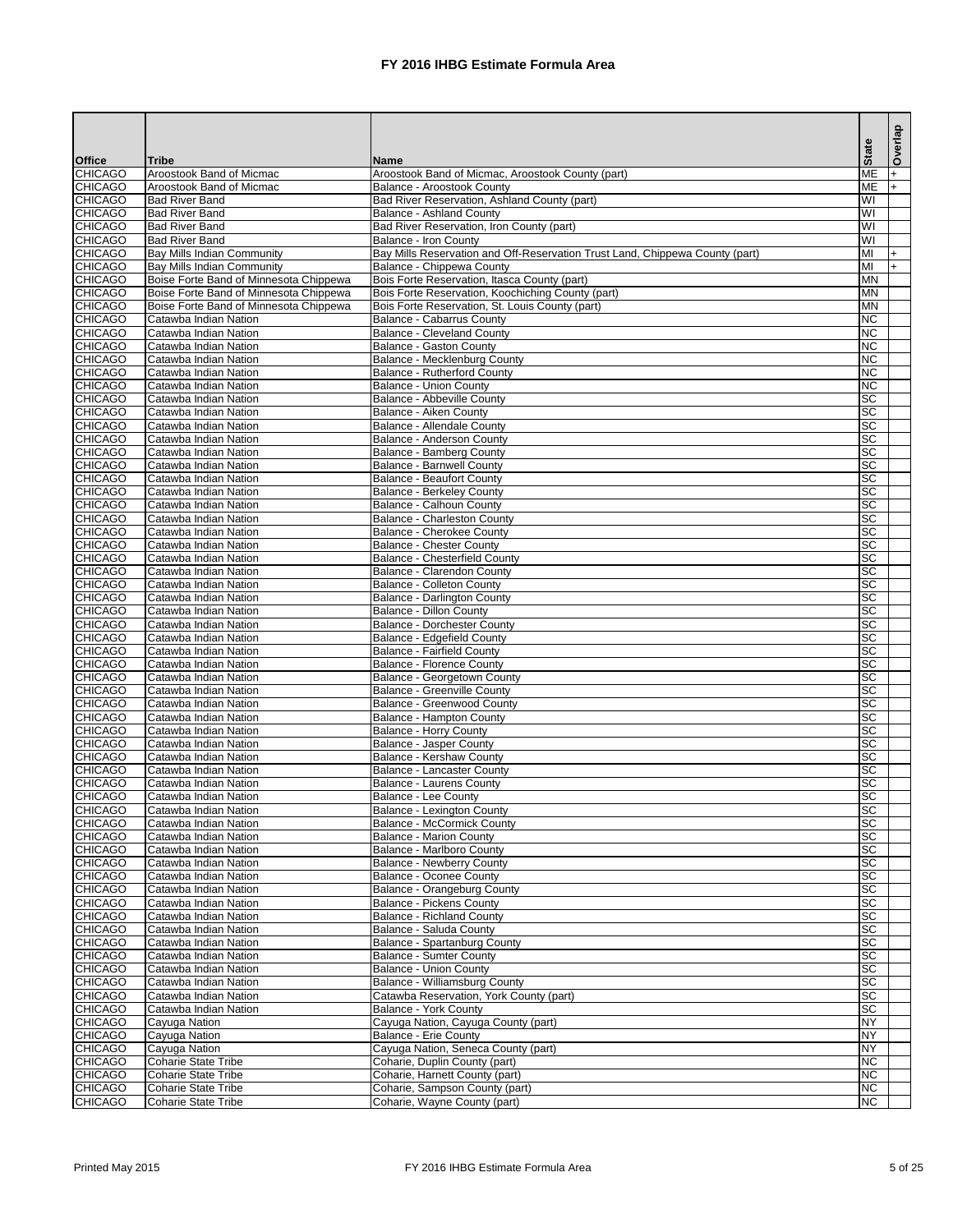|                                  |                                                                                  |                                                                                                                                                                         | <b>State</b>                         | Overlap          |
|----------------------------------|----------------------------------------------------------------------------------|-------------------------------------------------------------------------------------------------------------------------------------------------------------------------|--------------------------------------|------------------|
| <b>Office</b>                    | <b>Tribe</b>                                                                     | <b>Name</b>                                                                                                                                                             |                                      |                  |
| <b>CHICAGO</b><br><b>CHICAGO</b> | Eastern Cherokee<br><b>Eastern Cherokee</b>                                      | Eastern Cherokee Reservation, Cherokee County (part)<br>Eastern Cherokee Reservation, Graham County (part)                                                              | <b>NC</b><br><b>NC</b>               |                  |
| <b>CHICAGO</b>                   | Eastern Cherokee                                                                 | Eastern Cherokee Reservation, Haywood County (part)                                                                                                                     | <b>NC</b>                            |                  |
| <b>CHICAGO</b>                   | Eastern Cherokee                                                                 | Eastern Cherokee Reservation, Jackson County (part)                                                                                                                     | <b>NC</b>                            |                  |
| <b>CHICAGO</b>                   | Eastern Cherokee                                                                 | Eastern Cherokee Reservation, Swain County (part)                                                                                                                       | <b>NC</b>                            |                  |
| <b>CHICAGO</b>                   | Fond Du Lac Band of Minnesota Chippewa                                           | Fond du Lac Reservation and Off-Reservation Trust Land, Carlton County (part)                                                                                           | <b>MN</b>                            |                  |
| <b>CHICAGO</b>                   | Fond Du Lac Band of Minnesota Chippewa                                           | <b>Balance - Carlton County</b>                                                                                                                                         | <b>MN</b>                            |                  |
| <b>CHICAGO</b><br><b>CHICAGO</b> | Fond Du Lac Band of Minnesota Chippewa<br>Fond Du Lac Band of Minnesota Chippewa | Fond du Lac Reservation and Off-Reservation Trust Land, St. Louis County (part)<br>Balance - St. Louis County                                                           | <b>MN</b><br><b>MN</b>               |                  |
| <b>CHICAGO</b>                   | Fond Du Lac Band of Minnesota Chippewa                                           | Fond du Lac Reservation and Off-Reservation Trust Land, Douglas County (part)                                                                                           | WI                                   |                  |
| <b>CHICAGO</b>                   | Forest County Potawatami                                                         | Forest County Potawatomi Community and Off-Reservation Trust Land, Forest County (part)                                                                                 | WI                                   | $\ddot{}$        |
| <b>CHICAGO</b>                   | Forest County Potawatami                                                         | <b>Balance - Forest County</b>                                                                                                                                          | WI                                   |                  |
| <b>CHICAGO</b>                   | Forest County Potawatami                                                         | Forest County Potawatomi Community and Off-Reservation Trust Land, Milwaukee County (part)                                                                              | WI                                   | $\ddot{}$        |
| <b>CHICAGO</b><br><b>CHICAGO</b> | Forest County Potawatami<br>Grand Portage Band of Minn. Chippewa                 | Forest County Potawatomi Community and Off-Reservation Trust Land, Oconto County (part)<br>Grand Portage Reservation and Off-Reservation Trust Land, Cook County (part) | $\overline{\mathsf{W}}$<br><b>MN</b> | $+$              |
| <b>CHICAGO</b>                   | Grand Portage Band of Minn. Chippewa                                             | Balance - Cook County                                                                                                                                                   | <b>MN</b>                            |                  |
| <b>CHICAGO</b>                   | <b>Grand Traverse Band</b>                                                       | Grand Traverse Reservation and Off-Reservation Trust Land, Antrim County (part)                                                                                         | MI                                   | $\ddot{}$        |
| <b>CHICAGO</b>                   | <b>Grand Traverse Band</b>                                                       | Balance - Antrim County                                                                                                                                                 | MI                                   | $\ddot{}$        |
| <b>CHICAGO</b>                   | <b>Grand Traverse Band</b>                                                       | Grand Traverse Reservation and Off-Reservation Trust Land, Benzie County (part)                                                                                         | MI                                   | $+$              |
| <b>CHICAGO</b>                   | <b>Grand Traverse Band</b>                                                       | Balance - Benzie County                                                                                                                                                 | MI                                   | $+$              |
| <b>CHICAGO</b><br><b>CHICAGO</b> | <b>Grand Traverse Band</b><br><b>Grand Traverse Band</b>                         | Grand Traverse Reservation and Off-Reservation Trust Land, Charlevoix County (part)<br><b>Balance - Charlevoix County</b>                                               | MI<br>MI                             | $+$<br>$\ddot{}$ |
| <b>CHICAGO</b>                   | <b>Grand Traverse Band</b>                                                       | Grand Traverse Reservation and Off-Reservation Trust Land, Grand Traverse County (part)                                                                                 | MI                                   | $\ddot{}$        |
| <b>CHICAGO</b>                   | <b>Grand Traverse Band</b>                                                       | <b>Balance - Grand Traverse County</b>                                                                                                                                  | MI                                   | $\ddot{}$        |
| <b>CHICAGO</b>                   | <b>Grand Traverse Band</b>                                                       | Grand Traverse Reservation and Off-Reservation Trust Land, Leelanau County (part)                                                                                       | MI                                   | $\ddot{}$        |
| <b>CHICAGO</b>                   | <b>Grand Traverse Band</b>                                                       | Balance - Leelanau County                                                                                                                                               | MI                                   | $+$              |
| <b>CHICAGO</b>                   | <b>Grand Traverse Band</b>                                                       | <b>Balance - Manistee County</b>                                                                                                                                        | MI                                   | $+$              |
| <b>CHICAGO</b><br><b>CHICAGO</b> | Haliwa-Saponi State Tribe<br>Haliwa-Saponi State Tribe                           | Haliwa-Saponi, Franklin County (part)<br>Haliwa-Saponi, Halifax County (part)                                                                                           | <b>NC</b><br><b>NC</b>               |                  |
| <b>CHICAGO</b>                   | Haliwa-Saponi State Tribe                                                        | Haliwa-Saponi, Nash County (part)                                                                                                                                       | <b>NC</b>                            |                  |
| <b>CHICAGO</b>                   | Haliwa-Saponi State Tribe                                                        | Haliwa-Saponi, Warren County (part)                                                                                                                                     | <b>NC</b>                            |                  |
| <b>CHICAGO</b>                   | Hannahville Community                                                            | Hannahville Community and Off-Reservation Trust Land, Delta County (part)                                                                                               | MI                                   |                  |
| <b>CHICAGO</b>                   | Hannahville Community                                                            | Hannahville Community and Off-Reservation Trust Land, Menominee County (part)                                                                                           | MI                                   |                  |
| <b>CHICAGO</b><br><b>CHICAGO</b> | Ho-Chunk Nation<br><b>Ho-Chunk Nation</b>                                        | Houston County Trust Lands, Houston County (part)<br>Ho-Chunk Reservation and Off-Reservation Trust Land, Adams County (part)                                           | <b>MN</b><br>WI                      |                  |
| <b>CHICAGO</b>                   | Ho-Chunk Nation                                                                  | Balance - Adams County                                                                                                                                                  | WI                                   |                  |
| <b>CHICAGO</b>                   | Ho-Chunk Nation                                                                  | Ho-Chunk Reservation and Off-Reservation Trust Land, Clark County (part)                                                                                                | WI                                   |                  |
| <b>CHICAGO</b>                   | Ho-Chunk Nation                                                                  | <b>Balance - Clark County</b>                                                                                                                                           | WI                                   |                  |
| <b>CHICAGO</b>                   | Ho-Chunk Nation                                                                  | Balance - Columbia County                                                                                                                                               | WI                                   |                  |
| <b>CHICAGO</b>                   | Ho-Chunk Nation                                                                  | Ho-Chunk Reservation and Off-Reservation Trust Land, Crawford County (part)                                                                                             | WI<br>WI                             |                  |
| <b>CHICAGO</b><br><b>CHICAGO</b> | Ho-Chunk Nation<br>Ho-Chunk Nation                                               | <b>Balance - Crawford County</b><br>Ho-Chunk Reservation and Off-Reservation Trust Land, Dane County (part)                                                             | WI                                   |                  |
| <b>CHICAGO</b>                   | Ho-Chunk Nation                                                                  | <b>Balance - Dane County</b>                                                                                                                                            | WI                                   |                  |
| <b>CHICAGO</b>                   | Ho-Chunk Nation                                                                  | <b>Balance - Eau Claire County</b>                                                                                                                                      | WI                                   |                  |
| <b>CHICAGO</b>                   | Ho-Chunk Nation                                                                  | Ho-Chunk Reservation and Off-Reservation Trust Land, Jackson County (part)                                                                                              | WI                                   |                  |
| <b>CHICAGO</b>                   | Ho-Chunk Nation                                                                  | Balance - Jackson County                                                                                                                                                | WI                                   |                  |
| <b>CHICAGO</b><br><b>CHICAGO</b> | Ho-Chunk Nation<br>Ho-Chunk Nation                                               | Ho-Chunk Reservation and Off-Reservation Trust Land, Juneau County (part)<br>Balance - Juneau County                                                                    | WI<br>WI                             |                  |
| <b>CHICAGO</b>                   | Ho-Chunk Nation                                                                  | Ho-Chunk Reservation and Off-Reservation Trust Land, La Crosse County (part)                                                                                            | WI                                   |                  |
| <b>CHICAGO</b>                   | Ho-Chunk Nation                                                                  | Balance - La Crosse County                                                                                                                                              | WI                                   |                  |
| <b>CHICAGO</b>                   | Ho-Chunk Nation                                                                  | Ho-Chunk Reservation and Off-Reservation Trust Land, Marathon County (part)                                                                                             | WI                                   |                  |
| <b>CHICAGO</b>                   | Ho-Chunk Nation                                                                  | Ho-Chunk Reservation and Off-Reservation Trust Land, Monroe County (part)                                                                                               | WI                                   |                  |
| <b>CHICAGO</b><br><b>CHICAGO</b> | Ho-Chunk Nation                                                                  | <b>Balance - Monroe County</b>                                                                                                                                          | WI<br>WI                             |                  |
| <b>CHICAGO</b>                   | Ho-Chunk Nation<br>Ho-Chunk Nation                                               | Ho-Chunk Reservation and Off-Reservation Trust Land, Sauk County (part)<br><b>Balance - Sauk County</b>                                                                 | WI                                   |                  |
| <b>CHICAGO</b>                   | Ho-Chunk Nation                                                                  | Ho-Chunk Reservation and Off-Reservation Trust Land, Shawano County (part)                                                                                              | WI                                   |                  |
| <b>CHICAGO</b>                   | Ho-Chunk Nation                                                                  | Balance - Shawano County                                                                                                                                                | WI                                   |                  |
| <b>CHICAGO</b>                   | Ho-Chunk Nation                                                                  | Balance - Trempealeau County                                                                                                                                            | WI                                   |                  |
| <b>CHICAGO</b>                   | Ho-Chunk Nation                                                                  | <b>Balance - Vernon County</b>                                                                                                                                          | WI                                   |                  |
| <b>CHICAGO</b><br><b>CHICAGO</b> | Ho-Chunk Nation<br><b>Ho-Chunk Nation</b>                                        | Ho-Chunk Reservation and Off-Reservation Trust Land, Wood County (part)<br>Balance - Wood County                                                                        | WI<br>WI                             |                  |
| <b>CHICAGO</b>                   | <b>Houlton Band of Maliseets</b>                                                 | Houlton Maliseets Trust Land, Aroostook County (part)                                                                                                                   | <b>ME</b>                            |                  |
| <b>CHICAGO</b>                   | <b>Houlton Band of Maliseets</b>                                                 | Balance - Aroostook County                                                                                                                                              | <b>ME</b>                            |                  |
| <b>CHICAGO</b>                   | Keweenaw Bay Indian Community                                                    | L'Anse Reservation and Off-Reservation Trust Land, Baraga County (part)                                                                                                 | MI                                   |                  |
| <b>CHICAGO</b>                   | Keweenaw Bay Indian Community                                                    | Balance - Baraga County                                                                                                                                                 | MI                                   |                  |
| <b>CHICAGO</b>                   | Keweenaw Bay Indian Community                                                    | L'Anse Reservation and Off-Reservation Trust Land, Marquette County (part)                                                                                              | MI                                   |                  |
| <b>CHICAGO</b><br><b>CHICAGO</b> | Keweenaw Bay Indian Community<br>Keweenaw Bay Indian Community                   | Balance - Marquette County<br>Ontonagon County (part), Ontonagon County (part)                                                                                          | MI<br>MI                             | $+$              |
| <b>CHICAGO</b>                   | Lac Courte Oreilles                                                              | Lac Courte Oreilles Reservation and Off-Reservation Trust Land, Burnett County (part)                                                                                   | WI                                   |                  |
| <b>CHICAGO</b>                   | Lac Courte Oreilles                                                              | Lac Courte Oreilles Reservation and Off-Reservation Trust Land, Sawyer County (part)                                                                                    | WI                                   |                  |
| <b>CHICAGO</b>                   | Lac Courte Oreilles                                                              | <b>Balance - Sawyer County</b>                                                                                                                                          | WI                                   |                  |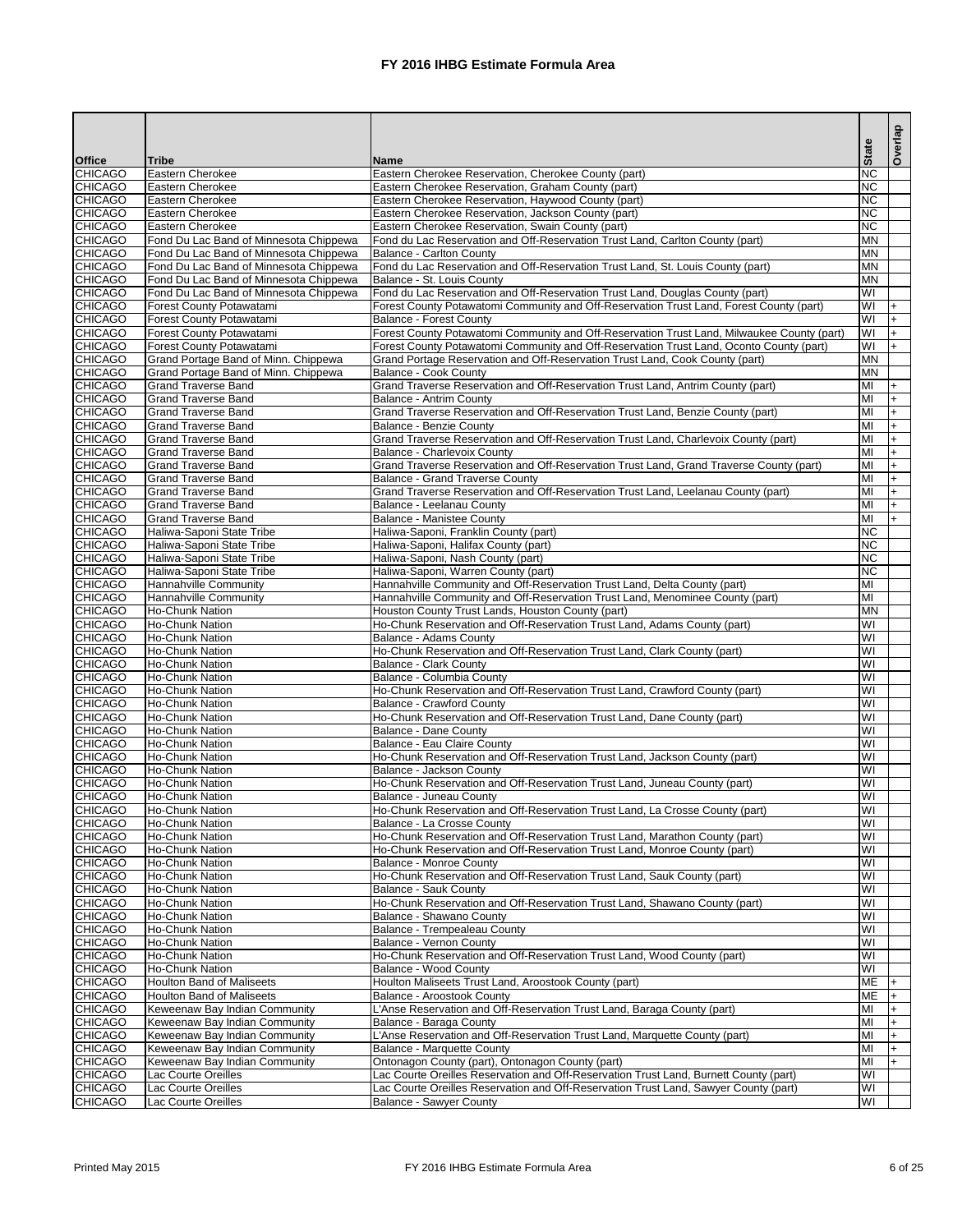|                                  |                                                                                  |                                                                                                                                                           | <b>State</b>                                       | Overlap                |
|----------------------------------|----------------------------------------------------------------------------------|-----------------------------------------------------------------------------------------------------------------------------------------------------------|----------------------------------------------------|------------------------|
| <b>Office</b>                    | <b>Tribe</b>                                                                     | <b>Name</b>                                                                                                                                               |                                                    |                        |
| <b>CHICAGO</b>                   | Lac Courte Oreilles                                                              | Lac Courte Oreilles Reservation and Off-Reservation Trust Land, Washburn County (part)                                                                    | WI                                                 |                        |
| <b>CHICAGO</b><br><b>CHICAGO</b> | Lac Du Flambeau Band<br>Lac Du Flambeau Band                                     | Lac du Flambeau Reservation, Iron County (part)<br>Lac du Flambeau Reservation, Oneida County (part)                                                      | $\overline{\mathsf{W}}$<br>$\overline{\mathsf{W}}$ |                        |
| <b>CHICAGO</b>                   | Lac Du Flambeau Band                                                             | Lac du Flambeau Reservation, Vilas County (part)                                                                                                          | $\overline{\mathsf{W}}$                            |                        |
| <b>CHICAGO</b>                   | Lac Du Flambeau Band                                                             | Balance -- Vilas County                                                                                                                                   | $\overline{\mathsf{W}}$                            |                        |
| <b>CHICAGO</b>                   | Lac Vieux Desert Band                                                            | Lac Vieux Desert Reservation, Gogebic County (part)                                                                                                       | $\overline{\mathsf{M}}$                            |                        |
| <b>CHICAGO</b>                   | Leech Lake Band of Minnesota Chippewa                                            | Balance - Beltrami County, Balance - Beltrami County (half)                                                                                               | <b>MN</b>                                          |                        |
| <b>CHICAGO</b>                   | Leech Lake Band of Minnesota Chippewa                                            | Leech Lake Reservation and Off-Reservation Trust Land, Beltrami County (part)                                                                             | <b>MN</b>                                          |                        |
| <b>CHICAGO</b><br><b>CHICAGO</b> | Leech Lake Band of Minnesota Chippewa<br>Leech Lake Band of Minnesota Chippewa   | Leech Lake Reservation and Off-Reservation Trust Land, Cass County (part)<br>Leech Lake Reservation and Off-Reservation Trust Land, Hubbard County (part) | <b>MN</b><br><b>MN</b>                             |                        |
| <b>CHICAGO</b>                   | Leech Lake Band of Minnesota Chippewa                                            | Leech Lake Reservation and Off-Reservation Trust Land, Itasca County (part)                                                                               | <b>MN</b>                                          |                        |
| <b>CHICAGO</b>                   | Little River Band of Ottawa                                                      | Balance - Lake County                                                                                                                                     | M <sub>l</sub>                                     |                        |
| <b>CHICAGO</b>                   | Little River Band of Ottawa                                                      | Manistee County (part), Manistee County (part)                                                                                                            | MI                                                 |                        |
| <b>CHICAGO</b>                   | Little River Band of Ottawa                                                      | Balance - Mason County                                                                                                                                    | MI                                                 |                        |
| <b>CHICAGO</b>                   | Little River Band of Ottawa                                                      | <b>Balance - Wexford County</b>                                                                                                                           | MI                                                 |                        |
| <b>CHICAGO</b><br><b>CHICAGO</b> | Little Traverse Bay Band<br><b>Little Traverse Bay Band</b>                      | <b>Balance - Charlevoix County</b>                                                                                                                        | $\overline{\mathsf{M}}$<br>MI                      | $\ddot{}$              |
| <b>CHICAGO</b>                   | Little Traverse Bay Band                                                         | Balance - Cheboygan County<br>Emmet County, Emmet County (part)                                                                                           | MI                                                 | $\ddot{}$<br>$\ddot{}$ |
| <b>CHICAGO</b>                   | Little Traverse Bay Band                                                         | <b>Balance - Emmet County</b>                                                                                                                             | $\overline{\mathsf{M}}$                            | $+$                    |
| <b>CHICAGO</b>                   | Lower Sioux                                                                      | Lower Sioux Reservation, Redwood County (part)                                                                                                            | <b>MN</b>                                          |                        |
| <b>CHICAGO</b>                   | Lower Sioux                                                                      | Balance - Redwood County                                                                                                                                  | <b>MN</b>                                          |                        |
| <b>CHICAGO</b>                   | <b>Lumbee State Tribe</b>                                                        | Lumbee, Cumberland County (part)                                                                                                                          | NC                                                 |                        |
| <b>CHICAGO</b>                   | <b>Lumbee State Tribe</b>                                                        | <b>Balance - Cumberland County</b>                                                                                                                        | NC                                                 |                        |
| <b>CHICAGO</b><br><b>CHICAGO</b> | <b>Lumbee State Tribe</b><br><b>Lumbee State Tribe</b>                           | Lumbee, Hoke County (part)<br>Lumbee, Robeson County                                                                                                      | NC<br>$\overline{\text{NC}}$                       |                        |
| <b>CHICAGO</b>                   | Lumbee State Tribe                                                               | Lumbee, Scotland County                                                                                                                                   | <b>NC</b>                                          |                        |
| <b>CHICAGO</b>                   | <b>Mashantucket Pequot</b>                                                       | Mashantucket Pequot Reservation and Off-Reservation Trust Land, New London County (part)                                                                  | $\overline{\text{CT}}$                             |                        |
| <b>CHICAGO</b>                   | Mashpee Wampanoag                                                                | Balance - Barnstable County                                                                                                                               | MA                                                 |                        |
| <b>CHICAGO</b>                   | Match-e-be-nash-she-wish Band of Potta                                           | Balance - Allegan County                                                                                                                                  | $\overline{\mathsf{M}}$                            | $+$                    |
| <b>CHICAGO</b>                   | Match-e-be-nash-she-wish Band of Potta                                           | <b>Balance - Barry County</b>                                                                                                                             | MI                                                 | $\ddot{}$              |
| <b>CHICAGO</b>                   | Match-e-be-nash-she-wish Band of Potta                                           | Balance - Kalamazoo County                                                                                                                                | MI                                                 | $\ddot{}$              |
| <b>CHICAGO</b><br><b>CHICAGO</b> | Match-e-be-nash-she-wish Band of Potta<br>Match-e-be-nash-she-wish Band of Potta | Balance - Kent County<br><b>Balance - Ottawa County</b>                                                                                                   | MI<br>$\overline{\mathsf{M}}$                      | $\ddot{}$<br>$\ddot{}$ |
| <b>CHICAGO</b>                   | Menominee Indian Tribe                                                           | Menominee Reservation and Off-Reservation Trust Land, Menominee County (part)                                                                             | WI                                                 |                        |
| <b>CHICAGO</b>                   | Miccosukee Tribe                                                                 | Broward County (part), Broward County (part)                                                                                                              | FL                                                 |                        |
| <b>CHICAGO</b>                   | Miccosukee Tribe                                                                 | Miami-Dade County (part), Miami-Dade County (part)                                                                                                        | FL                                                 |                        |
| <b>CHICAGO</b>                   | Mille Lacs Band of Minnesota Chippewa                                            | Mille Lacs Reservation and Off-Reservation Trust Land, Aitkin County (part)                                                                               | <b>MN</b>                                          |                        |
| <b>CHICAGO</b>                   | Mille Lacs Band of Minnesota Chippewa                                            | Mille Lacs Reservation and Off-Reservation Trust Land, Crow Wing County (part)                                                                            | <b>MN</b>                                          |                        |
| <b>CHICAGO</b><br><b>CHICAGO</b> | Mille Lacs Band of Minnesota Chippewa<br>Mille Lacs Band of Minnesota Chippewa   | <b>Balance - Crow Wing County</b><br>Mille Lacs Reservation and Off-Reservation Trust Land, Mille Lacs County (part)                                      | <b>MN</b><br><b>MN</b>                             |                        |
| <b>CHICAGO</b>                   | Mille Lacs Band of Minnesota Chippewa                                            | <b>Balance - Mille Lacs County</b>                                                                                                                        | <b>MN</b>                                          |                        |
| <b>CHICAGO</b>                   | Mille Lacs Band of Minnesota Chippewa                                            | Mille Lacs Reservation and Off-Reservation Trust Land, Pine County (part)                                                                                 | <b>MN</b>                                          |                        |
| <b>CHICAGO</b>                   | Mille Lacs Band of Minnesota Chippewa                                            | <b>Balance - Pine County</b>                                                                                                                              | <b>MN</b>                                          |                        |
| <b>CHICAGO</b>                   | Mississippi Choctaw Tribe                                                        | Mississippi Choctaw Reservation and Off-Reservation Trust Land, Attala County (part)                                                                      | <b>MS</b>                                          |                        |
| <b>CHICAGO</b>                   | Mississippi Choctaw Tribe                                                        | Mississippi Choctaw Reservation and Off-Reservation Trust Land, Jackson County (part)                                                                     | <b>MS</b>                                          |                        |
| <b>CHICAGO</b><br><b>CHICAGO</b> | Mississippi Choctaw Tribe<br>Mississippi Choctaw Tribe                           | Balance - Jackson County<br><b>Balance - Jasper County</b>                                                                                                | <b>MS</b><br><b>MS</b>                             |                        |
| <b>CHICAGO</b>                   | Mississippi Choctaw Tribe                                                        | Mississippi Choctaw Reservation and Off-Reservation Trust Land, Jones County (part)                                                                       | <b>MS</b>                                          |                        |
| <b>CHICAGO</b>                   | Mississippi Choctaw Tribe                                                        | <b>Balance - Jones County</b>                                                                                                                             | <b>MS</b>                                          |                        |
| <b>CHICAGO</b>                   | Mississippi Choctaw Tribe                                                        | Mississippi Choctaw Reservation and Off-Reservation Trust Land, Kemper County (part)                                                                      | <b>MS</b>                                          |                        |
| <b>CHICAGO</b>                   | Mississippi Choctaw Tribe                                                        | <b>Balance - Kemper County</b>                                                                                                                            | <b>MS</b>                                          |                        |
| <b>CHICAGO</b>                   | Mississippi Choctaw Tribe                                                        | Mississippi Choctaw Reservation and Off-Reservation Trust Land, Leake County (part)                                                                       | <b>MS</b>                                          |                        |
| <b>CHICAGO</b>                   | Mississippi Choctaw Tribe                                                        | <b>Balance - Leake County</b>                                                                                                                             | <b>MS</b><br><b>MS</b>                             |                        |
| <b>CHICAGO</b><br><b>CHICAGO</b> | Mississippi Choctaw Tribe<br>Mississippi Choctaw Tribe                           | Mississippi Choctaw Reservation and Off-Reservation Trust Land, Neshoba County (part)<br>Balance - Neshoba County                                         | <b>MS</b>                                          |                        |
| <b>CHICAGO</b>                   | Mississippi Choctaw Tribe                                                        | Mississippi Choctaw Reservation and Off-Reservation Trust Land, Newton County (part)                                                                      | <b>MS</b>                                          |                        |
| <b>CHICAGO</b>                   | Mississippi Choctaw Tribe                                                        | <b>Balance - Newton County</b>                                                                                                                            | <b>MS</b>                                          |                        |
| <b>CHICAGO</b>                   | Mississippi Choctaw Tribe                                                        | Mississippi Choctaw Reservation and Off-Reservation Trust Land, Scott County (part)                                                                       | <b>MS</b>                                          |                        |
| <b>CHICAGO</b>                   | Mississippi Choctaw Tribe                                                        | <b>Balance - Scott County</b>                                                                                                                             | <b>MS</b>                                          |                        |
| <b>CHICAGO</b>                   | Mississippi Choctaw Tribe                                                        | Mississippi Choctaw Reservation and Off-Reservation Trust Land, Winston County (part)                                                                     | <b>MS</b><br><b>MS</b>                             |                        |
| <b>CHICAGO</b><br><b>CHICAGO</b> | Mississippi Choctaw Tribe<br>Mississippi Choctaw Tribe                           | <b>Balance - Winston County</b><br>Balance - Lauderdale County                                                                                            | <b>TN</b>                                          |                        |
| <b>CHICAGO</b>                   | <b>MOWA Band of Choctaw Indians</b>                                              | MOWA Choctaw, Mobile County (part)                                                                                                                        | <b>AL</b>                                          |                        |
| <b>CHICAGO</b>                   | <b>MOWA Band of Choctaw Indians</b>                                              | MOWA Choctaw, Washington County (part)                                                                                                                    | <b>AL</b>                                          |                        |
| <b>CHICAGO</b>                   | MOWA Band of Choctaw Indians                                                     | <b>Balance - Washington County</b>                                                                                                                        | <b>AL</b>                                          |                        |
| <b>CHICAGO</b>                   | Narragansett Tribe                                                               | Narragansett Reservation, Washington County (part)                                                                                                        | $\overline{R}$                                     |                        |
| <b>CHICAGO</b>                   | Narragansett Tribe                                                               | Balance - Washington County                                                                                                                               | $\overline{R}$<br>MI                               |                        |
| <b>CHICAGO</b><br><b>CHICAGO</b> | Nottawaseppi Huron Band of Potawatomi<br>Nottawaseppi Huron Band of Potawatomi   | Huron Potawatomi Reservation, Calhoun County (part)<br>Balance - Calhoun County                                                                           | MI                                                 |                        |
| <b>CHICAGO</b>                   | Oneida Nation of New York                                                        | Balance - Chenango County                                                                                                                                 | <b>NY</b>                                          |                        |
| <b>CHICAGO</b>                   | Oneida Nation of New York                                                        | <b>Balance - Cortland County</b>                                                                                                                          | INY.                                               |                        |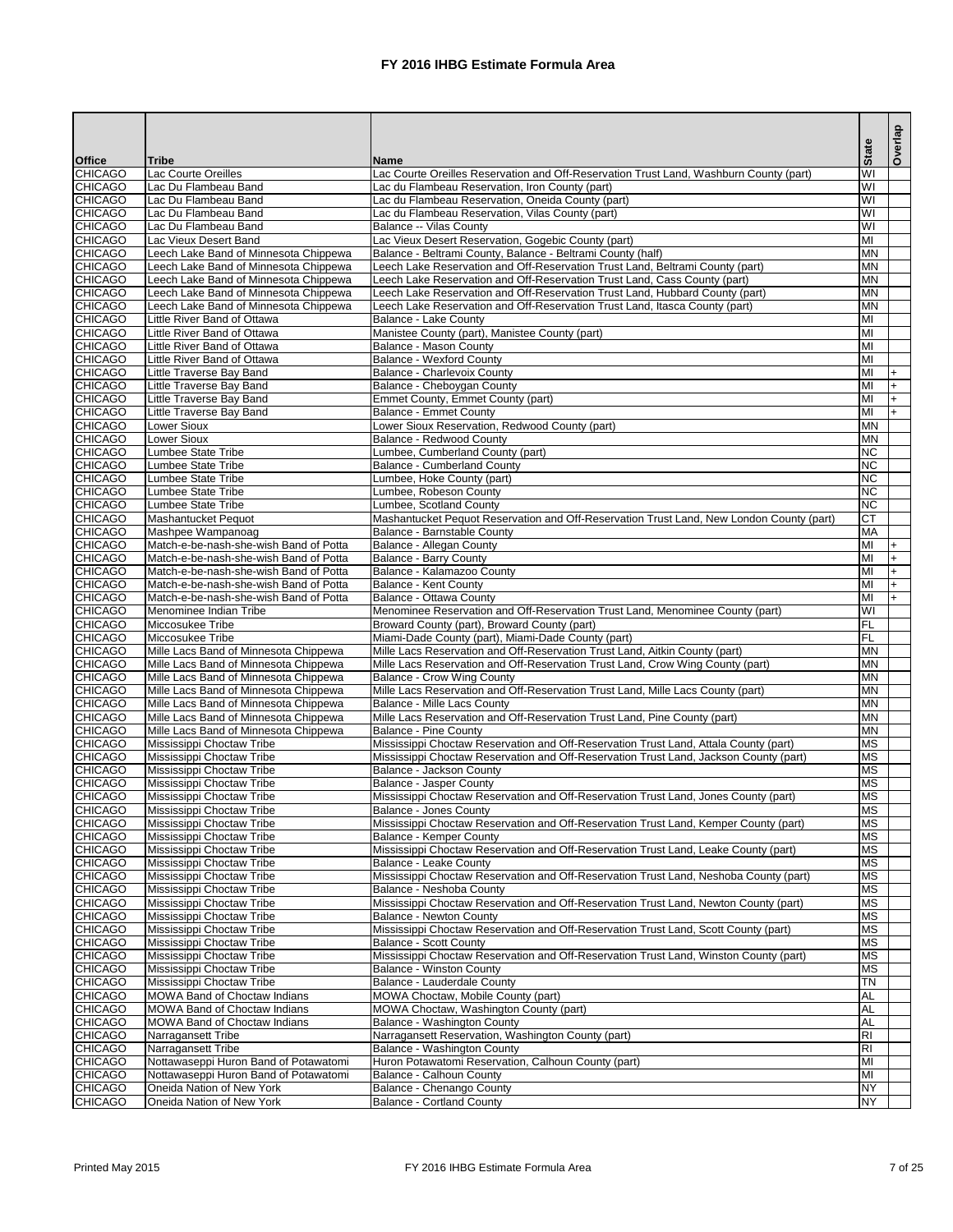|                                  |                                                            |                                                                                                                                                               | <b>State</b>            | Overlap |
|----------------------------------|------------------------------------------------------------|---------------------------------------------------------------------------------------------------------------------------------------------------------------|-------------------------|---------|
| <b>Office</b>                    | <b>Tribe</b>                                               | <b>Name</b>                                                                                                                                                   |                         |         |
| <b>CHICAGO</b><br><b>CHICAGO</b> | Oneida Nation of New York<br>Oneida Nation of New York     | <b>Balance - Herkimer County</b><br>Oneida (NY) Reservation, Madison County (part)                                                                            | <b>NY</b><br><b>NY</b>  |         |
| <b>CHICAGO</b>                   | Oneida Nation of New York                                  | Balance - Madison County                                                                                                                                      | <b>NY</b>               |         |
| <b>CHICAGO</b>                   | Oneida Nation of New York                                  | Balance - Oneida County                                                                                                                                       | <b>NY</b>               |         |
| <b>CHICAGO</b>                   | Oneida Nation of New York                                  | Balance - Onondaga County                                                                                                                                     | <b>NY</b>               |         |
| <b>CHICAGO</b>                   | Oneida Tribe                                               | Oneida (WI) Reservation and Off-Reservation Trust Land, Brown County (part)                                                                                   | $\overline{\mathsf{W}}$ |         |
| <b>CHICAGO</b>                   | Oneida Tribe                                               | Balance - Brown County                                                                                                                                        | $\overline{\mathsf{W}}$ |         |
| <b>CHICAGO</b>                   | Oneida Tribe                                               | Oneida (WI) Reservation and Off-Reservation Trust Land, Outagamie County (part)                                                                               | $\overline{\mathsf{W}}$ |         |
| <b>CHICAGO</b>                   | Oneida Tribe                                               | Balance - Outagamie County                                                                                                                                    | $\overline{\mathsf{W}}$ |         |
| <b>CHICAGO</b>                   | Onondaga Nation                                            | Onondaga Reservation, Onondaga County (part)                                                                                                                  | <b>NY</b>               |         |
| <b>CHICAGO</b><br><b>CHICAGO</b> | Passamaquoddy Indian Tribe<br><b>Penobscot Tribe</b>       | Indian Township Reservation, Washington County (part)                                                                                                         | <b>ME</b><br><b>ME</b>  |         |
| <b>CHICAGO</b>                   | Penobscot Tribe                                            | Penobscot Reservation and Off-Reservation Trust Land, Aroostook County (part)<br>Penobscot Reservation and Off-Reservation Trust Land, Franklin County (part) | <b>ME</b>               |         |
| <b>CHICAGO</b>                   | <b>Penobscot Tribe</b>                                     | Penobscot Reservation and Off-Reservation Trust Land, Penobscot County (part)                                                                                 | <b>ME</b>               |         |
| <b>CHICAGO</b>                   | Penobscot Tribe                                            | <b>Balance - Penobscot County</b>                                                                                                                             | <b>ME</b>               |         |
| <b>CHICAGO</b>                   | Penobscot Tribe                                            | Penobscot Reservation and Off-Reservation Trust Land, Piscataquis County (part)                                                                               | <b>ME</b>               |         |
| <b>CHICAGO</b>                   | Pleasant Point                                             | Franklin County (part), Franklin County (part)                                                                                                                | <b>ME</b>               |         |
| <b>CHICAGO</b>                   | Pleasant Point                                             | Hancock County (part), Hancock County (part)                                                                                                                  | <b>ME</b>               |         |
| <b>CHICAGO</b>                   | Pleasant Point                                             | Penobscot County (part), Penobscot County (part)                                                                                                              | <b>ME</b>               |         |
| <b>CHICAGO</b>                   | Pleasant Point                                             | Somerset County (part), Somerset County (part)                                                                                                                | <b>ME</b>               |         |
| <b>CHICAGO</b>                   | Pleasant Point                                             | Pleasant Point Reservation, Washington County (part)                                                                                                          | <b>ME</b>               |         |
| <b>CHICAGO</b><br><b>CHICAGO</b> | <b>Pleasant Point</b><br><b>Pleasant Point</b>             | Washington County (part), Washington County (part)                                                                                                            | <b>ME</b><br><b>ME</b>  |         |
| <b>CHICAGO</b>                   | Poarch Band of Creek Indians                               | Balance - Washington County<br>Balance - Baldwin County                                                                                                       | <b>AL</b>               |         |
| <b>CHICAGO</b>                   | Poarch Band of Creek Indians                               | Poarch Creek Reservation and Off-Reservation Trust Land, Elmore County (part)                                                                                 | <b>AL</b>               |         |
| <b>CHICAGO</b>                   | Poarch Band of Creek Indians                               | Poarch Creek Reservation and Off-Reservation Trust Land, Escambia County (part)                                                                               | <b>AL</b>               |         |
| <b>CHICAGO</b>                   | Poarch Band of Creek Indians                               | Balance - Escambia County                                                                                                                                     | <b>AL</b>               |         |
| <b>CHICAGO</b>                   | Poarch Band of Creek Indians                               | Balance - Mobile County                                                                                                                                       | <b>AL</b>               |         |
| <b>CHICAGO</b>                   | Poarch Band of Creek Indians                               | Poarch Creek Reservation and Off-Reservation Trust Land, Monroe County (part)                                                                                 | <b>AL</b>               |         |
| <b>CHICAGO</b>                   | Poarch Band of Creek Indians                               | Balance - Monroe County                                                                                                                                       | <b>AL</b>               |         |
| <b>CHICAGO</b>                   | Poarch Band of Creek Indians                               | Poarch Creek Reservation and Off-Reservation Trust Land, Montgomery County (part)                                                                             | <b>AL</b>               |         |
| <b>CHICAGO</b>                   | Poarch Band of Creek Indians                               | Poarch Creek Reservation and Off-Reservation Trust Land, Escambia County (part)                                                                               | F<br>F                  |         |
| <b>CHICAGO</b><br><b>CHICAGO</b> | Poarch Band of Creek Indians<br>Pokagon Band of Potawatomi | Balance - Escambia County<br>Balance - Elkhart County                                                                                                         |                         |         |
| <b>CHICAGO</b>                   | Pokagon Band of Potawatomi                                 | Balance - Kosciusko County                                                                                                                                    | ĮΙN<br>IN               | I+      |
| <b>CHICAGO</b>                   | Pokagon Band of Potawatomi                                 | Balance - LaPorte County                                                                                                                                      | IN                      |         |
| <b>CHICAGO</b>                   | Pokagon Band of Potawatomi                                 | <b>Balance - Marshall County</b>                                                                                                                              | IN                      |         |
| <b>CHICAGO</b>                   | Pokagon Band of Potawatomi                                 | Pokagon Band of Potawatomi, St. Joseph County (part)                                                                                                          | IN                      |         |
| <b>CHICAGO</b>                   | Pokagon Band of Potawatomi                                 | Balance - St. Joseph County                                                                                                                                   | IN                      |         |
| <b>CHICAGO</b>                   | Pokagon Band of Potawatomi                                 | <b>Balance - Starke County</b>                                                                                                                                | IN                      |         |
| <b>CHICAGO</b>                   | Pokagon Band of Potawatomi                                 | Pokagon Band of Potawatomi, Allegan County (part)                                                                                                             | MI                      |         |
| <b>CHICAGO</b>                   | Pokagon Band of Potawatomi                                 | Balance - Allegan County                                                                                                                                      | MI                      |         |
| <b>CHICAGO</b><br><b>CHICAGO</b> | Pokagon Band of Potawatomi<br>Pokagon Band of Potawatomi   | Pokagon Band of Potawatomi, Berrien County (part)<br><b>Balance - Berrien County</b>                                                                          | MI<br>MI                |         |
| <b>CHICAGO</b>                   | Pokagon Band of Potawatomi                                 | Pokagon Band of Potawatomi, Cass County (part)                                                                                                                | MI                      |         |
| <b>CHICAGO</b>                   | Pokagon Band of Potawatomi                                 | <b>Balance - Cass County</b>                                                                                                                                  | MI                      |         |
| <b>CHICAGO</b>                   | Pokagon Band of Potawatomi                                 | Pokagon Band of Potawatomi, Van Buren County (part)                                                                                                           | MI                      |         |
| <b>CHICAGO</b>                   | Pokagon Band of Potawatomi                                 | Balance - Van Buren County                                                                                                                                    | MI                      |         |
| <b>CHICAGO</b>                   | Red Cliff Band of Lake Superior Chippe                     | Red Cliff Reservation and Off-Reservation Trust Land, Bayfield County (part)                                                                                  | WI                      |         |
| <b>CHICAGO</b>                   | Red Lake Band of Chippewa                                  | Balance - Beltrami County, Balance - Beltrami County (half)                                                                                                   | <b>MN</b>               |         |
| <b>CHICAGO</b>                   | Red Lake Band of Chippewa                                  | Red Lake Reservation, Beltrami County (part)                                                                                                                  | <b>MN</b>               |         |
| <b>CHICAGO</b>                   | Red Lake Band of Chippewa                                  | Red Lake Reservation, Clearwater County (part)                                                                                                                | <b>MN</b>               |         |
| <b>CHICAGO</b>                   | Red Lake Band of Chippewa                                  | Red Lake Reservation, Koochiching County (part)                                                                                                               | <b>MN</b>               |         |
| <b>CHICAGO</b><br><b>CHICAGO</b> | Red Lake Band of Chippewa<br>Red Lake Band of Chippewa     | Red Lake Reservation, Lake of the Woods County (part)<br>Red Lake Reservation, Marshall County (part)                                                         | <b>MN</b><br><b>MN</b>  |         |
| <b>CHICAGO</b>                   | Red Lake Band of Chippewa                                  | Red Lake Reservation, Pennington County (part)                                                                                                                | <b>MN</b>               |         |
| <b>CHICAGO</b>                   | Red Lake Band of Chippewa                                  | Red Lake Reservation, Polk County (part)                                                                                                                      | <b>MN</b>               |         |
| <b>CHICAGO</b>                   | Red Lake Band of Chippewa                                  | Red Lake Reservation, Red Lake County (part)                                                                                                                  | <b>MN</b>               |         |
| <b>CHICAGO</b>                   | Red Lake Band of Chippewa                                  | Red Lake Reservation, Roseau County (part)                                                                                                                    | <b>MN</b>               |         |
| <b>CHICAGO</b>                   | Sac & Fox Tribe of the Mississippi, IA                     | Sac and Fox/Meskwaki Reservation and Off-Reservation Trust Land, Tama County (part)                                                                           | IA                      |         |
| <b>CHICAGO</b>                   | Saginaw Chippewa                                           | Isabella Reservation and Trust Lands, Arenac County (part)                                                                                                    | MI                      |         |
| <b>CHICAGO</b>                   | Saginaw Chippewa                                           | <b>Balance-Arenac County</b>                                                                                                                                  | MI                      |         |
| <b>CHICAGO</b>                   | Saginaw Chippewa                                           | <b>Balance-Gladwin County</b>                                                                                                                                 | MI                      |         |
| <b>CHICAGO</b>                   | Saginaw Chippewa                                           | <b>Balance-Gratiot County</b>                                                                                                                                 | MI                      |         |
| <b>CHICAGO</b>                   | Saginaw Chippewa                                           | Isabella Reservation and Trust Lands, Isabella County (part)                                                                                                  | MI                      |         |
| <b>CHICAGO</b><br><b>CHICAGO</b> | Saginaw Chippewa<br>Saginaw Chippewa                       | Balance-Isabella County                                                                                                                                       | MI                      |         |
| <b>CHICAGO</b>                   | Saginaw Chippewa                                           | <b>Balance-Mecosta County</b><br><b>Balance-Midland County</b>                                                                                                | MI<br>MI                |         |
| <b>CHICAGO</b>                   | Saginaw Chippewa                                           | <b>Balance-Montcalm County</b>                                                                                                                                | MI                      |         |
| <b>CHICAGO</b>                   | Saginaw Chippewa                                           | <b>Balance-Osceola County</b>                                                                                                                                 | MI                      |         |
| <b>CHICAGO</b>                   | Saint Croix Chippewa                                       | St. Croix Reservation and Off-Reservation Trust Land. Barron County (part)                                                                                    | WI.                     |         |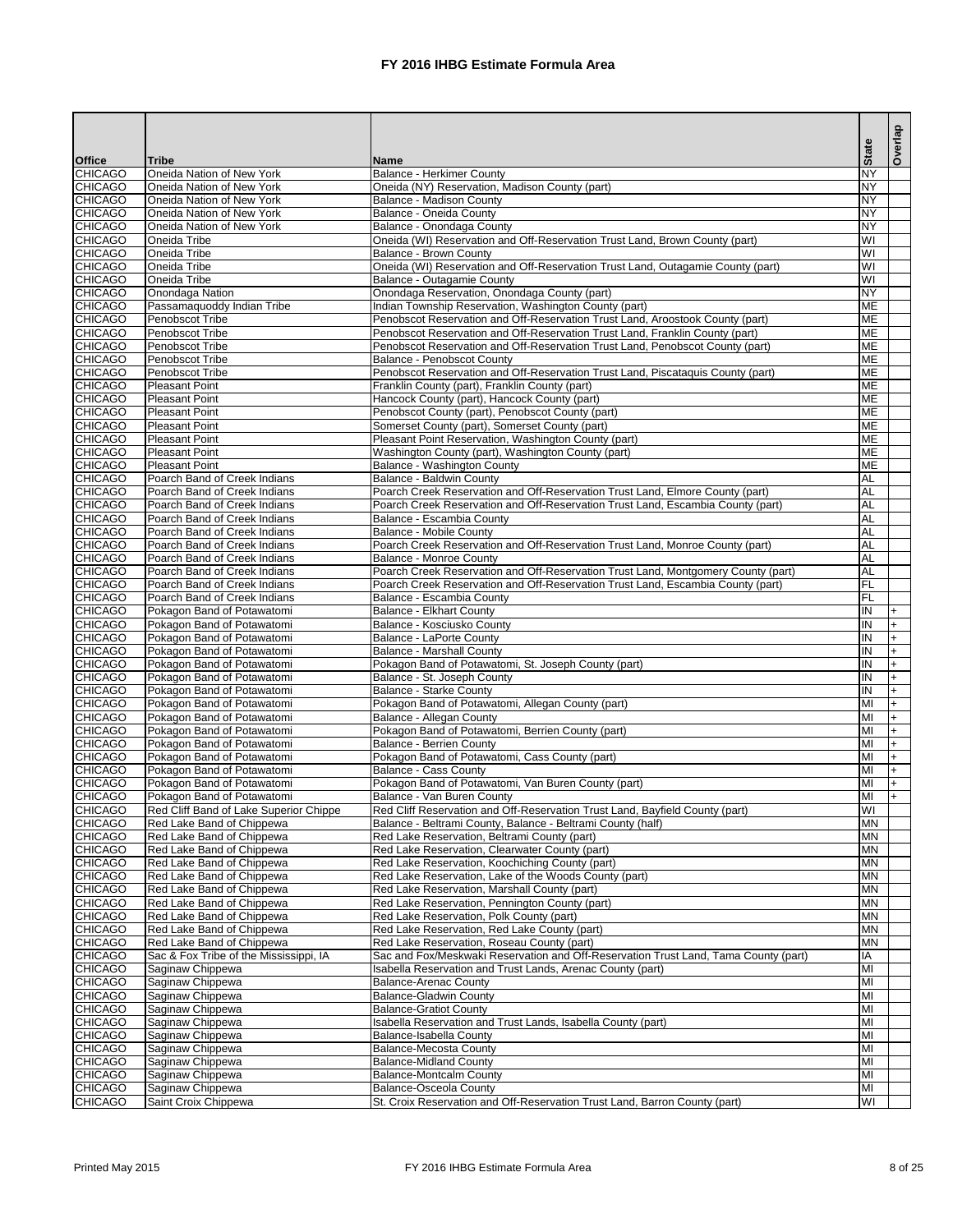|                                 |                                        |                                                                                          | State                   | Overlap |
|---------------------------------|----------------------------------------|------------------------------------------------------------------------------------------|-------------------------|---------|
| <b>Office</b><br><b>CHICAGO</b> | <b>Tribe</b><br>Saint Croix Chippewa   | <b>Name</b><br>Almena Village, Cumberland City, Rice Lake Town                           | WI                      |         |
| <b>CHICAGO</b>                  | Saint Croix Chippewa                   | St. Croix Reservation and Off-Reservation Trust Land, Burnett County (part)              | $\overline{\mathsf{W}}$ |         |
| <b>CHICAGO</b>                  | Saint Croix Chippewa                   | <b>Balance - Burnett County</b>                                                          | $\overline{\mathsf{W}}$ |         |
| <b>CHICAGO</b>                  | Saint Croix Chippewa                   | St. Croix Reservation and Off-Reservation Trust Land, Polk County (part)                 | $\overline{\mathsf{W}}$ |         |
| <b>CHICAGO</b>                  | Saint Croix Chippewa                   | Clayton, Johnstown and Bone Lake Towns; Turtle Lake and Luck Villages                    | $\overline{\mathsf{W}}$ |         |
| <b>CHICAGO</b>                  | Sault Ste. Marie Tribe                 | Sault Ste. Marie Reservation and Off-Reservation Trust Land, Alger County (part)         | $\overline{M}$          |         |
| <b>CHICAGO</b>                  | Sault Ste. Marie Tribe                 | <b>Balance - Alger County</b>                                                            | $\overline{M}$          | $+$     |
| <b>CHICAGO</b>                  | Sault Ste. Marie Tribe                 | Sault Ste. Marie Reservation and Off-Reservation Trust Land, Chippewa County (part)      | $\overline{M}$          | $+$     |
| <b>CHICAGO</b>                  | Sault Ste. Marie Tribe                 | Balance - Chippewa County                                                                | $\overline{M}$          | $+$     |
| <b>CHICAGO</b>                  | Sault Ste. Marie Tribe                 | Sault Ste. Marie Reservation and Off-Reservation Trust Land, Delta County (part)         | $\overline{M}$          | $+$     |
| <b>CHICAGO</b>                  | Sault Ste. Marie Tribe                 | <b>Balance - Delta County</b>                                                            | $\overline{M}$          | $+$     |
| <b>CHICAGO</b>                  | Sault Ste. Marie Tribe                 | Sault Ste. Marie Reservation and Off-Reservation Trust Land, Luce County (part)          | $\overline{M}$          | $+$     |
| <b>CHICAGO</b>                  | Sault Ste. Marie Tribe                 | Balance - Luce County                                                                    | $\overline{M}$          | $+$     |
| <b>CHICAGO</b>                  | Sault Ste. Marie Tribe                 | Sault Ste. Marie Reservation and Off-Reservation Trust Land, Mackinac County (part)      | $\overline{M}$          | $+$     |
| <b>CHICAGO</b>                  | Sault Ste. Marie Tribe                 | <b>Balance - Mackinac County</b>                                                         | $\overline{M}$          | $+$     |
| <b>CHICAGO</b>                  | Sault Ste. Marie Tribe                 | Sault Ste. Marie Reservation and Off-Reservation Trust Land, Marquette County (part)     | $\overline{M}$          | $+$     |
| <b>CHICAGO</b>                  | Sault Ste. Marie Tribe                 | Balance - Marquette County                                                               | $\overline{M}$          | $+$     |
| <b>CHICAGO</b>                  | Sault Ste. Marie Tribe                 | Sault Ste. Marie Reservation and Off-Reservation Trust Land, Schoolcraft County (part)   | $\overline{M}$          | $+$     |
| <b>CHICAGO</b>                  | Sault Ste. Marie Tribe                 | <b>Balance - Schoolcraft County</b>                                                      | $\overline{M}$          | $+$     |
| <b>CHICAGO</b>                  | Seminole Tribe                         | Big Cypress Reservation, Broward County (part)                                           | $\overline{\mathsf{F}}$ |         |
| <b>CHICAGO</b>                  | Seminole Tribe                         | Broward County (part), Broward County (part)                                             | FL                      |         |
| <b>CHICAGO</b>                  | Seminole Tribe                         | Hollywood Reservation, Broward County (part)                                             | FL                      |         |
| <b>CHICAGO</b>                  | Seminole Tribe                         | Immokalee Reservation, Collier County (part)                                             | FL                      |         |
| <b>CHICAGO</b>                  | Seminole Tribe                         | Brighton Reservation, Glades County (part)                                               | $\overline{F}$          |         |
| <b>CHICAGO</b>                  | Seminole Tribe                         | Big Cypress Reservation, Hendry County (part)                                            | $\overline{F}$          |         |
| <b>CHICAGO</b>                  | Seminole Tribe                         | Hillsborough County (part), Hillsborough County (part)                                   | $\overline{F}$          |         |
| <b>CHICAGO</b>                  | Seminole Tribe                         | St. Lucie County (part), St. Lucie County (part)                                         | $\overline{F}$          |         |
| <b>CHICAGO</b>                  | Seneca Nation of New York              | Oil Springs Reservation, Allegany County (part)                                          | <b>NY</b>               |         |
| <b>CHICAGO</b>                  | Seneca Nation of New York              | Allegany Reservation, Cattaraugus County (part)                                          | <b>NY</b>               |         |
| <b>CHICAGO</b>                  | Seneca Nation of New York              | Cattaraugus Reservation, Cattaraugus County (part)                                       | <b>NY</b>               |         |
| <b>CHICAGO</b>                  | Seneca Nation of New York              | Oil Springs Reservation, Cattaraugus County (part)                                       | $\overline{NY}$         |         |
| <b>CHICAGO</b>                  | Seneca Nation of New York              | Cattaraugus Reservation, Chautauqua County (part)                                        | $\overline{NY}$         |         |
| <b>CHICAGO</b>                  | Seneca Nation of New York              | Cattaraugus Reservation, Erie County (part)                                              | <b>NY</b>               |         |
| <b>CHICAGO</b>                  | Shakopee Mdewakanton Sioux             | Shakopee Mdewakanton Sioux Community and Off-Reservation Trust Land, Scott County (part) | <b>MN</b>               |         |
| <b>CHICAGO</b>                  | Shinnecock Indian Nation               | Shinnecock, Suffolk County (part)                                                        | <b>NY</b>               |         |
| <b>CHICAGO</b>                  | Sokaogon Chippewa Tribe                | Sokaogon Chippewa Community and Off-Reservation Trust Land, Forest County (part)         | WI                      |         |
| <b>CHICAGO</b>                  | Sokaogon Chippewa Tribe                | <b>Balance - Forest County</b>                                                           | WI                      |         |
| <b>CHICAGO</b>                  | St. Regis Mohawk Tribe                 | St. Regis Mohawk Reservation, Franklin County (part)                                     | <b>NY</b>               |         |
| <b>CHICAGO</b>                  | St. Regis Mohawk Tribe                 | <b>Balance - Franklin County</b>                                                         | <b>NY</b>               |         |
| <b>CHICAGO</b>                  | St. Regis Mohawk Tribe                 | Balance - St. Lawrence County                                                            | <b>NY</b>               |         |
| <b>CHICAGO</b>                  | Stockbridge-Munsee Tribe               | Stockbridge-Munsee Community, Shawano County (part)                                      | WI                      |         |
| <b>CHICAGO</b>                  | Tonawanda Band of Senecas              | Tonawanda Reservation, Erie County (part)                                                | <b>NY</b>               |         |
| <b>CHICAGO</b>                  | Tonawanda Band of Senecas              | Tonawanda Reservation, Genesee County (part)                                             | <b>NY</b>               |         |
| <b>CHICAGO</b>                  | Tonawanda Band of Senecas              | Tonawanda Reservation, Niagara County (part)                                             | <b>NY</b>               |         |
| <b>CHICAGO</b>                  | <b>Tuscarora Nation</b>                | Tuscarora Reservation, Niagara County (part)                                             | <b>NY</b>               |         |
| <b>CHICAGO</b>                  | <b>Upper Sioux Indian Community</b>    | Balance - Chippewa County                                                                | <b>MN</b>               |         |
| <b>CHICAGO</b>                  | <b>Upper Sioux Indian Community</b>    | <b>Balance - Renville County</b>                                                         | <b>MN</b>               |         |
| <b>CHICAGO</b>                  | <b>Upper Sioux Indian Community</b>    | Upper Sioux Reservation, Yellow Medicine County (part)                                   | <b>MN</b>               |         |
| <b>CHICAGO</b>                  | <b>Upper Sioux Indian Community</b>    | <b>Balance - Yellow Medicine County</b>                                                  | <b>MN</b>               |         |
| <b>CHICAGO</b>                  | Waccamaw Siouan State Tribe            | Waccamaw-Siouan, Bladen County (part)                                                    | <b>NC</b>               |         |
| <b>CHICAGO</b>                  | Waccamaw Siouan State Tribe            | Waccamaw-Siouan, Columbus County (part)                                                  | <b>NC</b>               |         |
| <b>CHICAGO</b>                  | Wampanoag Tribe of Gay Head            | Wampanoag-Gay Head TDSA, Dukes County (part)                                             | <b>MA</b>               |         |
| <b>CHICAGO</b>                  | Wampanoag Tribe of Gay Head            | <b>Balance - Dukes County</b>                                                            | MA                      |         |
| <b>CHICAGO</b>                  | White Earth Band of Minnesota Chippewa | White Earth Reservation and Off-Reservation Trust Land, Becker County (part)             | <b>MN</b>               |         |
| <b>CHICAGO</b>                  | White Earth Band of Minnesota Chippewa | <b>Balance - Becker County</b>                                                           | <b>MN</b>               |         |
| <b>CHICAGO</b>                  | White Earth Band of Minnesota Chippewa | White Earth Reservation and Off-Reservation Trust Land, Clearwater County (part)         | MN                      |         |
| <b>CHICAGO</b>                  | White Earth Band of Minnesota Chippewa | <b>Balance - Clearwater County</b>                                                       | <b>MN</b>               |         |
| <b>CHICAGO</b>                  | White Earth Band of Minnesota Chippewa | White Earth Reservation and Off-Reservation Trust Land, Mahnomen County                  | <b>MN</b>               |         |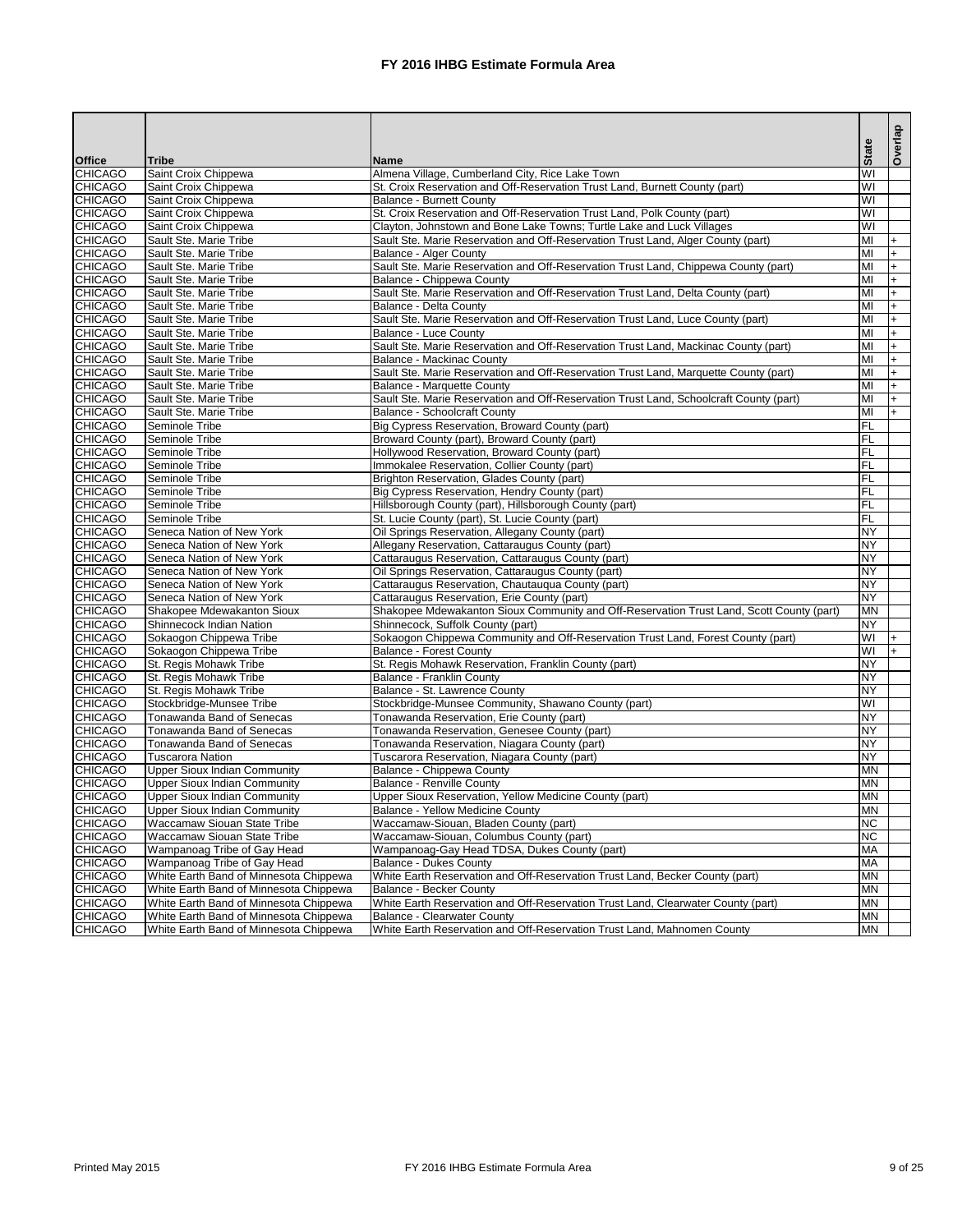|                                |                                                                                  |                                                                                                                                                                      |                        | Overlap                |
|--------------------------------|----------------------------------------------------------------------------------|----------------------------------------------------------------------------------------------------------------------------------------------------------------------|------------------------|------------------------|
| <b>Office</b>                  | <b>Tribe</b>                                                                     | <b>Name</b>                                                                                                                                                          | <b>State</b>           |                        |
| <b>DENVER</b>                  | Assiniboine & Sioux Tribes of Ft. Peck                                           | Fort Peck Reservation and Off-Reservation Trust Land, Daniels County (part)                                                                                          | <b>MT</b>              |                        |
| <b>DENVER</b>                  | Assiniboine & Sioux Tribes of Ft. Peck                                           | Fort Peck Reservation and Off-Reservation Trust Land, Roosevelt County (part)                                                                                        | <b>MT</b>              |                        |
| <b>DENVER</b><br><b>DENVER</b> | Assiniboine & Sioux Tribes of Ft. Peck<br>Assiniboine & Sioux Tribes of Ft. Peck | Fort Peck Reservation and Off-Reservation Trust Land, Sheridan County (part)<br>Fort Peck Reservation and Off-Reservation Trust Land, Valley County (part)           | <b>MT</b><br><b>MT</b> |                        |
| <b>DENVER</b>                  | <b>Blackfeet Tribe</b>                                                           | Blackfeet Reservation and Off-Reservation Trust Land, Glacier County (part)                                                                                          | <b>MT</b>              |                        |
| <b>DENVER</b>                  | <b>Blackfeet Tribe</b>                                                           | Blackfeet Reservation and Off-Reservation Trust Land, Pondera County (part)                                                                                          | <b>MT</b>              |                        |
| <b>DENVER</b>                  | <b>Cheyenne River Sioux</b>                                                      | Cheyenne River Reservation and Off-Reservation Trust Land, Dewey County (part)                                                                                       | <b>SD</b>              |                        |
| <b>DENVER</b>                  | <b>Cheyenne River Sioux</b>                                                      | Cheyenne River Reservation and Off-Reservation Trust Land, Haakon County (part)                                                                                      | <b>SD</b>              |                        |
| <b>DENVER</b>                  | Cheyenne River Sioux                                                             | Cheyenne River Reservation and Off-Reservation Trust Land, Meade County (part)                                                                                       | <b>SD</b>              |                        |
| <b>DENVER</b><br><b>DENVER</b> | Cheyenne River Sioux<br><b>Cheyenne River Sioux</b>                              | Cheyenne River Reservation and Off-Reservation Trust Land, Stanley County (part)<br>Cheyenne River Reservation and Off-Reservation Trust Land, Ziebach County (part) | <b>SD</b><br><b>SD</b> |                        |
| <b>DENVER</b>                  | Chippewa Cree of the Rocky Boy's Res.                                            | Rocky Boy's Reservation and Off-Reservation Trust Land, Chouteau County (part)                                                                                       | <b>MT</b>              |                        |
| <b>DENVER</b>                  | Chippewa Cree of the Rocky Boy's Res.                                            | Rocky Boy's Reservation and Trust Lands, Hill County (part)                                                                                                          | <b>MT</b>              |                        |
| <b>DENVER</b>                  | <b>Crow Creek Sioux</b>                                                          | Crow Creek Reservation, Buffalo County (part)                                                                                                                        | <b>SD</b>              |                        |
| <b>DENVER</b>                  | <b>Crow Creek Sioux</b>                                                          | Crow Creek Reservation, Hughes County (part)                                                                                                                         | <b>SD</b>              |                        |
| <b>DENVER</b>                  | <b>Crow Creek Sioux</b>                                                          | Crow Creek Reservation, Hyde County (part)                                                                                                                           | <b>SD</b>              |                        |
| <b>DENVER</b>                  | <b>Crow Tribe</b>                                                                | Crow Reservation and Off-Reservation Trust Land, Big Horn County (part)                                                                                              | <b>MT</b>              |                        |
| <b>DENVER</b><br><b>DENVER</b> | <b>Crow Tribe</b><br><b>Crow Tribe</b>                                           | Balance -- Big Horn County<br>Crow Reservation and Off-Reservation Trust Land, Treasure County (part)                                                                | <b>MT</b><br><b>MT</b> |                        |
| <b>DENVER</b>                  | <b>Crow Tribe</b>                                                                | Crow Reservation and Off-Reservation Trust Land, Yellowstone County (part)                                                                                           | <b>MT</b>              |                        |
| <b>DENVER</b>                  | <b>Flandreau Santee Sioux</b>                                                    | Flandreau Reservation, Moody County (part)                                                                                                                           | <b>SD</b>              |                        |
| <b>DENVER</b>                  | Fort Belknap Indian Community                                                    | Fort Belknap Reservation and Off-Reservation Trust Land, Blaine County (part)                                                                                        | <b>MT</b>              |                        |
| <b>DENVER</b>                  | Fort Belknap Indian Community                                                    | Fort Belknap Reservation and Off-Reservation Trust Land, Phillips County (part)                                                                                      | <b>MT</b>              |                        |
| <b>DENVER</b>                  | <b>Goshute Reservation</b>                                                       | Balance - Ada County                                                                                                                                                 | ID                     |                        |
| <b>DENVER</b>                  | <b>Goshute Reservation</b>                                                       | Balance - Canyon County                                                                                                                                              | Đ                      |                        |
| <b>DENVER</b><br><b>DENVER</b> | <b>Goshute Reservation</b><br><b>Goshute Reservation</b>                         | <b>Balance - Elmore County</b><br><b>Balance - Owyhee County</b>                                                                                                     | Đ<br>Đ                 | $\ddot{}$<br>$\ddot{}$ |
| <b>DENVER</b>                  | Goshute Reservation                                                              | Balance - Elko County                                                                                                                                                | <b>NV</b>              | $\ddot{}$              |
| <b>DENVER</b>                  | Goshute Reservation                                                              | Balance - Eureka County                                                                                                                                              | <b>NV</b>              | $\ddot{}$              |
| <b>DENVER</b>                  | Goshute Reservation                                                              | <b>Community of Winnemucca</b>                                                                                                                                       | <b>NV</b>              | $\ddot{}$              |
| <b>DENVER</b>                  | <b>Goshute Reservation</b>                                                       | Balance - Lander County                                                                                                                                              | <b>NV</b>              | $\ddot{}$              |
| <b>DENVER</b>                  | Goshute Reservation                                                              | Balance - Nye County                                                                                                                                                 | <b>NV</b>              | $\ddot{}$              |
| <b>DENVER</b>                  | <b>Goshute Reservation</b>                                                       | Goshute Reservation, White Pine County (part)                                                                                                                        | <b>NV</b>              | $+$                    |
| <b>DENVER</b><br><b>DENVER</b> | Goshute Reservation<br><b>Goshute Reservation</b>                                | Balance - White Pine County<br>Goshute Reservation, Juab County (part)                                                                                               | <b>NV</b><br>lut       | $ +$<br>$+$            |
| <b>DENVER</b>                  | <b>Goshute Reservation</b>                                                       | Goshute Reservation, Tooele County (part)                                                                                                                            | lut                    |                        |
| <b>DENVER</b>                  | <b>Goshute Reservation</b>                                                       | Balance - Tooele County                                                                                                                                              | <b>NV</b>              |                        |
| <b>DENVER</b>                  | Lower Brule Sioux                                                                | Lower Brule Reservation and Off-Reservation Trust Land, Lyman County (part)                                                                                          | <b>SD</b>              |                        |
| <b>DENVER</b>                  | Lower Brule Sioux                                                                | Lower Brule Reservation and Off-Reservation Trust Land, Stanley County (part)                                                                                        | <b>SD</b>              |                        |
| <b>DENVER</b>                  | Navajo Nation                                                                    | Navajo Nation Reservation and Off-Reservation Trust Land, Apache County (part)                                                                                       | <b>AZ</b>              |                        |
| <b>DENVER</b>                  | Navajo Nation                                                                    | Navajo Nation Reservation and Off-Reservation Trust Land, Coconino County (part)                                                                                     | <b>AΖ</b>              |                        |
| <b>DENVER</b><br><b>DENVER</b> | Navajo Nation<br>Navajo Nation                                                   | Navajo Nation Reservation and Off-Reservation Trust Land, Navajo County (part)<br>Navajo Nation Reservation and Off-Reservation Trust Land, Bernalillo County (part) | <b>AZ</b><br><b>NM</b> |                        |
| <b>DENVER</b>                  | Navajo Nation                                                                    | Navajo Nation Reservation and Off-Reservation Trust Land, Cibola County (part)                                                                                       | <b>NM</b>              |                        |
| <b>DENVER</b>                  | Navajo Nation                                                                    | Navajo Nation Reservation and Off-Reservation Trust Land, McKinley County (part)                                                                                     | <b>NM</b>              |                        |
| <b>DENVER</b>                  | Navajo Nation                                                                    | Navajo Nation Reservation and Off-Reservation Trust Land, Rio Arriba County (part)                                                                                   | <b>NM</b>              |                        |
| <b>DENVER</b>                  | Navajo Nation                                                                    | Navajo Nation Reservation and Off-Reservation Trust Land, Sandoval County (part)                                                                                     | <b>NM</b>              |                        |
| <b>DENVER</b>                  | Navajo Nation                                                                    | Navajo Nation Reservation and Off-Reservation Trust Land, San Juan County (part)                                                                                     | <b>NM</b>              |                        |
| <b>DENVER</b>                  | Navajo Nation                                                                    | Navajo Nation Reservation and Off-Reservation Trust Land, Socorro County (part)                                                                                      | <b>NM</b>              |                        |
| <b>DENVER</b><br><b>DENVER</b> | Navajo Nation<br>Northern Arapahoe                                               | Navajo Nation Reservation and Off-Reservation Trust Land, San Juan County (part)<br>Wind River Reservation and Off-Reservation Trust Land                            | lut<br><b>WY</b>       |                        |
| <b>DENVER</b>                  | Northern Arapahoe                                                                | Cities of Lander and Riverton                                                                                                                                        | <b>WY</b>              | $+$                    |
| <b>DENVER</b>                  | Northern Cheyenne                                                                | Northern Cheyenne Reservation and Off-Reservation Trust Land, Big Horn County (part)                                                                                 | <b>MT</b>              |                        |
| <b>DENVER</b>                  | Northern Cheyenne                                                                | Northern Cheyenne Reservation and Off-Reservation Trust Land, Rosebud County (part)                                                                                  | <b>MT</b>              |                        |
| <b>DENVER</b>                  | Northern Cheyenne                                                                | Northern Cheyenne Reservation and Off-Reservation Trust Land, Meade County (part)                                                                                    | <b>SD</b>              |                        |
| <b>DENVER</b>                  | <b>NW</b> Band of Shoshoni Nation                                                | <b>Balance - Power County</b>                                                                                                                                        | ID                     |                        |
| <b>DENVER</b>                  | <b>NW</b> Band of Shoshoni Nation                                                | Box Elder County (part), Box Elder County (part)                                                                                                                     | UT                     |                        |
| <b>DENVER</b><br><b>DENVER</b> | NW Band of Shoshoni Nation<br>Oglala Lakota Sioux Tribe                          | Balance - Box Elder County<br>Pine Ridge Reservation and Off-Reservation Trust Land, Sheridan County (part)                                                          | lut<br><b>NE</b>       |                        |
| <b>DENVER</b>                  | Oglala Lakota Sioux Tribe                                                        | Pine Ridge Reservation and Off-Reservation Trust Land, Bennett County (part)                                                                                         | <b>SD</b>              |                        |
| <b>DENVER</b>                  | Oglala Lakota Sioux Tribe                                                        | Pine Ridge Reservation and Off-Reservation Trust Land, Jackson County (part)                                                                                         | <b>SD</b>              |                        |
| <b>DENVER</b>                  | Oglala Lakota Sioux Tribe                                                        | Pine Ridge Reservation and Off-Reservation Trust Land, Shannon County                                                                                                | <b>SD</b>              |                        |
| <b>DENVER</b>                  | Omaha Tribe                                                                      | Omaha Reservation, Monona County (part)                                                                                                                              | IA                     |                        |
| <b>DENVER</b>                  | Omaha Tribe                                                                      | Omaha Reservation, Burt County (part)                                                                                                                                | <b>NE</b>              |                        |
| <b>DENVER</b>                  | Omaha Tribe                                                                      | Omaha Reservation, Cuming County (part)                                                                                                                              | <b>NE</b>              |                        |
| <b>DENVER</b><br><b>DENVER</b> | Omaha Tribe<br>Paiute Indian Tribe of Utah                                       | Omaha Reservation, Thurston County (part)<br>Balance - Beaver County                                                                                                 | <b>NE</b><br>lut       |                        |
| <b>DENVER</b>                  | Paiute Indian Tribe of Utah                                                      | Paiute Reservation, Iron County (part)                                                                                                                               | lut                    |                        |
| <b>DENVER</b>                  | Paiute Indian Tribe of Utah                                                      | Balance - Iron County                                                                                                                                                | lut                    | $\ddot{}$              |
| <b>DENVER</b>                  | Paiute Indian Tribe of Utah                                                      | Paiute Reservation, Millard County (part)                                                                                                                            | UT                     | $\ddot{}$              |
| <b>DENVER</b>                  | Paiute Indian Tribe of Utah                                                      | Balance - Millard County                                                                                                                                             | ll IT.<br>יי ישן       |                        |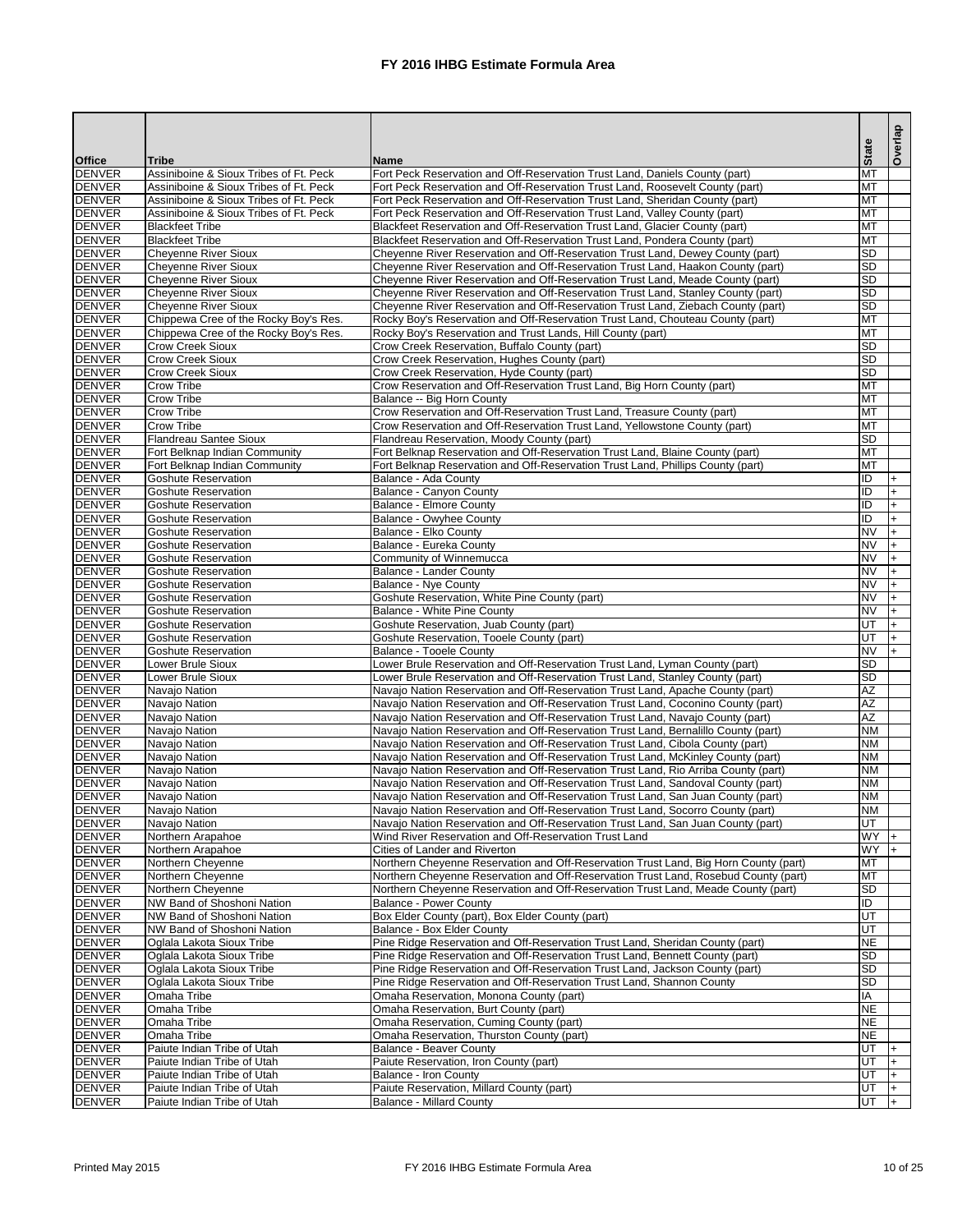|                                |                                                                                |                                                                                                                                                                       |                        | Overlap   |
|--------------------------------|--------------------------------------------------------------------------------|-----------------------------------------------------------------------------------------------------------------------------------------------------------------------|------------------------|-----------|
| <b>Office</b>                  | <b>Tribe</b>                                                                   | <b>Name</b>                                                                                                                                                           | <b>State</b>           |           |
| <b>DENVER</b>                  | Paiute Indian Tribe of Utah                                                    | Paiute Reservation, Sevier County (part)                                                                                                                              | <b>UT</b>              | $\ddot{}$ |
| <b>DENVER</b>                  | Paiute Indian Tribe of Utah                                                    | <b>Balance - Sevier County</b>                                                                                                                                        | UT                     | $+$       |
| <b>DENVER</b><br><b>DENVER</b> | Paiute Indian Tribe of Utah<br>Paiute Indian Tribe of Utah                     | Paiute Reservation, Washington County (part)                                                                                                                          | UT<br><b>UT</b>        | $+$       |
| <b>DENVER</b>                  | Ponca Tribe of Nebraska                                                        | Balance - Washington County<br>Balance - Pottawattamie County                                                                                                         | IA                     | $+$       |
| <b>DENVER</b>                  | Ponca Tribe of Nebraska                                                        | Balance - Woodbury County                                                                                                                                             | IA                     |           |
| <b>DENVER</b>                  | Ponca Tribe of Nebraska                                                        | Balance - Boyd County                                                                                                                                                 | <b>NE</b>              |           |
| <b>DENVER</b>                  | Ponca Tribe of Nebraska                                                        | <b>Balance - Burt County</b>                                                                                                                                          | <b>NE</b>              |           |
| <b>DENVER</b>                  | Ponca Tribe of Nebraska                                                        | <b>Balance - Douglas County</b>                                                                                                                                       | <b>NE</b>              |           |
| <b>DENVER</b><br><b>DENVER</b> | Ponca Tribe of Nebraska<br>Ponca Tribe of Nebraska                             | <b>Balance - Hall County</b>                                                                                                                                          | <b>NE</b><br><b>NE</b> |           |
| <b>DENVER</b>                  | Ponca Tribe of Nebraska                                                        | <b>Balance - Holt County</b><br>Balance - Knox County                                                                                                                 | <b>NE</b>              |           |
| <b>DENVER</b>                  | Ponca Tribe of Nebraska                                                        | <b>Balance - Lancaster County</b>                                                                                                                                     | <b>NE</b>              |           |
| <b>DENVER</b>                  | Ponca Tribe of Nebraska                                                        | <b>Balance - Madison County</b>                                                                                                                                       | <b>NE</b>              |           |
| <b>DENVER</b>                  | Ponca Tribe of Nebraska                                                        | <b>Balance - Platte County</b>                                                                                                                                        | <b>NE</b>              |           |
| <b>DENVER</b>                  | Ponca Tribe of Nebraska                                                        | <b>Balance - Sarpy County</b>                                                                                                                                         | <b>NE</b>              |           |
| <b>DENVER</b>                  | Ponca Tribe of Nebraska                                                        | <b>Balance - Stanton County</b>                                                                                                                                       | <b>NE</b>              |           |
| <b>DENVER</b><br><b>DENVER</b> | Ponca Tribe of Nebraska<br>Ponca Tribe of Nebraska                             | Balance - Wayne County<br><b>Balance - Charles Mix County</b>                                                                                                         | <b>NE</b><br><b>SD</b> |           |
| <b>DENVER</b>                  | <b>Rosebud Sioux</b>                                                           | Rosebud Reservation and Off-Reservation Trust Land, Gregory County (part)                                                                                             | <b>SD</b>              |           |
| <b>DENVER</b>                  | <b>Rosebud Sioux</b>                                                           | Rosebud Reservation and Off-Reservation Trust Land, Lyman County (part)                                                                                               | <b>SD</b>              |           |
| <b>DENVER</b>                  | <b>Rosebud Sioux</b>                                                           | Rosebud Reservation and Off-Reservation Trust Land, Mellette County (part)                                                                                            | <b>SD</b>              |           |
| <b>DENVER</b>                  | <b>Rosebud Sioux</b>                                                           | Rosebud Reservation and Trust Lands, Todd County                                                                                                                      | <b>SD</b>              |           |
| <b>DENVER</b>                  | <b>Rosebud Sioux</b>                                                           | Rosebud Reservation and Off-Reservation Trust Land, Tripp County (part)                                                                                               | <b>SD</b>              |           |
| <b>DENVER</b>                  | Salish and Kootenai Tribes                                                     | Flathead Reservation, Flathead County (part)                                                                                                                          | <b>MT</b>              |           |
| <b>DENVER</b><br><b>DENVER</b> | Salish and Kootenai Tribes<br>Salish and Kootenai Tribes                       | Flathead Reservation, Lake County (part)<br>Flathead Reservation, Missoula County (part)                                                                              | <b>MT</b><br><b>MT</b> |           |
| <b>DENVER</b>                  | Salish and Kootenai Tribes                                                     | Flathead Reservation, Sanders County (part)                                                                                                                           | <b>MT</b>              |           |
| <b>DENVER</b>                  | <b>Santee Sioux Tribe</b>                                                      | Santee Reservation, Knox County (part)                                                                                                                                | <b>NE</b>              |           |
| <b>DENVER</b>                  | Shoshone Tribe of the Wind River Reser                                         | Wind River Reservation and Off-Reservation Trust Land, Fremont County (part)                                                                                          | <b>WY</b>              | I+        |
| <b>DENVER</b>                  | Shoshone Tribe of the Wind River Reser                                         | Wind River Reservation and Off-Reservation Trust Land, Hot Springs County (part)                                                                                      | WY                     |           |
| <b>DENVER</b>                  | Sisseton-Wahpeton Oyate                                                        | Lake Traverse Reservation, Richland County (part)                                                                                                                     | <b>ND</b>              |           |
| <b>DENVER</b><br>DENVER        | Sisseton-Wahpeton Oyate<br>Sisseton-Wahpeton Oyate                             | Lake Traverse Reservation, Sargent County (part)<br>Lake Traverse Reservation, Codington County (part)                                                                | <b>ND</b><br> SD       |           |
| <b>DENVER</b>                  | Sisseton-Wahpeton Oyate                                                        | Lake Traverse Reservation, Day County (part)                                                                                                                          | <b>SD</b>              |           |
| <b>DENVER</b>                  | Sisseton-Wahpeton Oyate                                                        | Lake Traverse Reservation, Grant County (part)                                                                                                                        | <b>SD</b>              |           |
| <b>DENVER</b>                  | Sisseton-Wahpeton Oyate                                                        | Lake Traverse Reservation, Marshall County (part)                                                                                                                     | SD                     |           |
| <b>DENVER</b>                  | Sisseton-Wahpeton Oyate                                                        | Lake Traverse Reservation, Roberts County (part)                                                                                                                      | SD                     |           |
| <b>DENVER</b>                  | Skull Valley Band of Goshute                                                   | Skull Valley Reservation, Tooele County (part)                                                                                                                        | <b>UT</b>              |           |
| <b>DENVER</b><br><b>DENVER</b> | Southern Ute Tribe<br>Southern Ute Tribe                                       | Southern Ute Reservation, Archuleta County (part)<br>Southern Ute Reservation, La Plata County (part)                                                                 | <b>CO</b><br><b>CO</b> |           |
| <b>DENVER</b>                  | Southern Ute Tribe                                                             | Southern Ute Reservation, Montezuma County (part)                                                                                                                     | <b>CO</b>              |           |
| <b>DENVER</b>                  | <b>Spirit Lake Sioux Tribe</b>                                                 | Spirit Lake Reservation, Benson County (part)                                                                                                                         | <b>ND</b>              |           |
| <b>DENVER</b>                  | <b>Spirit Lake Sioux Tribe</b>                                                 | Spirit Lake Reservation, Eddy County (part)                                                                                                                           | <b>ND</b>              |           |
| <b>DENVER</b>                  | <b>Spirit Lake Sioux Tribe</b>                                                 | Spirit Lake Reservation, Nelson County (part)                                                                                                                         | <b>ND</b>              |           |
| <b>DENVER</b>                  | <b>Spirit Lake Sioux Tribe</b>                                                 | Spirit Lake Reservation, Ramsey County (part)                                                                                                                         | <b>ND</b>              |           |
| <b>DENVER</b><br><b>DENVER</b> | <b>Spirit Lake Sioux Tribe</b><br><b>Standing Rock Sioux</b>                   | Spirit Lake Reservation, Wells County (part)<br><b>Standing Rock Reservation, Sioux County</b>                                                                        | <b>ND</b><br><b>ND</b> |           |
| <b>DENVER</b>                  | <b>Standing Rock Sioux</b>                                                     | <b>Standing Rock Reservation, Corson County</b>                                                                                                                       | <b>SD</b>              |           |
| <b>DENVER</b>                  | <b>Standing Rock Sioux</b>                                                     | Standing Rock Reservation, Dewey County (part)                                                                                                                        | <b>SD</b>              |           |
| <b>DENVER</b>                  | <b>Standing Rock Sioux</b>                                                     | Standing Rock Reservation, Ziebach County (part)                                                                                                                      | SD                     |           |
| <b>DENVER</b>                  | Three Affiliated Tribes Fort Berthold                                          | Fort Berthold Reservation, Dunn County (part)                                                                                                                         | <b>ND</b>              |           |
| <b>DENVER</b>                  | Three Affiliated Tribes Fort Berthold                                          | Fort Berthold Reservation, McKenzie County (part)                                                                                                                     | <b>ND</b>              |           |
| <b>DENVER</b><br><b>DENVER</b> | Three Affiliated Tribes Fort Berthold<br>Three Affiliated Tribes Fort Berthold | Fort Berthold Reservation, McLean County (part)<br>Fort Berthold Reservation, Mercer County (part)                                                                    | <b>ND</b><br><b>ND</b> |           |
| <b>DENVER</b>                  | Three Affiliated Tribes Fort Berthold                                          | Fort Berthold Reservation, Mountrail County (part)                                                                                                                    | <b>ND</b>              |           |
| <b>DENVER</b>                  | Three Affiliated Tribes Fort Berthold                                          | Fort Berthold Reservation, Ward County (part)                                                                                                                         | <b>ND</b>              |           |
| <b>DENVER</b>                  | Turtle Mountain Band of Chippewa                                               | Turtle Mountain Reservation and Off-Reservation Trust Land, Blaine County (part)                                                                                      | <b>MT</b>              |           |
| <b>DENVER</b>                  | Turtle Mountain Band of Chippewa                                               | Turtle Mountain Reservation and Off-Reservation Trust Land, Carter County (part)                                                                                      | <b>MT</b>              |           |
| <b>DENVER</b>                  | Turtle Mountain Band of Chippewa                                               | Turtle Mountain Reservation and Off-Reservation Trust Land, Chouteau County (part)                                                                                    | <b>MT</b>              |           |
| <b>DENVER</b><br><b>DENVER</b> | Turtle Mountain Band of Chippewa<br>Turtle Mountain Band of Chippewa           | Turtle Mountain Reservation and Off-Reservation Trust Land, Daniels County (part)<br>Turtle Mountain Reservation and Off-Reservation Trust Land, Fergus County (part) | MT<br><b>MT</b>        |           |
| <b>DENVER</b>                  | Turtle Mountain Band of Chippewa                                               | Turtle Mountain Reservation and Off-Reservation Trust Land, Hill County (part)                                                                                        | <b>MT</b>              |           |
| <b>DENVER</b>                  | Turtle Mountain Band of Chippewa                                               | Turtle Mountain Reservation and Off-Reservation Trust Land, Liberty County (part)                                                                                     | <b>MT</b>              |           |
| <b>DENVER</b>                  | Turtle Mountain Band of Chippewa                                               | Turtle Mountain Reservation and Off-Reservation Trust Land, McCone County (part)                                                                                      | MT                     |           |
| <b>DENVER</b>                  | Turtle Mountain Band of Chippewa                                               | Turtle Mountain Reservation and Off-Reservation Trust Land, Phillips County (part)                                                                                    | <b>MT</b>              |           |
| <b>DENVER</b>                  | Turtle Mountain Band of Chippewa                                               | Turtle Mountain Reservation and Off-Reservation Trust Land, Richland County (part)                                                                                    | MT                     |           |
| <b>DENVER</b><br><b>DENVER</b> | Turtle Mountain Band of Chippewa<br>Turtle Mountain Band of Chippewa           | <b>Balance - Richland County</b><br>Turtle Mountain Reservation and Off-Reservation Trust Land, Roosevelt County (part)                                               | <b>MT</b><br><b>MT</b> |           |
| <b>DENVER</b>                  | Turtle Mountain Band of Chippewa                                               | <b>Balance - Roosevelt County</b>                                                                                                                                     | MT                     |           |
| <b>DENVER</b>                  | Turtle Mountain Band of Chippewa                                               | Turtle Mountain Reservation and Off-Reservation Trust Land, Sheridan County (part)                                                                                    | <b>MT</b>              |           |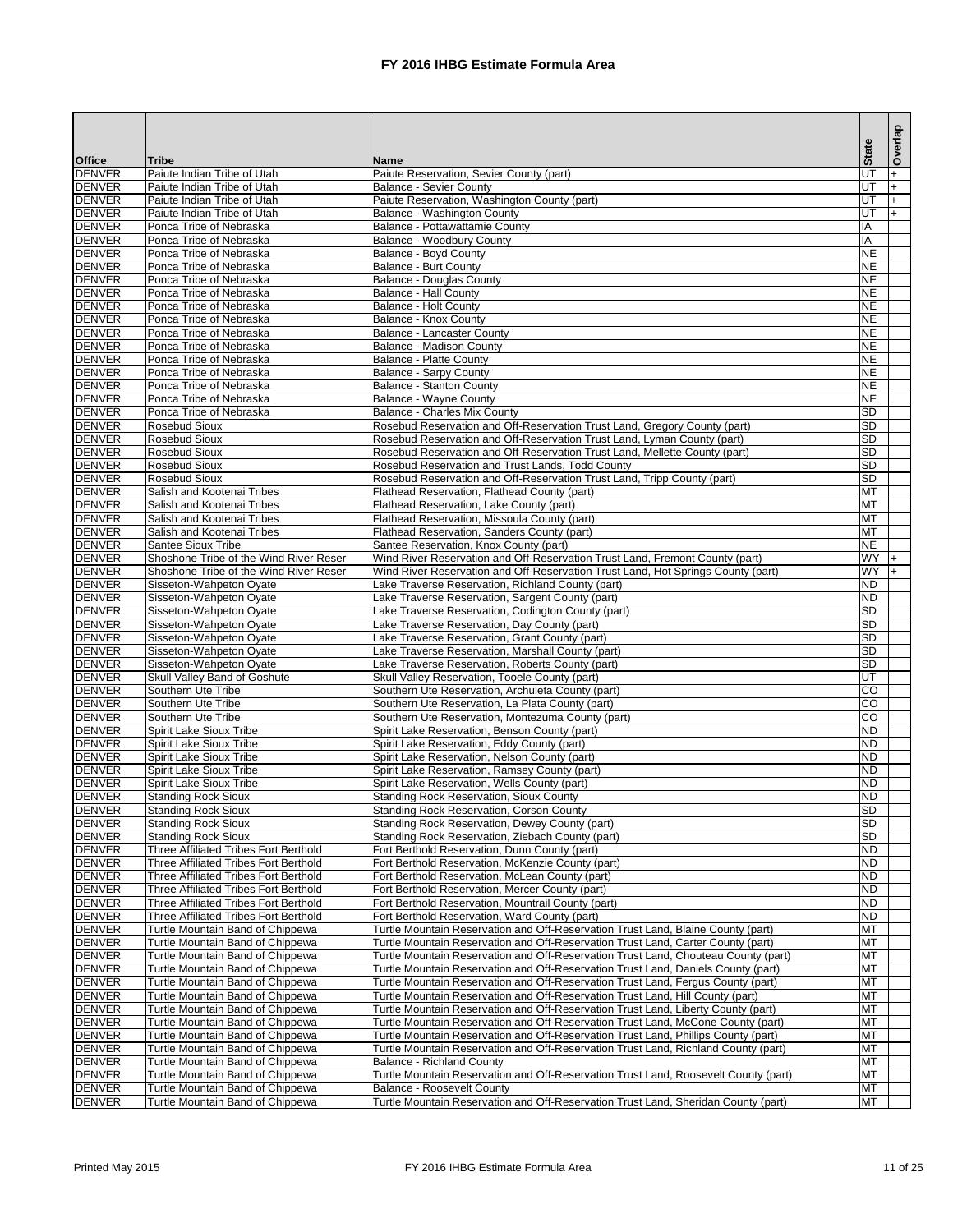| <b>Office</b> | <b>Tribe</b>                        | <b>Name</b>                                                                         | <b>State</b> | Overlap |
|---------------|-------------------------------------|-------------------------------------------------------------------------------------|--------------|---------|
| <b>DENVER</b> | Turtle Mountain Band of Chippewa    | <b>Balance - Sheridan County</b>                                                    | <b>MT</b>    |         |
| <b>DENVER</b> | Turtle Mountain Band of Chippewa    | Turtle Mountain Reservation and Off-Reservation Trust Land, Valley County (part)    | <b>MT</b>    |         |
| <b>DENVER</b> | Turtle Mountain Band of Chippewa    | Turtle Mountain Reservation and Off-Reservation Trust Land, Burke County (part)     | <b>ND</b>    |         |
| <b>DENVER</b> | Turtle Mountain Band of Chippewa    | Turtle Mountain Reservation and Off-Reservation Trust Land, Cavalier County (part)  | <b>ND</b>    |         |
| <b>DENVER</b> | Turtle Mountain Band of Chippewa    | Turtle Mountain Reservation and Off-Reservation Trust Land, Divide County (part)    | <b>ND</b>    |         |
| <b>DENVER</b> | Turtle Mountain Band of Chippewa    | <b>Balance - Divide County</b>                                                      | <b>ND</b>    |         |
| <b>DENVER</b> | Turtle Mountain Band of Chippewa    | Turtle Mountain Reservation and Off-Reservation Trust Land, McHenry County (part)   | <b>ND</b>    |         |
| <b>DENVER</b> | Turtle Mountain Band of Chippewa    | Balance - McKenzie County                                                           | <b>ND</b>    |         |
| <b>DENVER</b> | Turtle Mountain Band of Chippewa    | Turtle Mountain Reservation and Off-Reservation Trust Land, McLean County (part)    | <b>ND</b>    |         |
| <b>DENVER</b> | Turtle Mountain Band of Chippewa    | Turtle Mountain Reservation and Off-Reservation Trust Land, Mountrail County (part) | <b>ND</b>    |         |
| <b>DENVER</b> | Turtle Mountain Band of Chippewa    | Turtle Mountain Reservation and Off-Reservation Trust Land, Rolette County (part)   | <b>ND</b>    |         |
| <b>DENVER</b> | Turtle Mountain Band of Chippewa    | <b>Balance - Rolette County</b>                                                     | <b>ND</b>    |         |
| <b>DENVER</b> | Turtle Mountain Band of Chippewa    | Turtle Mountain Reservation and Off-Reservation Trust Land, Williams County (part)  | <b>ND</b>    |         |
| <b>DENVER</b> | Turtle Mountain Band of Chippewa    | <b>Balance - Williams County</b>                                                    | <b>ND</b>    |         |
| <b>DENVER</b> | Turtle Mountain Band of Chippewa    | Turtle Mountain Reservation and Off-Reservation Trust Land, Perkins County (part)   | <b>SD</b>    |         |
| <b>DENVER</b> | Ute Indian Tribe Uintah & Ouray Res | Uintah and Ouray Reservation and Off-Reservation Trust Land, Carbon County (part)   | lUТ          |         |
| <b>DENVER</b> | Ute Indian Tribe Uintah & Ouray Res | Uintah and Ouray Reservation and Off-Reservation Trust Land, Duchesne County (part) | lUТ          |         |
| <b>DENVER</b> | Ute Indian Tribe Uintah & Ouray Res | Uintah and Ouray Reservation and Off-Reservation Trust Land, Emery County (part)    | UT           |         |
| <b>DENVER</b> | Ute Indian Tribe Uintah & Ouray Res | Uintah and Ouray Reservation and Off-Reservation Trust Land, Grand County (part)    | UT           |         |
| <b>DENVER</b> | Ute Indian Tribe Uintah & Ouray Res | Uintah and Ouray Reservation and Off-Reservation Trust Land, Uintah County (part)   | UT           |         |
| <b>DENVER</b> | Ute Indian Tribe Uintah & Ouray Res | Uintah and Ouray Reservation and Off-Reservation Trust Land, Utah County (part)     | UT           |         |
| <b>DENVER</b> | Ute Indian Tribe Uintah & Ouray Res | Uintah and Ouray Reservation and Off-Reservation Trust Land, Wasatch County (part)  | UT           |         |
| <b>DENVER</b> | <b>Ute Mountain Tribe</b>           | Ute Mountain Reservation and Off-Reservation Trust Land, La Plata County (part)     | CO           |         |
| <b>DENVER</b> | <b>Ute Mountain Tribe</b>           | Ute Mountain Reservation and Off-Reservation Trust Land, Montezuma County (part)    | CO           |         |
| <b>DENVER</b> | Ute Mountain Tribe                  | Ute Mountain Reservation and Off-Reservation Trust Land, San Juan County (part)     | <b>NM</b>    |         |
| <b>DENVER</b> | Ute Mountain Tribe                  | Ute Mountain Reservation and Off-Reservation Trust Land, San Juan County (part)     | UT           |         |
| <b>DENVER</b> | Winnebago Tribe                     | Winnebago Reservation and Off-Reservation Trust Land, Woodbury County (part)        | IA           |         |
| <b>DENVER</b> | Winnebago Tribe                     | Winnebago Reservation and Off-Reservation Trust Land, Burt County (part)            | <b>NE</b>    |         |
| <b>DENVER</b> | Winnebago Tribe                     | Winnebago Reservation and Off-Reservation Trust Land, Dixon County (part)           | <b>NE</b>    |         |
| <b>DENVER</b> | Winnebago Tribe                     | Winnebago Reservation, Thurston County (part)                                       | <b>NE</b>    |         |
| <b>DENVER</b> | <b>Yankton Sioux</b>                | Yankton Reservation, Charles Mix County (part)                                      | <b>SD</b>    |         |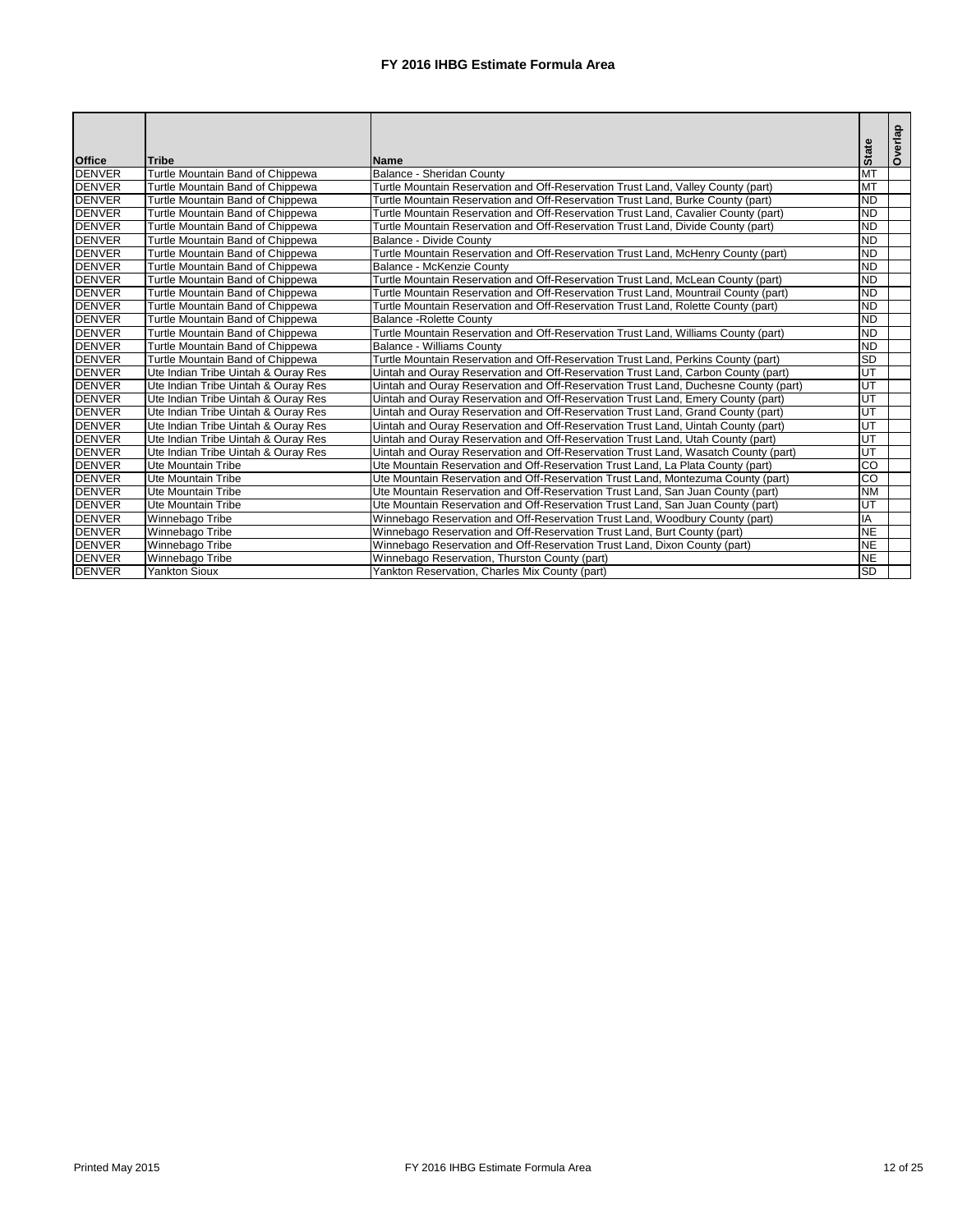|                                          |                                                                                    |                                                                                                             |                          | Overlap |
|------------------------------------------|------------------------------------------------------------------------------------|-------------------------------------------------------------------------------------------------------------|--------------------------|---------|
| <b>Office</b>                            | <b>Tribe</b>                                                                       | <b>Name</b>                                                                                                 | <b>State</b>             |         |
| <b>OKLAHOMA</b>                          | Absentee-Shawnee                                                                   | Citizen Potawatomi Nation-Absentee Shawnee Tribe OTSA, Cleveland County                                     | OK                       |         |
|                                          | OKLAHOMA Absentee-Shawnee                                                          | <b>Balance-Cleveland County</b>                                                                             | OK                       |         |
|                                          | OKLAHOMA Absentee-Shawnee<br>OKLAHOMA Absentee-Shawnee                             | Balance - Lincoln County<br>Citizen Potawatomi Nation-Absentee Shawnee Tribe OTSA, Oklahoma County          | OK<br>$\overline{OK}$    |         |
|                                          | OKLAHOMA Absentee-Shawnee                                                          | Citizen Potawatomi Nation-Absentee Shawnee Tribe OTSA, Pottawatomie County                                  | $\overline{OK}$          |         |
|                                          | OKLAHOMA Alabama-Coushatta                                                         | Alabama-Coushatta Reservation, Polk County (part)                                                           | $\overline{\mathsf{TX}}$ |         |
|                                          | OKLAHOMA Alabama-Quassarte Tribal Town                                             | Creek OTSA                                                                                                  | OK                       |         |
| OKLAHOMA Apache Tribe                    |                                                                                    | Kiowa-Comanche-Apache-Fort Sill Apache                                                                      | OK                       |         |
| OKLAHOMA Caddo Tribe                     |                                                                                    | Caddo-Wichita-Delaware OTSA, Blaine County                                                                  | OK                       |         |
| OKLAHOMA Caddo Tribe                     |                                                                                    | Caddo-Wichita-Delaware OTSA, Caddo County                                                                   | OK                       |         |
| OKLAHOMA Caddo Tribe                     |                                                                                    | Kiowa-Comanche-Apache-Fort Sill Apache-Caddo-Witchita-Delaware, Caddo County                                | OK                       |         |
| OKLAHOMA Caddo Tribe                     |                                                                                    | Caddo-Wichita-Delaware OTSA, Canadian County                                                                | OK                       |         |
| OKLAHOMA Caddo Tribe                     |                                                                                    | Caddo-Wichita-Delaware OTSA, Grady County                                                                   | OK                       |         |
| OKLAHOMA Caddo Tribe                     | OKLAHOMA Cherokee Nation                                                           | Kiowa-Comanche-Apache-Fort Sill Apache-Caddo-Witchita-Delaware, Grady County<br>Cherokee OTSA, Adair County | OK<br>OK                 |         |
|                                          | OKLAHOMA Cherokee Nation                                                           | Cherokee OTSA, Cherokee County                                                                              | OK                       |         |
|                                          | OKLAHOMA Cherokee Nation                                                           | Cherokee OTSA, Craig County                                                                                 | OK                       |         |
|                                          | OKLAHOMA Cherokee Nation                                                           | Cherokee OTSA, Delaware County                                                                              | OK                       |         |
|                                          | OKLAHOMA Cherokee Nation                                                           | Cherokee OTSA, McIntosh County                                                                              | OK                       |         |
|                                          | OKLAHOMA Cherokee Nation                                                           | Cherokee OTSA, Mayes County                                                                                 | OK                       |         |
|                                          | OKLAHOMA Cherokee Nation                                                           | Cherokee OTSA, Muskogee County                                                                              | OK                       |         |
|                                          | OKLAHOMA Cherokee Nation                                                           | Cherokee OTSA, Nowata County                                                                                | OK                       |         |
|                                          | OKLAHOMA Cherokee Nation                                                           | Cherokee OTSA, Ottawa County                                                                                | OK                       |         |
|                                          | OKLAHOMA Cherokee Nation                                                           | Cherokee OTSA, Rogers County                                                                                | OK                       |         |
|                                          | OKLAHOMA Cherokee Nation                                                           | Cherokee OTSA, Sequoyah County                                                                              | OK                       |         |
|                                          | OKLAHOMA Cherokee Nation                                                           | Cherokee OTSA, Tulsa County                                                                                 | OK                       |         |
|                                          | OKLAHOMA Cherokee Nation<br>OKLAHOMA Cherokee Nation                               | Cherokee OTSA, Wagoner County<br>Cherokee OTSA, Washington County                                           | OK<br>OK                 |         |
|                                          | OKLAHOMA Cheyenne-Arapaho Tribes                                                   | Cheyenne-Arapaho OTSA, Beckham County                                                                       | OK                       |         |
|                                          | OKLAHOMA Cheyenne-Arapaho Tribes                                                   | <b>Balance-Beckham County</b>                                                                               | OK                       |         |
|                                          | OKLAHOMA Cheyenne-Arapaho Tribes                                                   | Cheyenne-Arapaho OTSA, Blaine County                                                                        | OK                       |         |
|                                          | OKLAHOMA Cheyenne-Arapaho Tribes                                                   | <b>Balance-Blaine County</b>                                                                                | OK                       |         |
|                                          | OKLAHOMA Cheyenne-Arapaho Tribes                                                   | Cheyenne-Arapaho OTSA, Caddo County                                                                         | OK                       |         |
|                                          | OKLAHOMA Cheyenne-Arapaho Tribes                                                   | Cheyenne-Arapaho OTSA, Canadian County                                                                      | OK                       |         |
|                                          | <b>OKLAHOMA</b> Cheyenne-Arapaho Tribes                                            | <b>Balance-Canadian County</b>                                                                              | <b>OK</b>                |         |
|                                          | <b>OKLAHOMA</b> Cheyenne-Arapaho Tribes                                            | Cheyenne-Arapaho OTSA, Custer County                                                                        | OK                       |         |
|                                          | <b>OKLAHOMA</b> Cheyenne-Arapaho Tribes                                            | <b>Balance-Custer County</b>                                                                                | OK                       |         |
|                                          | <b>OKLAHOMA</b> Cheyenne-Arapaho Tribes<br><b>OKLAHOMA</b> Cheyenne-Arapaho Tribes | Cheyenne-Arapaho OTSA, Dewey County                                                                         | OK<br>OK                 |         |
|                                          | <b>OKLAHOMA</b> Cheyenne-Arapaho Tribes                                            | <b>Balance-Dewey County</b><br>Cheyenne-Arapaho OTSA, Ellis County                                          | OK                       |         |
|                                          | <b>OKLAHOMA</b> Cheyenne-Arapaho Tribes                                            | Cheyenne-Arapaho OTSA, Kingfisher County                                                                    | OK                       |         |
|                                          | <b>OKLAHOMA</b> Cheyenne-Arapaho Tribes                                            | <b>Balance-Kingfisher County</b>                                                                            | OK                       |         |
|                                          | <b>OKLAHOMA</b> Cheyenne-Arapaho Tribes                                            | <b>Balance-Major County</b>                                                                                 | OK                       |         |
|                                          | <b>OKLAHOMA</b> Cheyenne-Arapaho Tribes                                            | Census Tracts 1026 1040                                                                                     | OK                       |         |
|                                          | <b>OKLAHOMA</b> Cheyenne-Arapaho Tribes                                            | Cheyenne-Arapaho OTSA, Roger Mills County                                                                   | OK                       |         |
|                                          | <b>OKLAHOMA</b> Cheyenne-Arapaho Tribes                                            | <b>Balance-Roger Mills County</b>                                                                           | OK                       |         |
|                                          | <b>OKLAHOMA</b> Cheyenne-Arapaho Tribes                                            | Cheyenne-Arapaho OTSA, Washita County                                                                       | OK                       |         |
|                                          | <b>OKLAHOMA</b> Cheyenne-Arapaho Tribes                                            | Balance-Washita County                                                                                      | OK                       |         |
|                                          | <b>OKLAHOMA</b> Cheyenne-Arapaho Tribes                                            | <b>Balance-Woodward County</b>                                                                              | OK                       |         |
| OKLAHOMA Chickasaw<br>OKLAHOMA Chickasaw |                                                                                    | Chickasaw OTSA, Bryan County<br>Chickasaw OTSA, Carter County                                               | OK<br>OK                 |         |
| OKLAHOMA Chickasaw                       |                                                                                    | Chickasaw OTSA, Cleveland County                                                                            | OK                       |         |
| OKLAHOMA Chickasaw                       |                                                                                    | Chickasaw OTSA, Garvin County                                                                               | OK                       |         |
| OKLAHOMA Chickasaw                       |                                                                                    | Chickasaw OTSA, Grady County                                                                                | OK                       |         |
| OKLAHOMA Chickasaw                       |                                                                                    | Chickasaw OTSA, Jefferson County                                                                            | OK                       |         |
| OKLAHOMA Chickasaw                       |                                                                                    | Chickasaw OTSA, Johnston County                                                                             | OK                       |         |
| OKLAHOMA Chickasaw                       |                                                                                    | Chickasaw OTSA, Love County                                                                                 | OK                       |         |
| OKLAHOMA Chickasaw                       |                                                                                    | Chickasaw OTSA, McClain County                                                                              | OK                       |         |
| OKLAHOMA Chickasaw                       |                                                                                    | Chickasaw OTSA, Marshall County                                                                             | OK                       |         |
| OKLAHOMA Chickasaw                       |                                                                                    | Chickasaw OTSA, Murray County                                                                               | OK                       |         |
| OKLAHOMA Chickasaw                       |                                                                                    | Chickasaw OTSA, Pontotoc County                                                                             | OK<br>OK                 |         |
| OKLAHOMA Chickasaw                       | <b>OKLAHOMA</b> Chitimacha Tribe                                                   | Chickasaw OTSA, Stephens County<br>Chitimacha Reservation, St. Mary Parish (part)                           | LA                       |         |
|                                          | <b>OKLAHOMA</b> Chitimacha Tribe                                                   | Balance - St. Mary Parish                                                                                   | LA                       |         |
|                                          | <b>OKLAHOMA</b> Choctaw Nation                                                     | Choctaw OTSA, Atoka County                                                                                  | OK                       |         |
|                                          | <b>OKLAHOMA</b> Choctaw Nation                                                     | Choctaw OTSA, Bryan County                                                                                  | OK                       |         |
|                                          | <b>OKLAHOMA</b> Choctaw Nation                                                     | Choctaw OTSA, Choctaw County                                                                                | OK                       |         |
|                                          | <b>OKLAHOMA</b> Choctaw Nation                                                     | Choctaw OTSA, Coal County                                                                                   | OK                       |         |
|                                          | <b>OKLAHOMA</b> Choctaw Nation                                                     | Choctaw OTSA, Haskell County                                                                                | <b>OK</b>                |         |
|                                          | <b>OKLAHOMA</b> Choctaw Nation                                                     | Choctaw OTSA, Hughes County                                                                                 | OK                       |         |
|                                          | <b>OKLAHOMA</b> Choctaw Nation                                                     | Choctaw OTSA, Latimer County                                                                                | OK                       |         |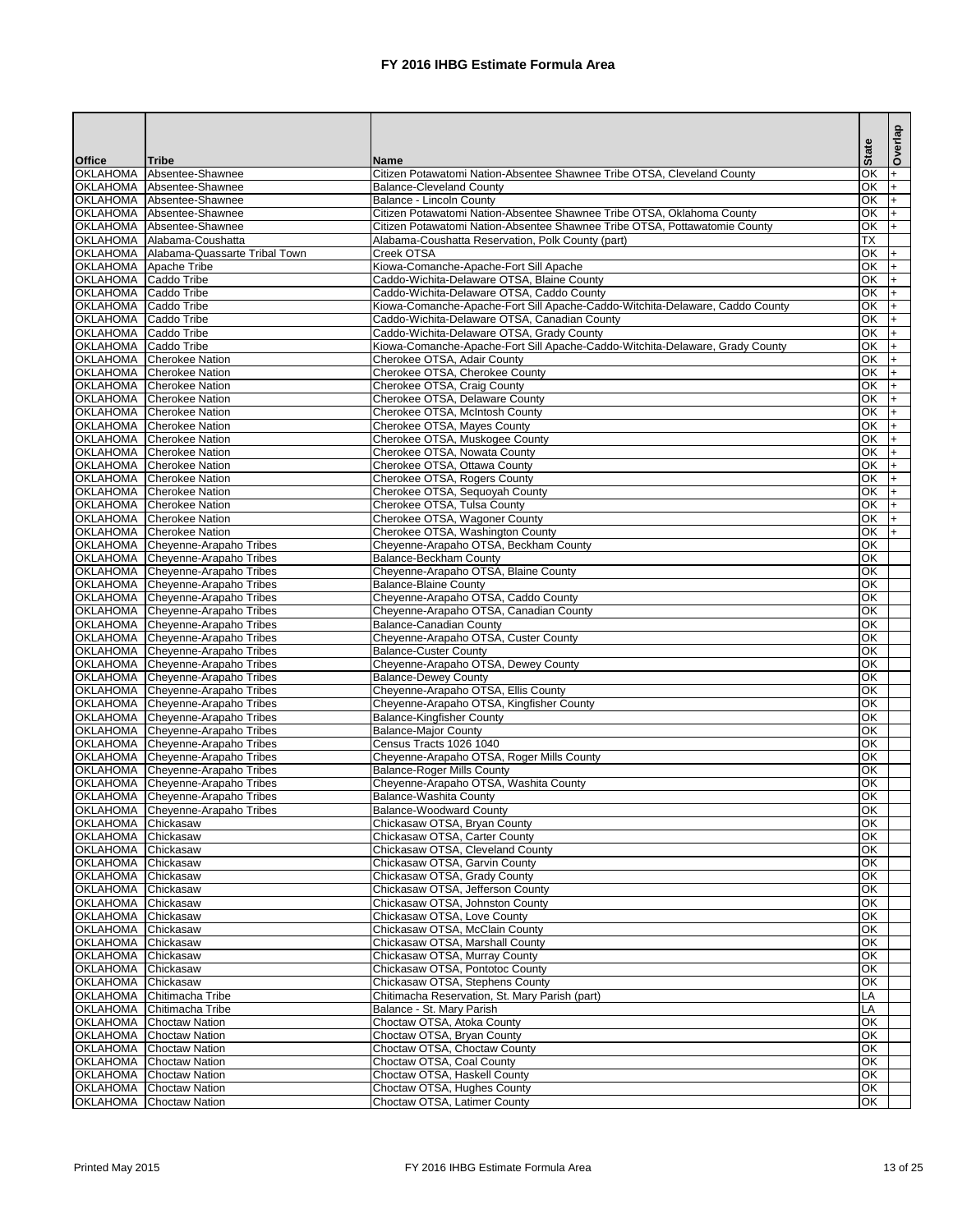|                                                       |                                                                                    |                                                                                                                        | <b>State</b>             | Overlap    |
|-------------------------------------------------------|------------------------------------------------------------------------------------|------------------------------------------------------------------------------------------------------------------------|--------------------------|------------|
| <b>Office</b>                                         | <b>Tribe</b>                                                                       | <b>Name</b>                                                                                                            |                          |            |
| <b>OKLAHOMA</b><br><b>OKLAHOMA</b>                    | <b>Choctaw Nation</b><br><b>Choctaw Nation</b>                                     | Choctaw OTSA, Le Flore County<br>Choctaw OTSA, McCurtain County                                                        | OK<br>OK                 |            |
| <b>OKLAHOMA</b>                                       | <b>Choctaw Nation</b>                                                              | Choctaw OTSA, Pittsburg County                                                                                         | $\overline{OR}$          |            |
| <b>OKLAHOMA</b>                                       | <b>Choctaw Nation</b>                                                              | Choctaw OTSA, Pushmataha County                                                                                        | $\overline{OR}$          |            |
|                                                       | <b>OKLAHOMA</b> Citizen Potawatomi Nation                                          | Citizen Potawatomi Nation-Absentee Shawnee Tribe OTSA                                                                  | $\overline{OR}$          | l+         |
|                                                       | <b>OKLAHOMA</b> Citizen Potawatomi Nation                                          | <b>Balance - Lincoln County</b>                                                                                        | OK                       | l+         |
|                                                       | <b>OKLAHOMA</b> Citizen Potawatomi Nation                                          | <b>Balance-Cleveland County</b><br>Eastern Portion Oklahoma Co                                                         | OK<br>OK                 | l+         |
|                                                       | <b>OKLAHOMA</b> Citizen Potawatomi Nation<br><b>OKLAHOMA</b> Comanche Nation       | Kiowa-Comanche-Apache-Fort Sill Apache                                                                                 | OK                       | $+$<br>$+$ |
|                                                       | OKLAHOMA Coushatta Tribe                                                           | Coushatta Reservation, Allen Parish (part)                                                                             | LA                       |            |
|                                                       | <b>OKLAHOMA</b> Delaware Nation of West Oklahoma                                   | Caddo-Wichita-Delaware OTSA                                                                                            | OK                       | $+$        |
|                                                       | OKLAHOMA   Delaware Tribe (eastern)                                                | Tribe Re-Recognized, No Assigned Formula Area                                                                          | OK                       |            |
|                                                       | <b>OKLAHOMA</b> Eastern Shawnee Tribe                                              | Eastern Shawnee OTSA, Ottawa County                                                                                    | OK                       |            |
| <b>OKLAHOMA</b>                                       | <b>OKLAHOMA</b>   Fort Sill Apache Tribe<br>Iowa Tribe of Kansas and Nebraska      | Kiowa-Comanche-Apache-Fort Sill Apache<br>lowa Reservation and Off-Reservation Trust Land, Brown County (part)         | $\overline{OR}$<br>KS    | $+$        |
| <b>OKLAHOMA</b>                                       | <b>Ilowa Tribe of Kansas and Nebraska</b>                                          | <b>Balance - Brown County</b>                                                                                          | KS                       |            |
| <b>OKLAHOMA</b>                                       | Iowa Tribe of Kansas and Nebraska                                                  | lowa Reservation and Off-Reservation Trust Land, Doniphan County (part)                                                | KS                       |            |
| <b>OKLAHOMA</b>                                       | lowa Tribe of Kansas and Nebraska                                                  | Balance - Doniphan County                                                                                              | KS                       |            |
| <b>OKLAHOMA</b>                                       | Iowa Tribe of Kansas and Nebraska                                                  | lowa Reservation and Off-Reservation Trust Land, Richardson County (part)                                              | <b>NE</b>                |            |
| <b>OKLAHOMA</b>                                       | Iowa Tribe of Kansas and Nebraska<br>Iowa Tribe of Oklahoma                        | Balance - Richardson County                                                                                            | <b>NE</b><br>OK          |            |
| <b>OKLAHOMA</b><br><b>OKLAHOMA</b>                    | Iowa Tribe of Oklahoma                                                             | Iowa OTSA, Lincoln County<br>Iowa OTSA, Logan County                                                                   | OK                       |            |
| <b>OKLAHOMA</b>                                       | Iowa Tribe of Oklahoma                                                             | Iowa OTSA, Oklahoma County                                                                                             | OK                       |            |
| <b>OKLAHOMA</b>                                       | Iowa Tribe of Oklahoma                                                             | Iowa OTSA, Payne County                                                                                                | ЮK                       |            |
| <b>OKLAHOMA</b>                                       | Jena Band of Choctaw                                                               | Jena Band of Choctaw, Grant Parish (part)                                                                              | LA                       |            |
| <b>OKLAHOMA</b>                                       | Jena Band of Choctaw                                                               | Jena Band of Choctaw, La Salle Parish (part)                                                                           | LA                       |            |
| <b>OKLAHOMA</b><br><b>OKLAHOMA</b> Kaw Nation         | Jena Band of Choctaw                                                               | Jena Band of Choctaw, Rapides Parish (part)<br>Kaw OTSA, Kay County                                                    | LA<br>OK                 | $+$        |
|                                                       | OKLAHOMA Kialegee Tribal Town                                                      | Creek OTSA                                                                                                             | OK                       | $+$        |
|                                                       | OKLAHOMA Kickapoo Traditional Tribe of Texas                                       | Kickapoo Reservation, Maverick County (part)                                                                           | $\overline{TX}$          |            |
|                                                       | OKLAHOMA Kickapoo Traditional Tribe of Texas                                       | <b>Balance - Maverick County</b>                                                                                       | $\overline{\mathsf{TX}}$ |            |
| <b>OKLAHOMA</b>                                       | Kickapoo Tribe of Kansas                                                           | Kickapoo Reservation, Atchison County (part)                                                                           | KS                       |            |
|                                                       | OKLAHOMA   Kickapoo Tribe of Kansas                                                | Kickapoo Reservation, Brown County (part)                                                                              | KS                       |            |
|                                                       | OKLAHOMA Kickapoo Tribe of Kansas<br>OKLAHOMA Kickapoo Tribe of Oklahoma           | Kickapoo Reservation, Jackson County (part)<br>Kickapoo OTSA, Lincoln County                                           | KS<br>OK                 |            |
|                                                       | OKLAHOMA Kickapoo Tribe of Oklahoma                                                | Kickapoo OTSA, Pottawatomie County                                                                                     | IOK.                     |            |
| <b>OKLAHOMA</b> Kiowa Tribe                           |                                                                                    | Kiowa-Comanche-Apache-Fort Sill Apache OTSA, Caddo County                                                              | OK.                      |            |
| <b>OKLAHOMA</b> Kiowa Tribe                           |                                                                                    | Kiowa-Comanche-Apache-Fort Sill Apache OTSA, Comanche County                                                           | OK                       |            |
| OKLAHOMA Kiowa Tribe                                  |                                                                                    | Kiowa-Comanche-Apache-Fort Sill Apache OTSA, Cotton County                                                             | OK                       |            |
| OKLAHOMA Kiowa Tribe<br>OKLAHOMA Kiowa Tribe          |                                                                                    | Kiowa-Comanche-Apache-Fort Sill Apache OTSA, Grady County<br>Kiowa-Comanche-Apache-Fort Sill Apache OTSA, Greer County | OK.<br>OK.               |            |
| OKLAHOMA Kiowa Tribe                                  |                                                                                    | Kiowa-Comanche-Apache-Fort Sill Apache OTSA, Harmon County                                                             | OK                       |            |
| OKLAHOMA Kiowa Tribe                                  |                                                                                    | Kiowa-Comanche-Apache-Fort Sill Apache OTSA, Jackson County                                                            | OK                       |            |
| OKLAHOMA Kiowa Tribe                                  |                                                                                    | Kiowa-Comanche-Apache-Fort Sill Apache OTSA, Jefferson County                                                          | OK                       |            |
| OKLAHOMA Kiowa Tribe                                  |                                                                                    | Kiowa-Comanche-Apache-Fort Sill Apache OTSA, Kiowa County                                                              | OK                       |            |
| OKLAHOMA Kiowa Tribe                                  |                                                                                    | Kiowa-Comanche-Apache-Fort Sill Apache OTSA, Stephens County                                                           | OK                       |            |
| OKLAHOMA Kiowa Tribe<br><b>OKLAHOMA</b> Miami Tribe   |                                                                                    | Kiowa-Comanche-Apache-Fort Sill Apache OTSA, Tillman County<br>Miami OTSA, Ottawa County                               | OK<br><b>OK</b>          |            |
| <b>OKLAHOMA</b> Miami Tribe                           |                                                                                    | Miami-Peoria Joint use area, Ottawa County                                                                             | <b>OK</b>                |            |
| <b>OKLAHOMA</b> Modoc Tribe                           |                                                                                    | Modoc OTSA, Ottawa County                                                                                              | OK                       |            |
|                                                       | <b>OKLAHOMA</b> Muscogee (Creek) Nation                                            | Creek OTSA, Creek County                                                                                               | <b>OK</b>                |            |
|                                                       | <b>OKLAHOMA</b> Muscogee (Creek) Nation                                            | Creek OTSA, Hughes County                                                                                              | <b>OK</b>                |            |
|                                                       | <b>OKLAHOMA</b> Muscogee (Creek) Nation                                            | Creek OTSA, McIntosh County                                                                                            | <b>OK</b>                |            |
|                                                       | OKLAHOMA Muscogee (Creek) Nation<br>OKLAHOMA Muscogee (Creek) Nation               | Creek OTSA, Mayes County<br>Creek OTSA, Muskogee County                                                                | <b>OK</b><br><b>OK</b>   |            |
|                                                       | OKLAHOMA Muscogee (Creek) Nation                                                   | Creek OTSA, Okfuskee County                                                                                            | OK                       |            |
|                                                       | OKLAHOMA Muscogee (Creek) Nation                                                   | Creek OTSA, Okmulgee County                                                                                            | OK                       |            |
|                                                       | OKLAHOMA Muscogee (Creek) Nation                                                   | Creek OTSA, Rogers County                                                                                              | OK                       |            |
|                                                       | OKLAHOMA Muscogee (Creek) Nation                                                   | Creek-Seminole Joint Area OTSA, Seminole County                                                                        | OK                       |            |
|                                                       | <b>OKLAHOMA</b> Muscogee (Creek) Nation<br><b>OKLAHOMA</b> Muscogee (Creek) Nation | Creek OTSA, Tulsa County<br>Creek OTSA, Wagoner County                                                                 | OK<br>OK                 |            |
|                                                       | <b>OKLAHOMA Osage Nation</b>                                                       | Osage Reservation, Osage County                                                                                        | OK                       |            |
|                                                       | <b>OKLAHOMA Otoe-Missouria Tribe</b>                                               | Otoe-Missouria OTSA, Noble County                                                                                      | OK                       |            |
|                                                       | <b>OKLAHOMA Otoe-Missouria Tribe</b>                                               | Otoe-Missouria OTSA, Pawnee County                                                                                     | OK                       |            |
| <b>OKLAHOMA Ottawa Tribe</b>                          |                                                                                    | Ottawa OTSA, Ottawa County                                                                                             | OK                       |            |
|                                                       | <b>OKLAHOMA</b> Pawnee Nation                                                      | Pawnee OTSA, Pawnee County                                                                                             | OK                       |            |
| OKLAHOMA Peoria Tribe<br><b>OKLAHOMA</b> Peoria Tribe |                                                                                    | Miami-Peoria Joint use area, Ottawa County<br>Peoria OTSA, Ottawa County                                               | <b>OK</b><br><b>OK</b>   |            |
| OKLAHOMA Ponca Tribe                                  |                                                                                    | Kaw-Ponca Joint OTSA, Kay County                                                                                       | <b>OK</b>                |            |
| <b>OKLAHOMA</b> Ponca Tribe                           |                                                                                    | Ponca OTSA, Kay County                                                                                                 | OK                       |            |
| <b>OKLAHOMA</b> Ponca Tribe                           |                                                                                    | Ponca, Noble County                                                                                                    | OK                       | $+$        |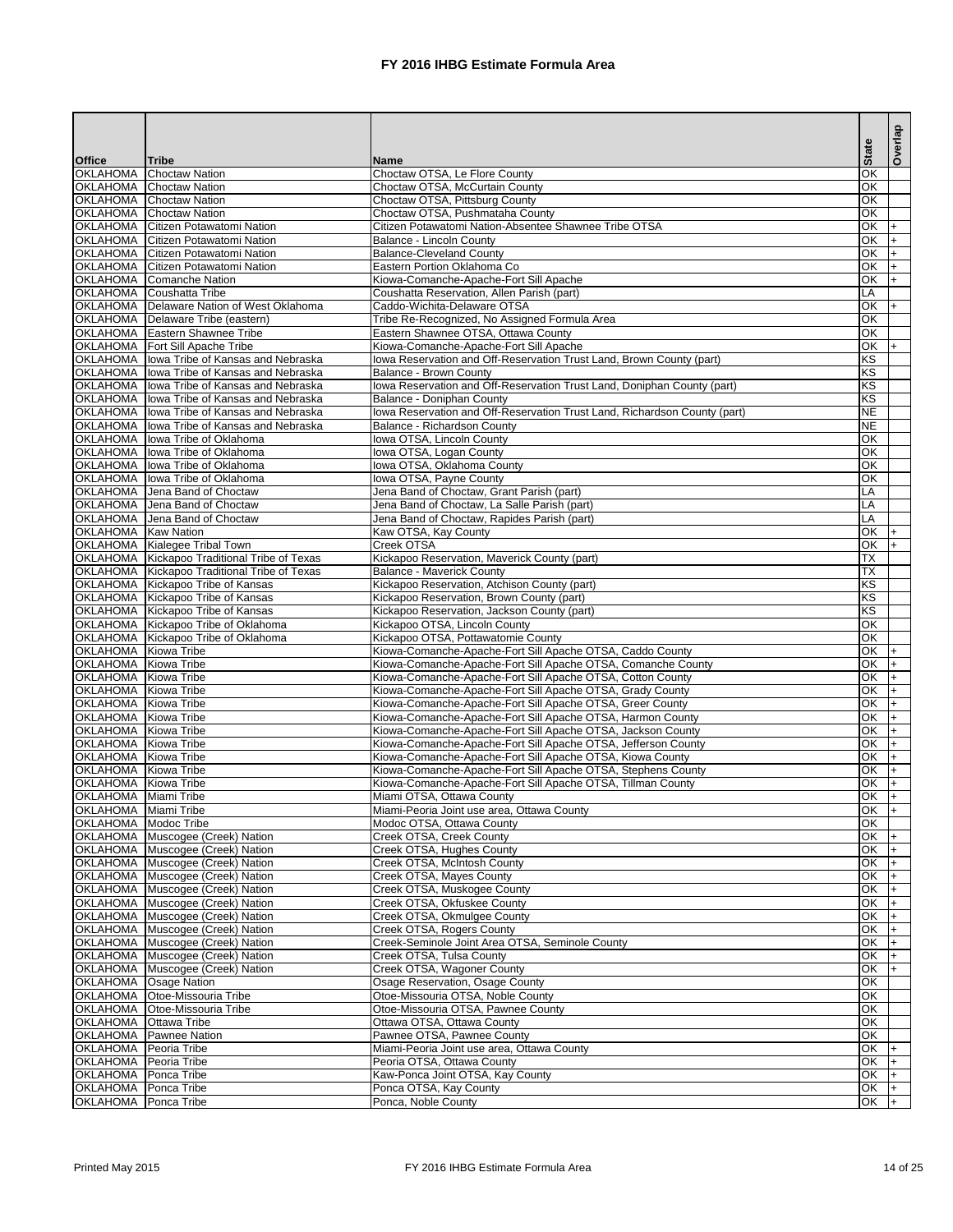| <b>Office</b>   | <b>Tribe</b>                            | <b>Name</b>                                                                      | <b>State</b>             | Overlap |
|-----------------|-----------------------------------------|----------------------------------------------------------------------------------|--------------------------|---------|
| <b>OKLAHOMA</b> |                                         |                                                                                  | $\overline{\text{KS}}$   |         |
|                 | Prairie Band Potawatomi Nation          | Prairie Band Potawatomi Reservation, Jackson County (part)                       |                          |         |
| <b>OKLAHOMA</b> | Quapaw Tribe                            | Quapaw OTSA, Ottawa County                                                       | OK                       |         |
|                 | OKLAHOMA Sac and Fox Nation of Missouri | Sac and Fox Reservation and Off-Reservation Trust Land, Brown County (part)      | KS                       |         |
| <b>OKLAHOMA</b> | Sac and Fox Nation of Missouri          | Sac and Fox Reservation and Off-Reservation Trust Land, Richardson County (part) | <b>NE</b>                |         |
| <b>OKLAHOMA</b> | Sac and Fox Nation, Oklahoma            | Sac and Fox OTSA, Lincoln County                                                 | OK                       |         |
| <b>OKLAHOMA</b> | Sac and Fox Nation, Oklahoma            | Sac and Fox OTSA, Payne County                                                   | OK                       |         |
| <b>OKLAHOMA</b> | Sac and Fox Nation, Oklahoma            | Sac and Fox OTSA, Pottawatomie County                                            | OK                       |         |
| <b>OKLAHOMA</b> | Seminole Nation                         | Seminole OTSA, Seminole County                                                   | OK                       |         |
| <b>OKLAHOMA</b> | Seneca-Cayuga                           | Seneca-Cayuga OTSA, Delaware County                                              | $\overline{\mathsf{OK}}$ |         |
| <b>OKLAHOMA</b> | Seneca-Cayuga                           | Seneca-Cayuga, Ottawa County                                                     | $\overline{\mathsf{OK}}$ |         |
| <b>OKLAHOMA</b> | Shawnee                                 | <b>Minimum Needs</b>                                                             | $\overline{\mathsf{OK}}$ |         |
| <b>OKLAHOMA</b> | <b>Thiopthlocco Tribal Town</b>         | Creek OTSA                                                                       | OK                       |         |
| <b>OKLAHOMA</b> | Tonkawa Tribe                           | Tonkawa OTSA, Kay County                                                         | OK                       |         |
| <b>OKLAHOMA</b> | Tunica-Biloxi Tribe                     | Tunica-Biloxi Reservation, Avoyelles Parish (part)                               | LA                       |         |
| <b>OKLAHOMA</b> | Tunica-Biloxi Tribe                     | Balance - Avoyelles Parish                                                       | LA                       |         |
| <b>OKLAHOMA</b> | Tunica-Biloxi Tribe                     | Balance - Rapides Parish                                                         | LA                       |         |
| <b>OKLAHOMA</b> | United Keetoowah                        | Cherokee OTSA                                                                    | OK                       |         |
| <b>OKLAHOMA</b> | Wichita Tribe                           | Caddo-Wichita-Delaware OTSA                                                      | OK                       |         |
| <b>OKLAHOMA</b> | Wyandotte Nation                        | <b>Balance - Newton County</b>                                                   | <b>MO</b>                |         |
|                 | OKLAHOMA   Wyandotte Nation             | Wyandotte OTSA, Ottawa County                                                    | OK                       |         |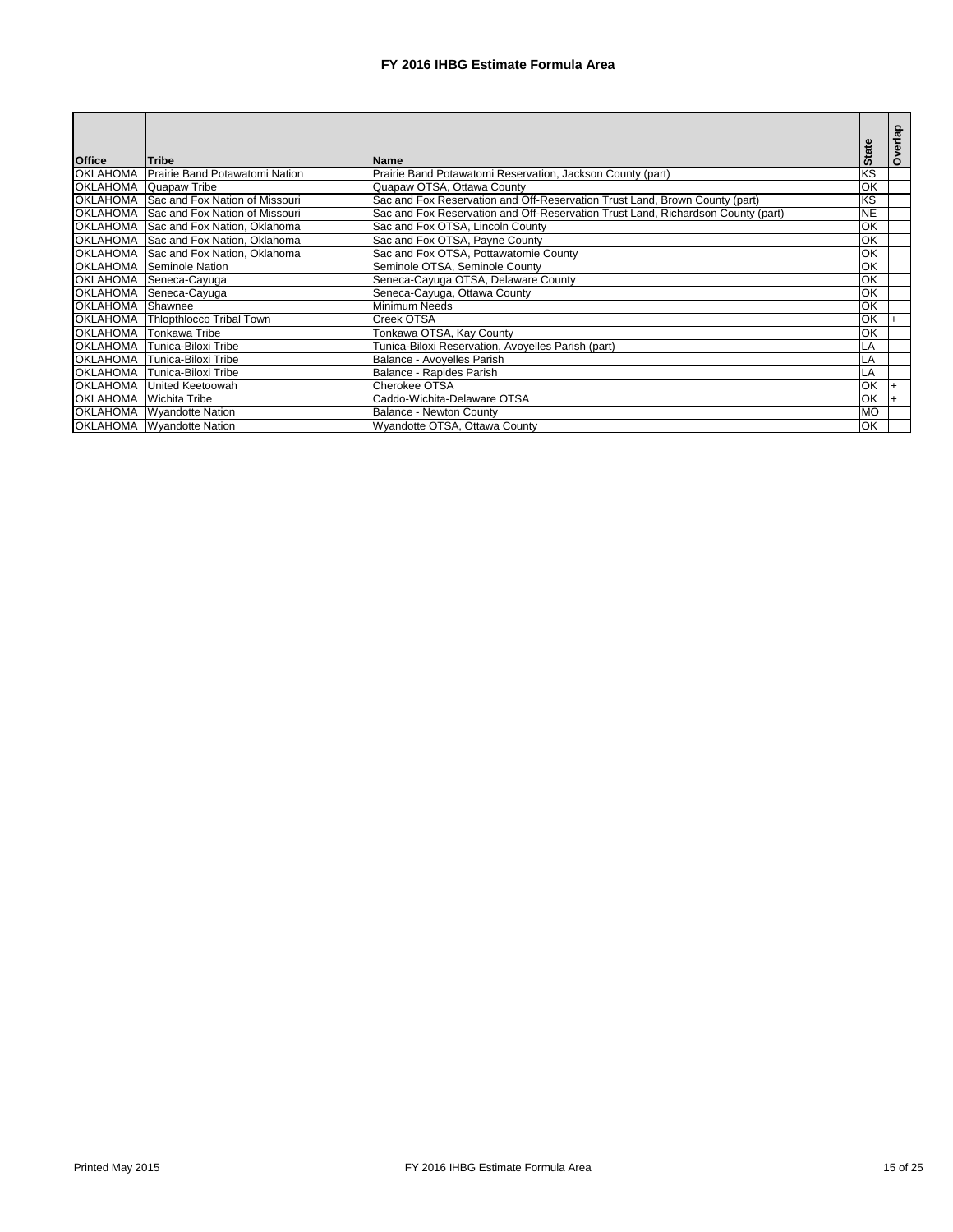|                                  |                                                            |                                                                                                                          | <b>State</b>    | Overlap   |
|----------------------------------|------------------------------------------------------------|--------------------------------------------------------------------------------------------------------------------------|-----------------|-----------|
| <b>Office</b>                    | <b>Tribe</b>                                               | <b>Name</b>                                                                                                              |                 |           |
| <b>PHOENIX</b>                   | <b>Acoma Pueblo</b>                                        | Acoma Pueblo and Off-Reservation Trust Land, Catron County (part)                                                        | <b>NM</b>       |           |
| <b>PHOENIX</b>                   | Acoma Pueblo                                               | Acoma Pueblo and Off-Reservation Trust Land, Cibola County (part)                                                        | <b>NM</b>       |           |
| <b>PHOENIX</b><br><b>PHOENIX</b> | Acoma Pueblo<br>Agua Caliente Band of Cahuilla             | Acoma Pueblo and Off-Reservation Trust Land, Socorro County (part)<br>Agua Caliente Reservation, Riverside County (part) | <b>NM</b><br>CA |           |
| <b>PHOENIX</b>                   | Ak-Chin                                                    | Maricopa (Ak Chin) Reservation, Pinal County (part)                                                                      | <b>AZ</b>       |           |
| <b>PHOENIX</b>                   | Alturas Rancheria                                          | Alturas Rancheria, Modoc County (part)                                                                                   | CA              |           |
| <b>PHOENIX</b>                   | Augustine Band of Cahuilla                                 | Riverside County (part), Riverside County (part)                                                                         | CA              |           |
| <b>PHOENIX</b>                   | Barona Group of Capitan Grande                             | Barona Rancheria, San Diego County (part)                                                                                | CA              |           |
| <b>PHOENIX</b>                   | Bear River Band Rohnerville Rancheria                      | Rohnerville Rancheria, Humboldt County (part)                                                                            | CA              |           |
| <b>PHOENIX</b>                   | Berry Creek Rancheria                                      | Berry Creek Rancheria and Off-Reservation Trust Land, Butte County (part)                                                | CA              | +         |
| <b>PHOENIX</b>                   | Berry Creek Rancheria                                      | Balance - Butte County                                                                                                   | CA              | $+$       |
| <b>PHOENIX</b>                   | Big Lagoon Rancheria                                       | Big Lagoon Rancheria, Humboldt County (part)                                                                             | CA<br>CA        |           |
| <b>PHOENIX</b><br><b>PHOENIX</b> | <b>Big Pine Paiute Tribe</b><br><b>Big Sandy Rancheria</b> | Big Pine Reservation, Inyo County (part)<br>Big Sandy Rancheria, Fresno County (part)                                    | CA              | $\ddot{}$ |
| <b>PHOENIX</b>                   | <b>Big Sandy Rancheria</b>                                 | Balance - Fresno                                                                                                         | CA              | $\ddot{}$ |
| <b>PHOENIX</b>                   | <b>Big Sandy Rancheria</b>                                 | <b>Balance - Kings County</b>                                                                                            | CA              | $\ddot{}$ |
| <b>PHOENIX</b>                   | <b>Big Sandy Rancheria</b>                                 | <b>Balance Madera County</b>                                                                                             | CA              | $\ddot{}$ |
| <b>PHOENIX</b>                   | Big Valley Band of Pomo Indians                            | Big Valley Rancheria, Lake County (part)                                                                                 | CA              | $+$       |
| <b>PHOENIX</b>                   | Big Valley Band of Pomo Indians                            | Balance - Lake County                                                                                                    | CA              | $+$       |
| <b>PHOENIX</b>                   | <b>Bishop Paiute Tribe</b>                                 | Bishop Rancheria, Inyo County (part)                                                                                     | CA              |           |
| <b>PHOENIX</b>                   | <b>Blue Lake Rancheria</b>                                 | Blue Lake Rancheria, Humboldt County (part)                                                                              | CA              |           |
| <b>PHOENIX</b>                   | <b>Bridgeport Paiute Indian Colony</b>                     | Bridgeport Reservation, Mono County (part)                                                                               | CA              |           |
| <b>PHOENIX</b><br><b>PHOENIX</b> | Buena Vista Rancheria<br>Cabazon Band                      | Balance - Amador County<br>Cabazon Reservation, Riverside County (part)                                                  | CA<br>CA        | $+$       |
| <b>PHOENIX</b>                   | Cahto Tribe (Laytonville)                                  | Laytonville Rancheria, Mendocino County (part)                                                                           | CA              | $\ddot{}$ |
| <b>PHOENIX</b>                   | Cahto Tribe (Laytonville)                                  | Balance - Mendocino County                                                                                               | CA              | $+$       |
| <b>PHOENIX</b>                   | Cahuilla Band                                              | Cahuilla Reservation, Riverside County (part)                                                                            | CA              |           |
| <b>PHOENIX</b>                   | California Valley Miwok Tribe                              | Calaveras County, Calaveras County                                                                                       | CA              |           |
| <b>PHOENIX</b>                   | Campo Band                                                 | Campo Reservation, San Diego County (part)                                                                               | CA              |           |
| <b>PHOENIX</b>                   | Cedarville Rancheria                                       | Cedarville Rancheria, Modoc County (part)                                                                                | CA              |           |
| <b>PHOENIX</b>                   | Chemehuevi                                                 | Chemehuevi Reservation, San Bernardino County (part)                                                                     | CA              |           |
| <b>PHOENIX</b>                   | Cher-ae Heights (Trinidad Rancheria)                       | Trinidad Rancheria and Off-Reservation Trust Land, Humboldt County (part)                                                | CA              |           |
| <b>PHOENIX</b>                   | Chicken Ranch Rancheria                                    | Tuolumne County (part), Tuolumne County (part)                                                                           | CA              |           |
| <b>PHOENIX</b><br><b>PHOENIX</b> | Cloverdale Rancheria<br>Cochiti Pueblo                     | Balance - Sonoma County<br>Cochiti Pueblo, Sandoval County (part)                                                        | CA<br><b>NM</b> | $ + $     |
| PHOENIX                          | Cochiti Pueblo                                             | Cochiti Pueblo, Santa Fe County (part)                                                                                   | <b>NM</b>       |           |
| PHOENIX                          | Cocopah Tribe                                              | Cocopah Reservation, Yuma County (part)                                                                                  | <b>AZ</b>       |           |
| PHOENIX                          | Cold Springs Rancheria                                     | Cold Springs Rancheria, Fresno County (part)                                                                             | CA              |           |
| <b>PHOENIX</b>                   | Colorado River Indian Tribes                               | Colorado River Reservation, La Paz County (part)                                                                         | <b>AZ</b>       |           |
| PHOENIX                          | Colorado River Indian Tribes                               | Colorado River Reservation, Riverside County (part)                                                                      | CA              |           |
| <b>PHOENIX</b>                   | Colorado River Indian Tribes                               | Colorado River Reservation, San Bernardino County (part)                                                                 | <b>CA</b>       |           |
| PHOENIX                          | Colusa - Cachil DeHe Band                                  | Colusa Rancheria, Colusa County (part)                                                                                   | <b>CA</b>       |           |
| PHOENIX                          | Cortina Rancheria of Wintun Indians                        | Cortina Rancheria, Colusa County (part)                                                                                  | CA              |           |
| <b>PHOENIX</b><br>PHOENIX        | Cortina Rancheria of Wintun Indians<br>Coyote Valley Band  | Yolo County (part)<br>Coyote Valley Reservation, Mendocino County (part)                                                 | CA<br>CA        |           |
| PHOENIX                          | Coyote Valley Band                                         | Balance - Mendocino County                                                                                               | CA              |           |
| PHOENIX                          | Coyote Valley Band                                         | Balance - Sonoma County                                                                                                  | CA              |           |
| PHOENIX                          | Death Valley Timba-sha Shoshone                            | Balance - Inyo County                                                                                                    | <b>CA</b>       |           |
| PHOENIX                          | Dry Creek Rancheria                                        | Dry Creek Rancheria, Sonoma County (part)                                                                                | CA              |           |
| PHOENIX                          | Dry Creek Rancheria                                        | Balance - Sonoma County                                                                                                  | CA              |           |
| PHOENIX                          | Duck Valley Shoshone-Paiute                                | Balance - Ada County                                                                                                     | ID              |           |
| PHOENIX                          | Duck Valley Shoshone-Paiute                                | <b>Balance - Canyon County</b>                                                                                           | ID              |           |
| PHOENIX                          | Duck Valley Shoshone-Paiute                                | <b>Balance - Elmore County</b>                                                                                           | ID              |           |
| PHOENIX<br>PHOENIX               | Duck Valley Shoshone-Paiute<br>Duck Valley Shoshone-Paiute | Duck Valley Reservation, Owyhee County (part)<br>Balance - Owyhee County                                                 | ID<br>ID        |           |
| PHOENIX                          | Duck Valley Shoshone-Paiute                                | Duck Valley Reservation, Elko County (part)                                                                              | <b>NV</b>       |           |
| PHOENIX                          | Duck Valley Shoshone-Paiute                                | Balance - Elko County                                                                                                    | <b>NV</b>       |           |
| PHOENIX                          | Duck Valley Shoshone-Paiute                                | Balance - Eureka County                                                                                                  | <b>NV</b>       |           |
| PHOENIX                          | Duck Valley Shoshone-Paiute                                | Community of Winnemucca                                                                                                  | <b>NV</b>       |           |
| PHOENIX                          | Duck Valley Shoshone-Paiute                                | <b>Balance - Lander County</b>                                                                                           | <b>NV</b>       |           |
| <b>PHOENIX</b>                   | Duck Valley Shoshone-Paiute                                | <b>Balance - Nye County</b>                                                                                              | <b>NV</b>       |           |
| <b>PHOENIX</b>                   | Duck Valley Shoshone-Paiute                                | Balance - White Pine County                                                                                              | <b>NV</b>       |           |
| PHOENIX                          | Duck Valley Shoshone-Paiute                                | Balance - Tooele County                                                                                                  | lut             |           |
| PHOENIX                          | <b>Duckwater Shoshone</b>                                  | Balance - Ada County                                                                                                     | ID              |           |
| PHOENIX<br>PHOENIX               | Duckwater Shoshone<br><b>Duckwater Shoshone</b>            | Balance - Canyon County<br><b>Balance - Elmore County</b>                                                                | ID<br>ID        |           |
| PHOENIX                          | Duckwater Shoshone                                         | Balance - Owyhee County                                                                                                  | ID              |           |
| PHOENIX                          | <b>Duckwater Shoshone</b>                                  | Balance - Elko County                                                                                                    | <b>NV</b>       |           |
| <b>PHOENIX</b>                   | <b>Duckwater Shoshone</b>                                  | Balance - Eureka County                                                                                                  | <b>NV</b>       |           |
| PHOENIX                          | <b>Duckwater Shoshone</b>                                  | Community of Winnemucca                                                                                                  | <b>NV</b>       |           |
| <b>PHOENIX</b>                   | Duckwater Shoshone                                         | Balance - Lander County                                                                                                  | <b>NV</b>       |           |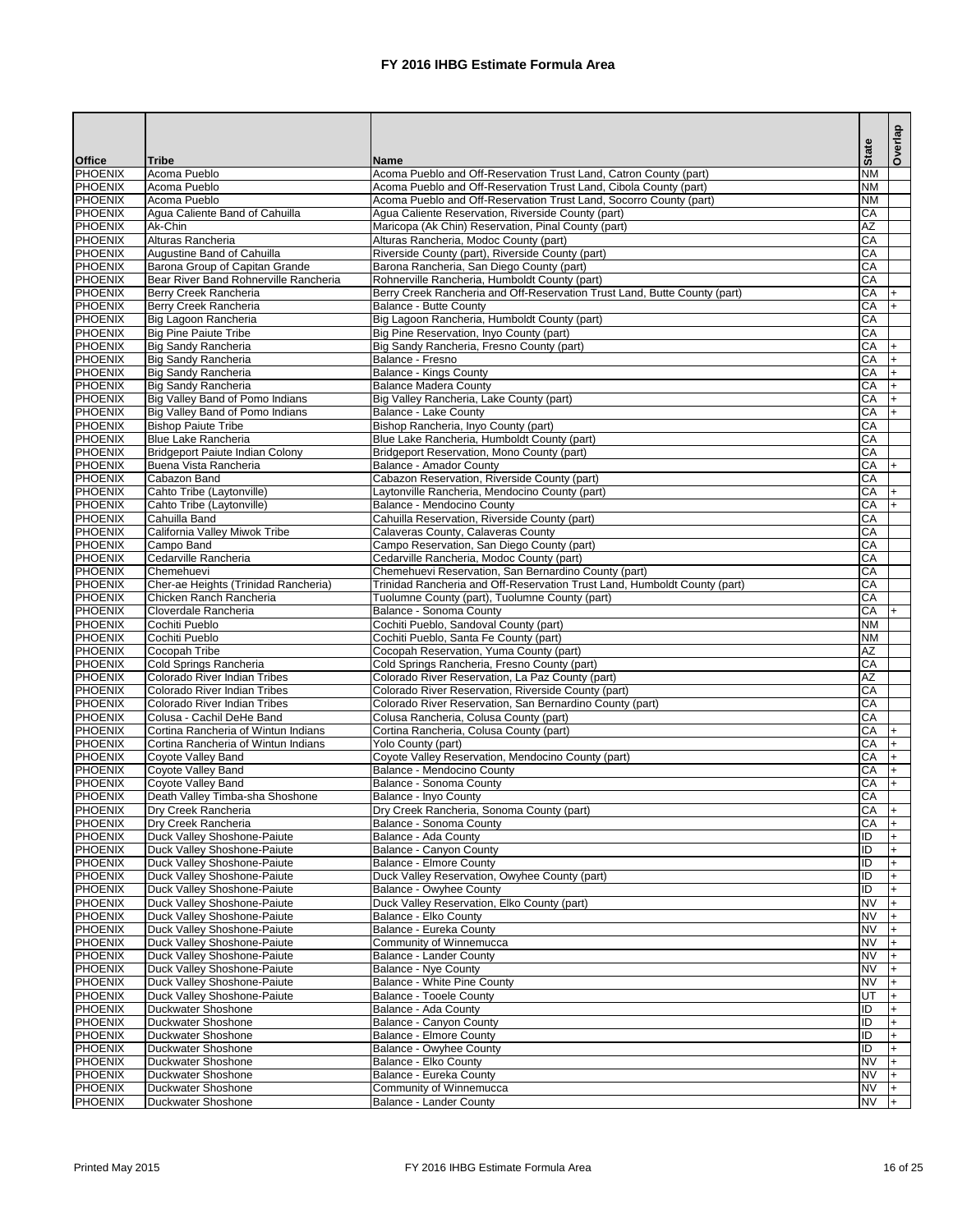|                                  |                                                                    |                                                                                                        |                        | Overlap                |
|----------------------------------|--------------------------------------------------------------------|--------------------------------------------------------------------------------------------------------|------------------------|------------------------|
| <b>Office</b>                    | <b>Tribe</b>                                                       | <b>Name</b>                                                                                            | <b>State</b>           |                        |
| <b>PHOENIX</b>                   | <b>Duckwater Shoshone</b>                                          | Duckwater Reservation, Nye County (part)                                                               | <b>NV</b>              |                        |
| <b>PHOENIX</b>                   | Duckwater Shoshone                                                 | Balance - White Pine County                                                                            | <b>NV</b>              |                        |
| <b>PHOENIX</b><br><b>PHOENIX</b> | Duckwater Shoshone<br>Elem (Sulphur Bank Rancheria)                | Balance - Tooele County<br>Sulphur Bank Rancheria, Lake County (part)                                  | lut<br>CA              | $\ddot{}$<br>$\ddot{}$ |
| <b>PHOENIX</b>                   | Elem (Sulphur Bank Rancheria)                                      | Balance - Lake County                                                                                  | CA                     |                        |
| <b>PHOENIX</b>                   | <b>Elk Valley Rancheria</b>                                        | Elk Valley Rancheria, Del Norte County (part)                                                          | CA                     |                        |
| <b>PHOENIX</b>                   | <b>Ely Shoshone</b>                                                | Balance - Ada County                                                                                   | $\overline{D}$         |                        |
| <b>PHOENIX</b>                   | <b>Ely Shoshone</b>                                                | Balance - Canyon County                                                                                | ID                     |                        |
| <b>PHOENIX</b>                   | <b>Ely Shoshone</b>                                                | <b>Balance - Elmore County</b>                                                                         | ID                     |                        |
| <b>PHOENIX</b>                   | <b>Ely Shoshone</b>                                                | <b>Balance - Owyhee County</b>                                                                         | ID                     |                        |
| <b>PHOENIX</b>                   | <b>Ely Shoshone</b>                                                | Balance - Elko County                                                                                  | <b>NV</b>              |                        |
| <b>PHOENIX</b>                   | <b>Ely Shoshone</b>                                                | Balance - Eureka County                                                                                | <b>NV</b>              |                        |
| <b>PHOENIX</b>                   | <b>Ely Shoshone</b>                                                | Community of Winnemucca                                                                                | <b>NV</b>              |                        |
| <b>PHOENIX</b><br><b>PHOENIX</b> | <b>Ely Shoshone</b>                                                | <b>Balance - Lander County</b>                                                                         | <b>NV</b><br><b>NV</b> |                        |
| <b>PHOENIX</b>                   | <b>Ely Shoshone</b><br><b>Ely Shoshone</b>                         | Balance - Nye County<br>Ely Reservation, White Pine County (part)                                      | <b>NV</b>              |                        |
| <b>PHOENIX</b>                   | <b>Ely Shoshone</b>                                                | Balance - White Pine County                                                                            | <b>NV</b>              |                        |
| <b>PHOENIX</b>                   | <b>Ely Shoshone</b>                                                | <b>Balance - Tooele County</b>                                                                         | lut                    |                        |
| <b>PHOENIX</b>                   | Enterprise Rancheria                                               | Enterprise Rancheria, Butte County (part)                                                              | CA                     |                        |
| <b>PHOENIX</b>                   | Enterprise Rancheria                                               | <b>Balance - Butte County</b>                                                                          | CA                     |                        |
| <b>PHOENIX</b>                   | Ewiiaapaayp Band of Kumeyaay                                       | San Diego County (part), San Diego County (part)                                                       | CA                     |                        |
| <b>PHOENIX</b>                   | <b>Fallon Paiute-Shoshone</b>                                      | Fallon Paiute-Shoshone Colony, Churchill County (part)                                                 | <b>NV</b>              |                        |
| <b>PHOENIX</b>                   | <b>Fallon Paiute-Shoshone</b>                                      | Fallon Paiute-Shoshone Reservation and Off-Reservation Trust Land, Churchill County (part)             | <b>NV</b>              |                        |
| <b>PHOENIX</b>                   | <b>Fallon Paiute-Shoshone</b>                                      | <b>Balance - Carson City</b>                                                                           | <b>NV</b>              |                        |
| <b>PHOENIX</b>                   | <b>Fort Bidwell</b>                                                | Fort Bidwell Reservation, Modoc County (part)                                                          | CA                     |                        |
| <b>PHOENIX</b>                   | <b>Fort Bidwell</b>                                                | <b>Balance - Klamath County</b>                                                                        | OR                     |                        |
| <b>PHOENIX</b>                   | <b>Fort Bidwell</b>                                                | <b>Balance - Lake County</b>                                                                           | $\overline{OR}$        |                        |
| <b>PHOENIX</b><br><b>PHOENIX</b> | Fort Independence<br>Fort McDermitt Paiute and Shoshone            | Fort Independence Reservation, Inyo County (part)                                                      | CA<br><b>NV</b>        |                        |
| <b>PHOENIX</b>                   | Fort McDermitt Paiute and Shoshone                                 | <b>Balance - Churchill County</b><br><b>Balance - Clark County</b>                                     | <b>NV</b>              |                        |
| <b>PHOENIX</b>                   | Fort McDermitt Paiute and Shoshone                                 | <b>Balance - Douglas County</b>                                                                        | <b>NV</b>              |                        |
| <b>PHOENIX</b>                   | Fort McDermitt Paiute and Shoshone                                 | <b>Balance - Esmeralda County</b>                                                                      | <b>NV</b>              |                        |
| <b>PHOENIX</b>                   | Fort McDermitt Paiute and Shoshone                                 | Fort McDermitt Reservation, Humboldt County (part)                                                     | <b>NV</b>              |                        |
| PHOENIX                          | Fort McDermitt Paiute and Shoshone                                 | Balance - Humboldt County                                                                              | <b>NV</b>              | I+                     |
| <b>PHOENIX</b>                   | Fort McDermitt Paiute and Shoshone                                 | Balance - Lyon County                                                                                  | <b>NV</b>              |                        |
| <b>PHOENIX</b>                   | Fort McDermitt Paiute and Shoshone                                 | <b>Balance - Mineral County</b>                                                                        | <b>NV</b>              |                        |
| <b>PHOENIX</b>                   | Fort McDermitt Paiute and Shoshone                                 | Balance - Nye County                                                                                   | <b>NV</b>              |                        |
| <b>PHOENIX</b>                   | Fort McDermitt Paiute and Shoshone                                 | <b>Balance - Pershing County</b>                                                                       | <b>NV</b>              |                        |
| <b>PHOENIX</b>                   | Fort McDermitt Paiute and Shoshone                                 | <b>Balance - Storey County</b>                                                                         | <b>NV</b>              |                        |
| <b>PHOENIX</b>                   | Fort McDermitt Paiute and Shoshone                                 | <b>Balance - Washoe County</b>                                                                         | <b>NV</b>              |                        |
| <b>PHOENIX</b>                   | Fort McDermitt Paiute and Shoshone                                 | Balance - Carson City                                                                                  | <b>NV</b>              |                        |
| <b>PHOENIX</b><br><b>PHOENIX</b> | Fort McDermitt Paiute and Shoshone<br>Fort McDowell Yavapai Nation | Fort McDermitt Reservation, Malheur County (part)<br>Fort McDowell Reservation, Maricopa County (part) | <b>OR</b><br><b>AZ</b> |                        |
| <b>PHOENIX</b>                   | Fort Mojave Tribe                                                  | Fort Mojave Reservation and Off-Reservation Trust Land, Mohave County (part)                           | <b>AZ</b>              |                        |
| <b>PHOENIX</b>                   | Fort Mojave Tribe                                                  | Fort Mojave Reservation and Off-Reservation Trust Land, San Bernardino County (part)                   | CA                     |                        |
| <b>PHOENIX</b>                   | Fort Mojave Tribe                                                  | Fort Mojave Reservation and Off-Reservation Trust Land, Clark County (part)                            | <b>NV</b>              |                        |
| <b>PHOENIX</b>                   | <b>Gila River</b>                                                  | Gila River Reservation, Maricopa County (part)                                                         | <b>AZ</b>              |                        |
| <b>PHOENIX</b>                   | <b>Gila River</b>                                                  | Gila River Reservation, Pinal County (part)                                                            | <b>AZ</b>              |                        |
| <b>PHOENIX</b>                   | Graton Rancheria                                                   | Balance - Marin County                                                                                 | CA                     |                        |
| <b>PHOENIX</b>                   | <b>Greenville Rancheria</b>                                        | Balance - Yuba County                                                                                  | CA                     |                        |
| <b>PHOENIX</b>                   | Grindstone Rancheria                                               | Grindstone Rancheria, Glenn County (part)                                                              | CA                     |                        |
| <b>PHOENIX</b>                   | Grindstone Rancheria                                               | Balance - Glenn County                                                                                 | CA                     |                        |
| <b>PHOENIX</b>                   | Guidiville Rancheria                                               | Guidiville Rancheria & Balance-Mendocino, Mendocino County (part)                                      | <b>CA</b>              |                        |
| <b>PHOENIX</b>                   | Habematolel Pomo Upper Lake Rancheria                              | Upper Lake Rancheria, Lake County (part)                                                               | CA                     |                        |
| <b>PHOENIX</b><br><b>PHOENIX</b> | Habematolel Pomo Upper Lake Rancheria                              | Balance - Lake County                                                                                  | CA<br><b>AZ</b>        |                        |
| <b>PHOENIX</b>                   | Havasupai<br><b>Hoopa Valley</b>                                   | Havasupai Reservation, Coconino County (part)<br>Hoopa Valley Reservation, Humboldt County (part)      | CA                     |                        |
| <b>PHOENIX</b>                   | Hopi                                                               | Hopi Reservation and Off-Reservation Trust Land, Coconino County (part)                                | <b>AZ</b>              |                        |
| <b>PHOENIX</b>                   | Hopi                                                               | Communities of Flagstaff, Grand Canyon and Page                                                        | <b>AZ</b>              |                        |
| <b>PHOENIX</b>                   | Hopi                                                               | Hopi Reservation and Off-Reservation Trust Land, Navajo County (part)                                  | <b>AZ</b>              |                        |
| <b>PHOENIX</b>                   | Hopi                                                               | Communities of Winslow and Holbrook                                                                    | <b>AZ</b>              |                        |
| <b>PHOENIX</b>                   | Hopland Band of Pomo Indians                                       | Hopland Rancheria & Bal-Mendocino, Mendocino County (part)                                             | CA                     |                        |
| <b>PHOENIX</b>                   | <b>Hopland Band of Pomo Indians</b>                                | Balance - Sonoma Co                                                                                    | CA                     |                        |
| <b>PHOENIX</b>                   | Hualapai                                                           | Hualapai Reservation and Trust Lands, Coconino County (part)                                           | <b>AZ</b>              |                        |
| <b>PHOENIX</b>                   | Hualapai                                                           | Hualapai Reservation and Trust Lands, Mohave County (part)                                             | <b>AZ</b>              |                        |
| <b>PHOENIX</b>                   | Hualapai                                                           | Hualapai Reservation and Trust Lands, Yavapai County (part)                                            | <b>AZ</b>              |                        |
| <b>PHOENIX</b>                   | lipay Nation of Santa Ysabel                                       | Santa Ysabel Reservation, San Diego County (part)                                                      | CA                     |                        |
| <b>PHOENIX</b>                   | Inaja Band                                                         | San Diego County (part), San Diego County (part)                                                       | CA                     |                        |
| <b>PHOENIX</b>                   | Ione Band of Miwok Indians                                         | <b>Balance - Amador County</b>                                                                         | CA                     |                        |
| <b>PHOENIX</b>                   | <b>Isleta Pueblo</b>                                               | Isleta Pueblo, Bernalillo County (part)                                                                | <b>NM</b>              |                        |
| PHOENIX                          | Isleta Pueblo                                                      | Isleta Pueblo, Torrance County (part)                                                                  | <b>NM</b>              |                        |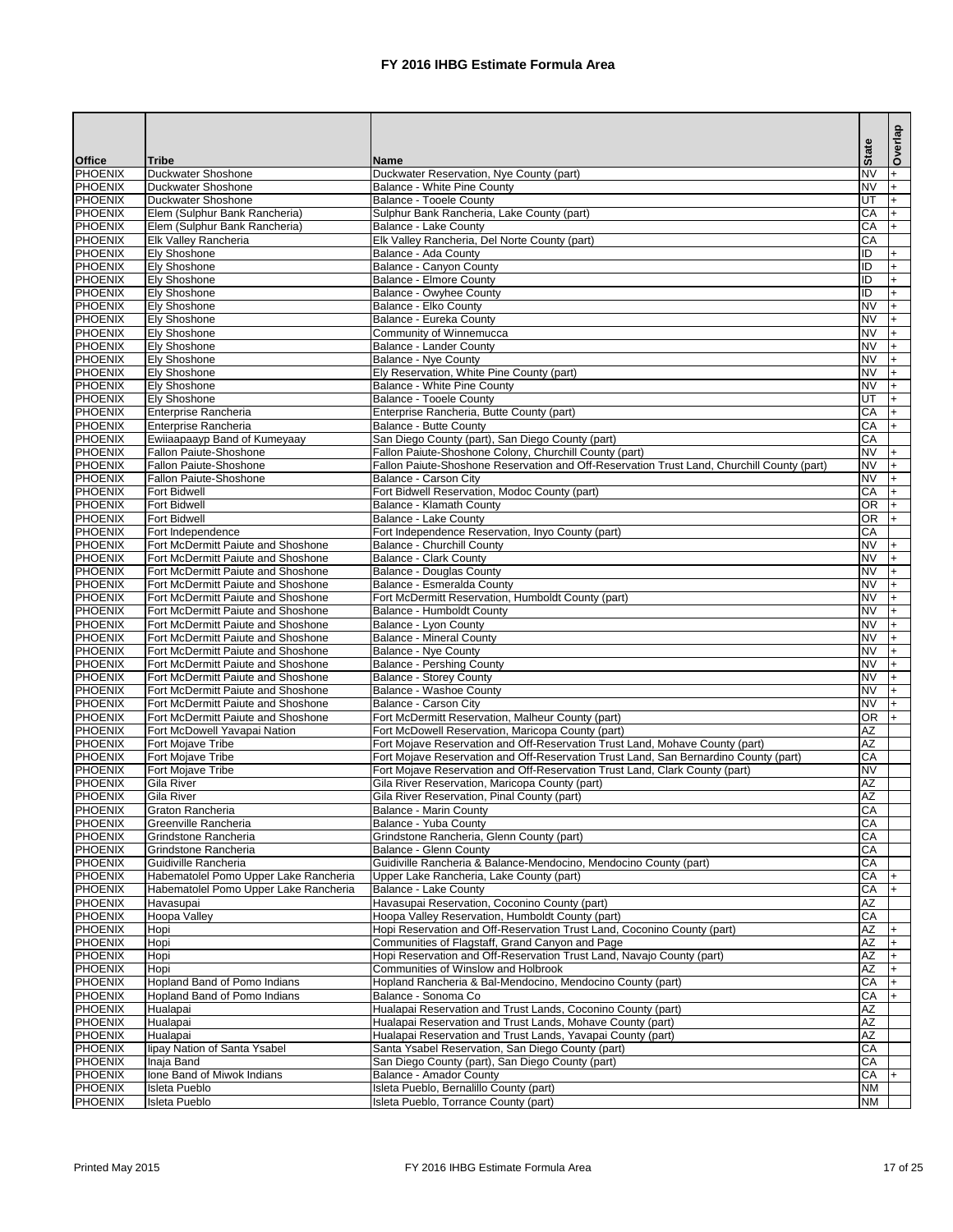|                                  |                                                                            |                                                                                                                                              | <b>State</b>           | Overlap      |
|----------------------------------|----------------------------------------------------------------------------|----------------------------------------------------------------------------------------------------------------------------------------------|------------------------|--------------|
| <b>Office</b>                    | <b>Tribe</b>                                                               | <b>Name</b>                                                                                                                                  |                        |              |
| <b>PHOENIX</b><br><b>PHOENIX</b> | <b>Isleta Pueblo</b>                                                       | Isleta Pueblo, Valencia County (part)                                                                                                        | <b>NM</b>              |              |
| <b>PHOENIX</b>                   | Jackson Rancheria<br>Jamul Indian Village                                  | Amador County (part), Amador County (part)<br>Jamul Indian Village, San Diego County (part)                                                  | CA<br>CA               |              |
| <b>PHOENIX</b>                   | Jemez Pueblo                                                               | Jemez Pueblo, Sandoval County (part)                                                                                                         | <b>NM</b>              |              |
| <b>PHOENIX</b>                   | Jicarilla Apache Nation                                                    | Jicarilla Apache Reservation, Rio Arriba County (part)                                                                                       | <b>NM</b>              |              |
| <b>PHOENIX</b>                   | Jicarilla Apache Nation                                                    | Jicarilla Apache Reservation, Sandoval County (part)                                                                                         | <b>NM</b>              |              |
| <b>PHOENIX</b>                   | Kaibab Band of Paiute                                                      | Kaibab Reservation, Coconino County (part)                                                                                                   | AZ                     |              |
| <b>PHOENIX</b>                   | Kaibab Band of Paiute                                                      | Fredonia                                                                                                                                     | AZ                     |              |
| <b>PHOENIX</b>                   | Kaibab Band of Paiute                                                      | Kaibab Reservation, Mohave County (part)                                                                                                     | AZ                     |              |
| <b>PHOENIX</b>                   | Kaibab Band of Paiute                                                      | <b>Cedar City</b>                                                                                                                            | ΓU                     |              |
| <b>PHOENIX</b><br><b>PHOENIX</b> | Kaibab Band of Paiute<br>Kaibab Band of Paiute                             | Kanab<br>St. George                                                                                                                          | ΓU<br>UT               | $+$<br>$+$   |
| <b>PHOENIX</b>                   | Karuk                                                                      | Karuk Reservation and Off-Reservation Trust Land, Humboldt County (part)                                                                     | $\overline{CA}$        | $+$          |
| <b>PHOENIX</b>                   | Karuk                                                                      | Karuk Reservation and Off-Reservation Trust Land, Siskiyou County (part)                                                                     | $\overline{CA}$        | $+$          |
| <b>PHOENIX</b>                   | Karuk                                                                      | <b>Balance - Humbolt County</b>                                                                                                              | $\overline{CA}$        | l+           |
| <b>PHOENIX</b>                   | Karuk                                                                      | <b>Balance - Siskiyou County</b>                                                                                                             | $\overline{CA}$        | $+$          |
| <b>PHOENIX</b>                   | La Jolla Band                                                              | La Jolla Reservation, San Diego County (part)                                                                                                | CA                     |              |
| <b>PHOENIX</b>                   | La Posta Band                                                              | La Posta Reservation, San Diego County (part)                                                                                                | CA                     |              |
| <b>PHOENIX</b>                   | Laguna Pueblo                                                              | Laguna Pueblo and Off-Reservation Trust Land, Bernalillo County (part)                                                                       | <b>NM</b>              |              |
| <b>PHOENIX</b><br><b>PHOENIX</b> | Laguna Pueblo                                                              | Laguna Pueblo and Off-Reservation Trust Land, Cibola County (part)                                                                           | <b>NM</b><br><b>NM</b> |              |
| <b>PHOENIX</b>                   | Laguna Pueblo<br>Laguna Pueblo                                             | Laguna Pueblo and Off-Reservation Trust Land, Sandoval County (part)<br>Laguna Pueblo and Off-Reservation Trust Land, Valencia County (part) | <b>NM</b>              |              |
| <b>PHOENIX</b>                   | Las Vegas Tribe of Paiute Indians                                          | Las Vegas Colony, Clark County (part)                                                                                                        | $\overline{\text{NV}}$ |              |
| <b>PHOENIX</b>                   | Lone Pine Paiute-Shoshone                                                  | Lone Pine Reservation, Inyo County (part)                                                                                                    | $\overline{CA}$        |              |
| <b>PHOENIX</b>                   | Lone Pine Paiute-Shoshone                                                  | <b>Balance - Mono County</b>                                                                                                                 | CA                     |              |
| <b>PHOENIX</b>                   | Los Coyotes Band of Cahuilla                                               | Los Coyotes Reservation, San Diego County (part)                                                                                             | CA                     |              |
| <b>PHOENIX</b>                   | <b>Lovelock Paiute Tribe</b>                                               | <b>Balance - Churchill County</b>                                                                                                            | <b>NV</b>              |              |
| <b>PHOENIX</b>                   | <b>Lovelock Paiute Tribe</b>                                               | <b>Balance - Clark County</b>                                                                                                                | <b>NV</b>              |              |
| <b>PHOENIX</b>                   | <b>Lovelock Paiute Tribe</b>                                               | <b>Balance - Douglas County</b>                                                                                                              | <b>NV</b>              |              |
| <b>PHOENIX</b>                   | <b>Lovelock Paiute Tribe</b>                                               | Balance - Esmeralda County                                                                                                                   | $\overline{\text{NV}}$ |              |
| <b>PHOENIX</b><br><b>PHOENIX</b> | <b>Lovelock Paiute Tribe</b><br><b>Lovelock Paiute Tribe</b>               | Balance - Humboldt County<br>Balance - Lyon County                                                                                           | <b>NV</b><br><b>NV</b> |              |
| <b>PHOENIX</b>                   | <b>Lovelock Paiute Tribe</b>                                               | <b>Balance - Mineral County</b>                                                                                                              | <b>NV</b>              |              |
| PHOENIX                          | Lovelock Paiute Tribe                                                      | Balance - Nye County                                                                                                                         | INV.                   | $\mathsf{H}$ |
| PHOENIX                          | <b>Lovelock Paiute Tribe</b>                                               | Lovelock Colony, Pershing County (part)                                                                                                      | <b>NV</b>              |              |
| <b>PHOENIX</b>                   | Lovelock Paiute Tribe                                                      | <b>Balance - Pershing County</b>                                                                                                             | <b>NV</b>              |              |
| <b>PHOENIX</b>                   | Lovelock Paiute Tribe                                                      | <b>Balance - Storey County</b>                                                                                                               | <b>NV</b>              |              |
| <b>PHOENIX</b>                   | Lovelock Paiute Tribe                                                      | <b>Balance - Washoe County</b>                                                                                                               | <b>NV</b>              |              |
| <b>PHOENIX</b>                   | Lovelock Paiute Tribe                                                      | Balance - Carson City                                                                                                                        | <b>NV</b>              |              |
| <b>PHOENIX</b>                   | Lower Lake Rancheria                                                       | Balance - Sonoma County                                                                                                                      | CA<br>CA               |              |
| <b>PHOENIX</b><br><b>PHOENIX</b> | Lytton Rancheria of California<br>Manchester Point Arena Rancheria         | Balance - Sonoma County<br>Manchester Point Rancheria, Mendocino County (part)                                                               | CA                     |              |
| <b>PHOENIX</b>                   | Manchester Point Arena Rancheria                                           | Balance - Mendocino County                                                                                                                   | CA                     |              |
| <b>PHOENIX</b>                   | Manzanita Band                                                             | Manzanita Reservation, San Diego County (part)                                                                                               | CA                     |              |
| <b>PHOENIX</b>                   | Mechoopda Tribe of Chico Rancheria                                         | Mechoopda, Butte County (part)                                                                                                               | CA                     |              |
| <b>PHOENIX</b>                   | Mechoopda Tribe of Chico Rancheria                                         | <b>Balance - Butte County</b>                                                                                                                | CA                     |              |
| <b>PHOENIX</b>                   | Mesa Grande Band                                                           | Mesa Grande Reservation, San Diego County (part)                                                                                             | CA                     |              |
| <b>PHOENIX</b>                   | Mescalero Apache Tribe                                                     | Mescalero Reservation, Lincoln County (part)                                                                                                 | <b>NM</b>              |              |
| <b>PHOENIX</b>                   | Mescalero Apache Tribe                                                     | Mescalero Reservation, Otero County (part)                                                                                                   | <b>NM</b>              |              |
| <b>PHOENIX</b><br><b>PHOENIX</b> | Middletown Rancheria<br>Middletown Rancheria                               | Middletown Rancheria, Lake County (part)<br><b>Balance - Lake County</b>                                                                     | CA<br><b>CA</b>        |              |
| <b>PHOENIX</b>                   | Moapa Band of Paiute                                                       | Moapa River Reservation, Clark County (part)                                                                                                 | <b>NV</b>              |              |
| <b>PHOENIX</b>                   | Mooretown Rancheria                                                        | Mooretown Rancheria, Butte County (part)                                                                                                     | CA                     |              |
| <b>PHOENIX</b>                   | Mooretown Rancheria                                                        | <b>Balance - Butte County</b>                                                                                                                | CA                     |              |
| <b>PHOENIX</b>                   | Morongo Band of Mission Indians                                            | Morongo Reservation, Riverside County (part)                                                                                                 | $\overline{CA}$        |              |
| <b>PHOENIX</b>                   | Nambe Pueblo                                                               | Nambe Pueblo and Off-Reservation Trust Land, Santa Fe County (part)                                                                          | <b>NM</b>              |              |
| <b>PHOENIX</b>                   | North Fork Rancheria                                                       | <b>Balance Fresno</b>                                                                                                                        | CA                     |              |
| <b>PHOENIX</b>                   | North Fork Rancheria                                                       | North Fork Rancheria, Madera County (part)                                                                                                   | CA                     |              |
| <b>PHOENIX</b>                   | North Fork Rancheria                                                       | <b>Balance Madera County</b>                                                                                                                 | CA                     |              |
| <b>PHOENIX</b><br><b>PHOENIX</b> | North Fork Rancheria                                                       | <b>Balance Mariposa</b>                                                                                                                      | CA<br><b>NM</b>        |              |
| <b>PHOENIX</b>                   | Ohkay Owingeh (was San Juan Pueblo)<br>Ohkay Owingeh (was San Juan Pueblo) | San Juan Pueblo, Rio Arriba County (part)<br>Balance - Rio Arriba County                                                                     | <b>NM</b>              |              |
| <b>PHOENIX</b>                   | Pala Band                                                                  | Pala Reservation, San Diego County (part)                                                                                                    | CA                     |              |
| <b>PHOENIX</b>                   | Pascua Yaqui Tribe                                                         | Guadalupe Town, Maricopa County (part)                                                                                                       | <b>AZ</b>              |              |
| <b>PHOENIX</b>                   | Pascua Yaqui Tribe                                                         | Pascua Yaqui Reservation, Pima County (part)                                                                                                 | <b>AZ</b>              |              |
| <b>PHOENIX</b>                   | Pascua Yaqui Tribe                                                         | So. Tuscon, Old Pascua Village and Yoem Pueblo                                                                                               | <b>AZ</b>              |              |
| <b>PHOENIX</b>                   | Paskenta Band of Nomlaki Indian                                            | Balance - Tehama County                                                                                                                      | CA                     |              |
| <b>PHOENIX</b>                   | Pauma Band                                                                 | Pauma and Yuima Reservation, San Diego County (part)                                                                                         | CA                     |              |
| <b>PHOENIX</b>                   | Pechanga Band                                                              | Pechanga Reservation, Riverside County (part)                                                                                                | CA                     |              |
| PHOENIX                          | Picayune Rancheria                                                         | Balance - Fresno County                                                                                                                      | CA                     |              |
| <b>PHOENIX</b>                   | Picayune Rancheria                                                         | Picayune Rancheria, Madera County (part)                                                                                                     | $CA +$                 |              |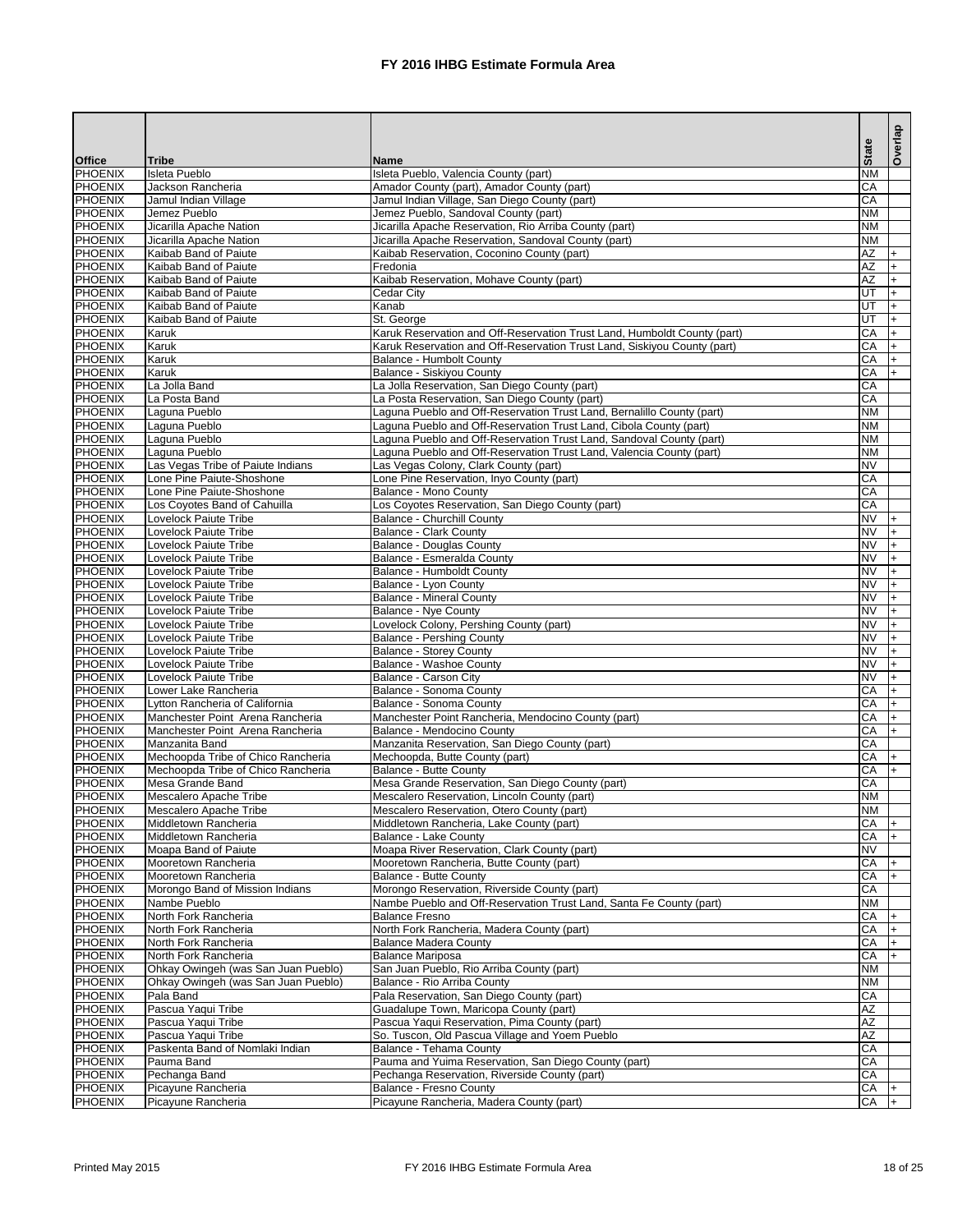|                                  |                                                          |                                                                                                                                  |                                                  | Overlap    |
|----------------------------------|----------------------------------------------------------|----------------------------------------------------------------------------------------------------------------------------------|--------------------------------------------------|------------|
| <b>Office</b>                    | <b>Tribe</b>                                             | <b>Name</b>                                                                                                                      | <b>State</b>                                     |            |
| <b>PHOENIX</b>                   | Picayune Rancheria                                       | <b>Balance - Madera County</b>                                                                                                   | CA                                               | $\ddot{}$  |
| <b>PHOENIX</b>                   | Picayune Rancheria                                       | Balance - Mariposa County                                                                                                        | $\overline{CA}$                                  | $+$        |
| <b>PHOENIX</b><br><b>PHOENIX</b> | <b>Picuris Pueblo</b><br>Pinoleville Rancheria           | Picuris Pueblo, Taos County (part)<br>Pinoleville Rancheria, Mendocino County (part)                                             | <b>NM</b><br>$\overline{CA}$                     | $+$        |
| <b>PHOENIX</b>                   | Pinoleville Rancheria                                    | <b>Balance - Mendocino County</b>                                                                                                | $\overline{CA}$                                  | $+$        |
| <b>PHOENIX</b>                   | <b>Pit River Tribe</b>                                   | Likely Rancheria, Modoc County (part)                                                                                            | $\overline{CA}$                                  | $+$        |
| <b>PHOENIX</b>                   | <b>Pit River Tribe</b>                                   | Lookout Rancheria, Modoc County (part)                                                                                           | $\overline{CA}$                                  | $+$        |
| <b>PHOENIX</b>                   | <b>Pit River Tribe</b>                                   | XL Ranch, Modoc County (part)                                                                                                    | $\overline{CA}$                                  | $+$        |
| <b>PHOENIX</b>                   | <b>Pit River Tribe</b>                                   | Balance - Modoc County                                                                                                           | $\overline{CA}$                                  | $+$        |
| <b>PHOENIX</b><br><b>PHOENIX</b> | <b>Pit River Tribe</b>                                   | Big Bend Rancheria, Shasta County (part)                                                                                         | $\overline{CA}$                                  | $+$        |
| <b>PHOENIX</b>                   | <b>Pit River Tribe</b><br><b>Pit River Tribe</b>         | Montgomery Creek Rancheria, Shasta County (part)<br>Pit River Trust Lands, Shasta County (part)                                  | $\overline{CA}$<br>$\overline{CA}$               | $+$<br>$+$ |
| <b>PHOENIX</b>                   | <b>Pit River Tribe</b>                                   | Roaring Creek Rancheria, Shasta County (part)                                                                                    | $\overline{CA}$                                  | $+$        |
| <b>PHOENIX</b>                   | <b>Pit River Tribe</b>                                   | <b>Balance - Shasta County</b>                                                                                                   | $\overline{CA}$                                  | $+$        |
| <b>PHOENIX</b>                   | Pojoaque Pueblo                                          | Pojoaque Pueblo, Santa Fe County (part)                                                                                          | <b>NM</b>                                        |            |
| <b>PHOENIX</b>                   | Potter Valley Rancheria                                  | Balance - Mendocino County                                                                                                       | $\overline{CA}$                                  |            |
| <b>PHOENIX</b>                   | <b>Pyramid Lake Paiute</b>                               | <b>Balance - Churchill County</b>                                                                                                | <b>NV</b>                                        |            |
| <b>PHOENIX</b>                   | <b>Pyramid Lake Paiute</b>                               | <b>Balance - Clark County</b>                                                                                                    | <b>NV</b>                                        |            |
| <b>PHOENIX</b><br><b>PHOENIX</b> | <b>Pyramid Lake Paiute</b><br><b>Pyramid Lake Paiute</b> | <b>Balance - Douglas County</b><br>Balance - Esmeralda County                                                                    | <b>NV</b><br>$\overline{\text{NV}}$              |            |
| <b>PHOENIX</b>                   | <b>Pyramid Lake Paiute</b>                               | Balance - Humboldt County                                                                                                        | $\overline{\text{NV}}$                           |            |
| <b>PHOENIX</b>                   | <b>Pyramid Lake Paiute</b>                               | Pyramid Lake Reservation, Lyon County (part)                                                                                     | <b>NV</b>                                        |            |
| <b>PHOENIX</b>                   | <b>Pyramid Lake Paiute</b>                               | Balance - Lyon County                                                                                                            | <b>NV</b>                                        |            |
| <b>PHOENIX</b>                   | <b>Pyramid Lake Paiute</b>                               | <b>Balance - Mineral County</b>                                                                                                  | <b>NV</b>                                        |            |
| <b>PHOENIX</b>                   | <b>Pyramid Lake Paiute</b>                               | Balance - Nye County                                                                                                             | <b>NV</b>                                        |            |
| <b>PHOENIX</b>                   | <b>Pyramid Lake Paiute</b>                               | <b>Balance - Pershing County</b>                                                                                                 | $\overline{\text{NV}}$                           |            |
| <b>PHOENIX</b>                   | <b>Pyramid Lake Paiute</b>                               | Pyramid Lake Reservation, Storey County (part)                                                                                   | $\overline{\text{NV}}$                           |            |
| <b>PHOENIX</b>                   | <b>Pyramid Lake Paiute</b>                               | <b>Balance - Storey County</b>                                                                                                   | $\overline{\text{NV}}$                           |            |
| <b>PHOENIX</b><br><b>PHOENIX</b> | <b>Pyramid Lake Paiute</b><br><b>Pyramid Lake Paiute</b> | Pyramid Lake Reservation, Washoe County (part)<br><b>Balance - Washoe County</b>                                                 | $\overline{\text{NV}}$<br>$\overline{\text{NV}}$ |            |
| <b>PHOENIX</b>                   | <b>Pyramid Lake Paiute</b>                               | <b>Balance - Carson City</b>                                                                                                     | <b>NV</b>                                        |            |
| <b>PHOENIX</b>                   | <b>Quartz Valley Reservation</b>                         | Quartz Valley Reservation, Siskiyou County (part)                                                                                | <b>CA</b>                                        |            |
| <b>PHOENIX</b>                   | <b>Quartz Valley Reservation</b>                         | Balance - Siskiyou County                                                                                                        | $\overline{CA}$                                  | $+$        |
| PHOENIX                          | Quechan Tribe                                            | Fort Yuma Reservation, Yuma County (part)                                                                                        | ΙAΖ                                              |            |
| PHOENIX                          | Quechan Tribe                                            | Cities of Gadsen, Roll, San Luis, Somerton, Tacna, Yuma and Welton                                                               | <b>AZ</b>                                        |            |
| PHOENIX                          | Quechan Tribe                                            | Fort Yuma Reservation, Imperial County (part)                                                                                    | <b>CA</b>                                        |            |
| PHOENIX<br>PHOENIX               | Ramona Band<br>Redding Rancheria                         | Riverside County (part), Riverside County (part)                                                                                 | CA<br>CA                                         |            |
| PHOENIX                          | Redding Rancheria                                        | Redding Rancheria, Shasta County (part)<br>Balance - Shasta County                                                               | <b>CA</b>                                        |            |
| PHOENIX                          | Redwood Valley Rancheria                                 | Redwood Valley Rancheria, Mendocino County (part)                                                                                | <b>CA</b>                                        |            |
| PHOENIX                          | Redwood Valley Rancheria                                 | Balance - Mendocino County                                                                                                       | <b>CA</b>                                        |            |
| PHOENIX                          | Redwood Valley Rancheria                                 | Balance - Sonoma Co                                                                                                              | <b>CA</b>                                        |            |
| PHOENIX                          | Reno-Sparks Colony                                       | <b>Balance - Churchill County</b>                                                                                                | <b>NV</b>                                        |            |
| PHOENIX                          | Reno-Sparks Colony                                       | <b>Balance - Clark County</b>                                                                                                    | <b>NV</b>                                        |            |
| PHOENIX                          | Reno-Sparks Colony                                       | <b>Balance - Douglas County</b>                                                                                                  | <b>NV</b>                                        |            |
| PHOENIX<br>PHOENIX               | Reno-Sparks Colony<br>Reno-Sparks Colony                 | Balance - Esmeralda County<br>Balance - Humboldt County                                                                          | <b>NV</b><br><b>NV</b>                           |            |
| PHOENIX                          | Reno-Sparks Colony                                       | Balance - Lyon County                                                                                                            | <b>NV</b>                                        |            |
| PHOENIX                          | Reno-Sparks Colony                                       | <b>Balance - Mineral County</b>                                                                                                  | <b>NV</b>                                        |            |
| PHOENIX                          | Reno-Sparks Colony                                       | <b>Balance - Nye County</b>                                                                                                      | <b>NV</b>                                        |            |
| PHOENIX                          | Reno-Sparks Colony                                       | <b>Balance - Pershing County</b>                                                                                                 | <b>NV</b>                                        |            |
| PHOENIX                          | Reno-Sparks Colony                                       | <b>Balance - Storey County</b>                                                                                                   | <b>NV</b>                                        |            |
| PHOENIX                          | Reno-Sparks Colony                                       | Reno-Sparks Colony, Washoe County (part)                                                                                         | <b>NV</b>                                        |            |
| PHOENIX<br>PHOENIX               | Reno-Sparks Colony<br>Reno-Sparks Colony                 | <b>Balance - Washoe County</b><br>Balance - Carson City                                                                          | <b>NV</b><br><b>NV</b>                           |            |
| PHOENIX                          | Resighini Rancheria                                      | Resighini Rancheria, Del Norte County (part)                                                                                     | CA                                               |            |
| PHOENIX                          | Rincon Band                                              | Rincon Reservation, San Diego County (part)                                                                                      | <b>CA</b>                                        |            |
| PHOENIX                          | Robinson Rancheria                                       | Robinson Rancheria and Off-Reservation Trust Land, Lake County (part)                                                            | CA                                               |            |
| PHOENIX                          | Robinson Rancheria                                       | <b>Balance - Lake County</b>                                                                                                     | CA                                               |            |
| PHOENIX                          | Round Valley Indian Tribe                                | Round Valley Reservation and Off-Reservation Trust Land, Mendocino County (part)                                                 | CA                                               |            |
| PHOENIX                          | Round Valley Indian Tribe                                | Balance - Mendocino County                                                                                                       | CA                                               |            |
| PHOENIX                          | Round Valley Indian Tribe                                | Balance - Sonoma County                                                                                                          | <b>CA</b>                                        |            |
| PHOENIX<br>PHOENIX               | Round Valley Indian Tribe<br>Salt River Plma-Maricopa    | Round Valley Reservation and Off-Reservation Trust Land, Trinity County (part)<br>Salt River Reservation, Maricopa County (part) | CA<br><b>AZ</b>                                  |            |
| PHOENIX                          | San Carlos Apache                                        | San Carlos Reservation, Gila County (part)                                                                                       | <b>AZ</b>                                        |            |
| PHOENIX                          | San Carlos Apache                                        | Cities of Hayden, Winkleman, Globe and Miami                                                                                     | <b>AZ</b>                                        |            |
| PHOENIX                          | San Carlos Apache                                        | San Carlos Reservation, Graham County (part)                                                                                     | <b>AZ</b>                                        |            |
| PHOENIX                          | San Carlos Apache                                        | Cities of Eden, Thatcher, Pima, Safford and Fort Thomas                                                                          | <b>AZ</b>                                        |            |
| PHOENIX                          | San Carlos Apache                                        | City of Showlow                                                                                                                  | <b>AZ</b>                                        |            |
| PHOENIX                          | San Carlos Apache                                        | San Carlos Reservation, Pinal County (part)                                                                                      | <b>AZ</b>                                        |            |
| PHOENIX                          | San Carlos Apache                                        | <b>City of Superior</b>                                                                                                          | <b>AZ</b>                                        |            |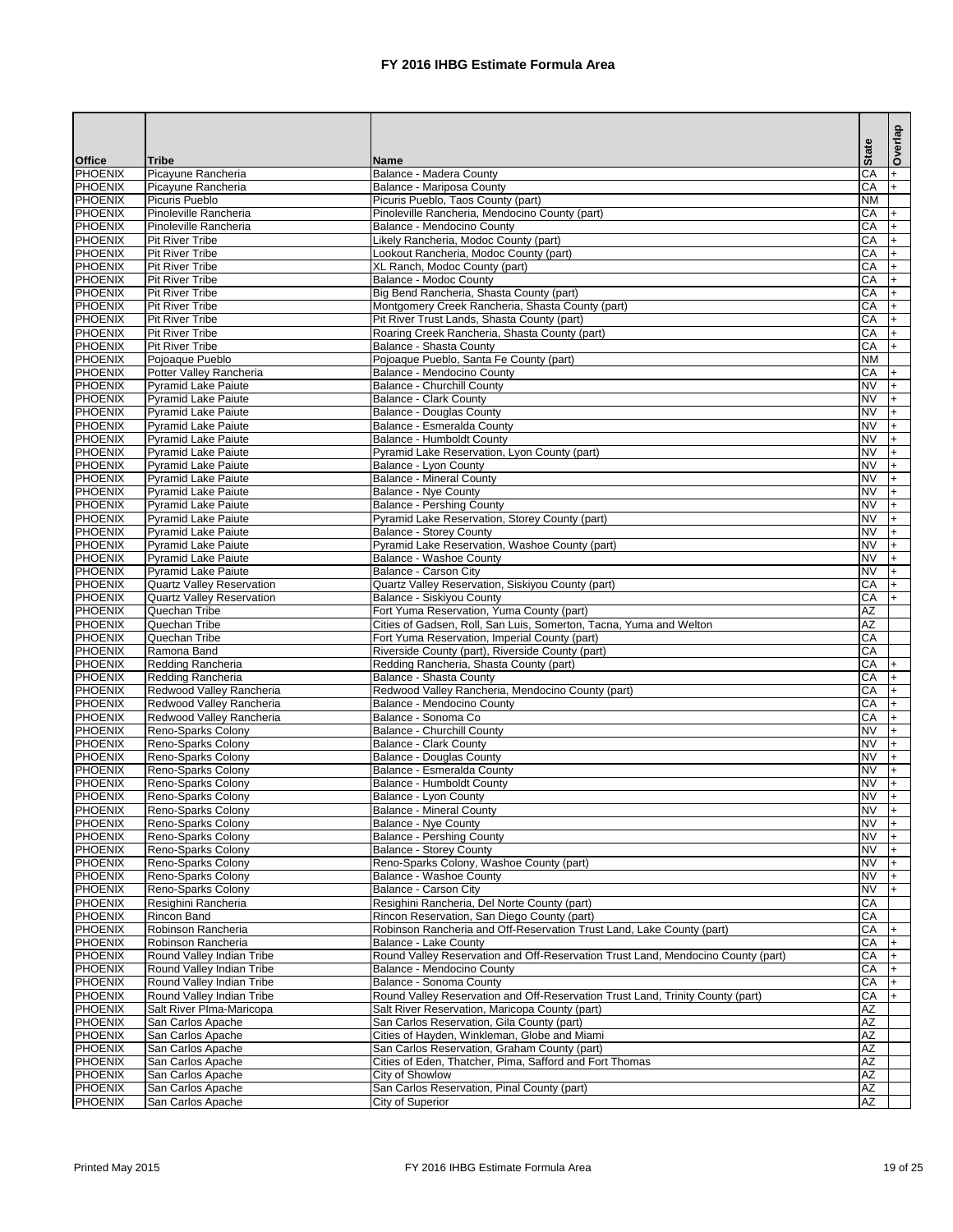|                                  |                                                                  |                                                                                                                | <b>State</b>           | Overlap |
|----------------------------------|------------------------------------------------------------------|----------------------------------------------------------------------------------------------------------------|------------------------|---------|
| <b>Office</b>                    | <b>Tribe</b>                                                     | <b>Name</b>                                                                                                    |                        |         |
| <b>PHOENIX</b>                   | San Felipe Pueblo                                                | San Felipe Pueblo, Sandoval County (part)                                                                      | <b>NM</b>              |         |
| <b>PHOENIX</b><br><b>PHOENIX</b> | San Ildefonso Pueblo<br>San Ildefonso Pueblo                     | San Ildefonso Pueblo, Sandoval County (part)                                                                   | <b>NM</b><br><b>NM</b> |         |
| <b>PHOENIX</b>                   | San Juan Southern Paiute Tribe                                   | San Ildefonso Pueblo, Santa Fe County (part)<br>Balance - Coconino County                                      | AZ                     | $+$     |
| <b>PHOENIX</b>                   | San Manuel Band                                                  | San Manuel Reservation, San Bernardino County (part)                                                           | CA                     |         |
| <b>PHOENIX</b>                   | San Pasqual Band                                                 | San Pasqual Reservation, San Diego County (part)                                                               | CA                     |         |
| <b>PHOENIX</b>                   | Sandia Pueblo                                                    | Sandia Pueblo, Bernalillo County (part)                                                                        | <b>NM</b>              |         |
| <b>PHOENIX</b>                   | Sandia Pueblo                                                    | Sandia Pueblo, Sandoval County (part)                                                                          | <b>NM</b>              |         |
| <b>PHOENIX</b>                   | Santa Ana Pueblo                                                 | Santa Ana Pueblo, Sandoval County (part)                                                                       | <b>NM</b>              |         |
| <b>PHOENIX</b>                   | Santa Clara Pueblo                                               | Santa Clara Pueblo, Rio Arriba County (part)                                                                   | <b>NM</b>              |         |
| <b>PHOENIX</b>                   | Santa Clara Pueblo                                               | Santa Clara Pueblo, Sandoval County (part)                                                                     | <b>NM</b>              |         |
| <b>PHOENIX</b>                   | Santa Clara Pueblo                                               | Santa Clara Pueblo, Santa Fe County (part)                                                                     | <b>NM</b>              |         |
| <b>PHOENIX</b>                   | Santa Rosa Band of Cahuilla                                      | Santa Rosa Reservation, Riverside County (part)                                                                | CA                     |         |
| <b>PHOENIX</b><br><b>PHOENIX</b> | Santa Rosa Rancheria<br>Santa Ynez Band of Chumash               | Santa Rosa Rancheria, Kings County (part)                                                                      | CA<br>CA               |         |
| <b>PHOENIX</b>                   | Santo Domingo Pueblo                                             | Santa Ynez Reservation, Santa Barbara County (part)<br>Santo Domingo Pueblo, Sandoval County (part)            | <b>NM</b>              |         |
| <b>PHOENIX</b>                   | Santo Domingo Pueblo                                             | Santo Domingo Pueblo, Santa Fe County (part)                                                                   | <b>NM</b>              |         |
| <b>PHOENIX</b>                   | Scotts Valley (Pomo)                                             | Balance - Contra Costa County                                                                                  | CA                     |         |
| <b>PHOENIX</b>                   | Scotts Valley (Pomo)                                             | Balance - Lake County                                                                                          | CA                     |         |
| <b>PHOENIX</b>                   | <b>Scotts Valley (Pomo)</b>                                      | Balance - Mendocino County                                                                                     | CA                     |         |
| <b>PHOENIX</b>                   | Scotts Valley (Pomo)                                             | Balance - Sonoma County                                                                                        | CA                     |         |
| <b>PHOENIX</b>                   | <b>Sherwood Valley Rancheria</b>                                 | <b>Balance - Lake County</b>                                                                                   | CA                     |         |
| <b>PHOENIX</b>                   | <b>Sherwood Valley Rancheria</b>                                 | Sherwood Valley Rancheria, Mendocino County (part)                                                             | CA                     |         |
| <b>PHOENIX</b>                   | <b>Sherwood Valley Rancheria</b>                                 | Balance - Mendocino County                                                                                     | CA                     |         |
| <b>PHOENIX</b>                   | <b>Sherwood Valley Rancheria</b>                                 | <b>Balance - Sonoma County</b>                                                                                 | CA                     |         |
| <b>PHOENIX</b>                   | Shingle Springs Band of Miwok Indians                            | Shingle Springs Rancheria, El Dorado County (part)                                                             | CA                     |         |
| <b>PHOENIX</b>                   | Shingle Springs Band of Miwok Indians                            | Balance - El Dorado County                                                                                     | CA                     |         |
| <b>PHOENIX</b>                   | Smith River Rancheria                                            | Smith River Rancheria, Del Norte County (part)                                                                 | CA                     | $+$     |
| <b>PHOENIX</b><br><b>PHOENIX</b> | Smith River Rancheria                                            | Balance - Del Norte County                                                                                     | CA<br>CA               | $+$     |
| <b>PHOENIX</b>                   | Smith River Rancheria<br>Smith River Rancheria                   | Balance - Humboldt County<br>Balance - Coos County                                                             | $\overline{OR}$        |         |
| <b>PHOENIX</b>                   | Smith River Rancheria                                            | <b>Balance - Curry County</b>                                                                                  | CA                     | $+$     |
| <b>PHOENIX</b>                   | Smith River Rancheria                                            | Balance - Josephine County                                                                                     | OR                     |         |
| PHOENIX                          | Soboba Band                                                      | Soboba Reservation, Riverside County (part)                                                                    | CA                     |         |
| <b>PHOENIX</b>                   | <b>Stewarts Point Rancheria</b>                                  | Stewarts Point Rancheria, Sonoma County (part)                                                                 | CA                     |         |
| <b>PHOENIX</b>                   | <b>Stewarts Point Rancheria</b>                                  | Balance - Sonoma County                                                                                        | CA                     |         |
| <b>PHOENIX</b>                   | Summit Lake Paiute Tribe                                         | Summit Lake Reservation, Humboldt County (part)                                                                | <b>NV</b>              |         |
| <b>PHOENIX</b>                   | Susanville Rancheria                                             | Susanville Rancheria, Lassen County (part)                                                                     | CA                     |         |
| <b>PHOENIX</b>                   | Susanville Rancheria                                             | Balance - Lassen County                                                                                        | CA                     |         |
| <b>PHOENIX</b>                   | Sycuan Band of Kumeyaay Nation                                   | Sycuan Reservation, San Diego County (part)                                                                    | CA                     |         |
| <b>PHOENIX</b>                   | Table Mountain Rancheria                                         | Table Mountain Rancheria, Fresno County (part)                                                                 | CA                     |         |
| <b>PHOENIX</b>                   | Taos Pueblo                                                      | Taos Pueblo and Off-Reservation Trust Land, Taos County (part)                                                 | <b>NM</b>              |         |
| <b>PHOENIX</b>                   | Te-Moak                                                          | Elko Colony, Elko County (part)                                                                                | <b>NV</b><br><b>NV</b> |         |
| <b>PHOENIX</b><br><b>PHOENIX</b> | Te-Moak<br>Te-Moak                                               | South Fork Reservation and Off-Reservation Trust Land, Elko County (part)<br>Wells Colony, Elko County (part)  | <b>NV</b>              |         |
| <b>PHOENIX</b>                   | Te-Moak                                                          | Battle Mountain Reservation, Lander County (part)                                                              | <b>NV</b>              |         |
| <b>PHOENIX</b>                   | Tejon Indian Tribe                                               | <b>Newly Recognized Tribe</b>                                                                                  | <b>CA</b>              |         |
| <b>PHOENIX</b>                   | <b>Tesuque Pueblo</b>                                            | Tesuque Pueblo and Off-Reservation Trust Land, Santa Fe County (part)                                          | <b>NM</b>              |         |
| <b>PHOENIX</b>                   | Tohono O'Odham Nation                                            | Tohono O'odham Reservation and Off-Reservation Trust Land, Maricopa County (part)                              | AZ                     |         |
| <b>PHOENIX</b>                   | Tohono O'Odham Nation                                            | Tohono O'odham Reservation and Off-Reservation Trust Land, Pima County (part)                                  | AZ                     |         |
| <b>PHOENIX</b>                   | Tohono O'Odham Nation                                            | Tohono O'odham Reservation and Off-Reservation Trust Land, Pinal County (part)                                 | <b>AZ</b>              |         |
| <b>PHOENIX</b>                   | Tonto Apache of Arizona                                          | Payson (Yavapai-Apache) Community, Gila County (part)                                                          | <b>AZ</b>              |         |
| <b>PHOENIX</b>                   | Torres-Martinez Band of Cahuilla                                 | Torres-Martinez Reservation, Imperial County (part)                                                            | CA                     |         |
| <b>PHOENIX</b>                   | Torres-Martinez Band of Cahuilla                                 | Torres-Martinez Reservation, Riverside County (part)                                                           | CA                     |         |
| <b>PHOENIX</b>                   | Tule River Indian Tribe                                          | Tule River Reservation, Tulare County (part)                                                                   | CA                     |         |
| <b>PHOENIX</b>                   | Tule River Indian Tribe                                          | <b>Balance - Tulare County</b>                                                                                 | CA                     |         |
| <b>PHOENIX</b>                   | Tuolumne Band of Me-Wuk Indians                                  | Tuolumne Rancheria and Off-Reservation Trust Land, Tuolumne County (part)                                      | CA                     |         |
| <b>PHOENIX</b><br><b>PHOENIX</b> | Tuolumne Band of Me-Wuk Indians<br><b>Twenty Nine Palms Band</b> | <b>Balance - Tuolumne County</b>                                                                               | CA<br>CA               |         |
| <b>PHOENIX</b>                   | <b>Twenty Nine Palms Band</b>                                    | Riverside County (part), Riverside County (part)<br>San Bernardino County (part), San Bernardino County (part) | CA                     |         |
| <b>PHOENIX</b>                   | United Auburn Indian Community                                   | <b>Balance - Placer County</b>                                                                                 | CA                     |         |
| <b>PHOENIX</b>                   | Utu Utu Gwaiti Paiute                                            | Benton Paiute Reservation, Mono County (part)                                                                  | <b>CA</b>              |         |
| <b>PHOENIX</b>                   | Viejas Group of Capitan Grande                                   | Viejas Rancheria, San Diego County (part)                                                                      | <b>CA</b>              |         |
| <b>PHOENIX</b>                   | <b>Walker River Paiute Tribe</b>                                 | Walker River Reservation, Churchill County (part)                                                              | <b>NV</b>              |         |
| <b>PHOENIX</b>                   | <b>Walker River Paiute Tribe</b>                                 | <b>Balance - Churchill County</b>                                                                              | <b>NV</b>              |         |
| <b>PHOENIX</b>                   | <b>Walker River Paiute Tribe</b>                                 | <b>Balance - Clark County</b>                                                                                  | <b>NV</b>              |         |
| <b>PHOENIX</b>                   | <b>Walker River Paiute Tribe</b>                                 | <b>Balance - Douglas County</b>                                                                                | <b>NV</b>              |         |
| <b>PHOENIX</b>                   | <b>Walker River Paiute Tribe</b>                                 | Balance - Esmeralda County                                                                                     | <b>NV</b>              |         |
| <b>PHOENIX</b>                   | <b>Walker River Paiute Tribe</b>                                 | <b>Balance - Humboldt County</b>                                                                               | <b>NV</b>              |         |
| <b>PHOENIX</b>                   | <b>Walker River Paiute Tribe</b>                                 | Walker River Reservation, Lyon County (part)                                                                   | <b>NV</b>              |         |
| PHOENIX                          | <b>Walker River Paiute Tribe</b>                                 | Balance - Lyon County                                                                                          | <b>NV</b>              |         |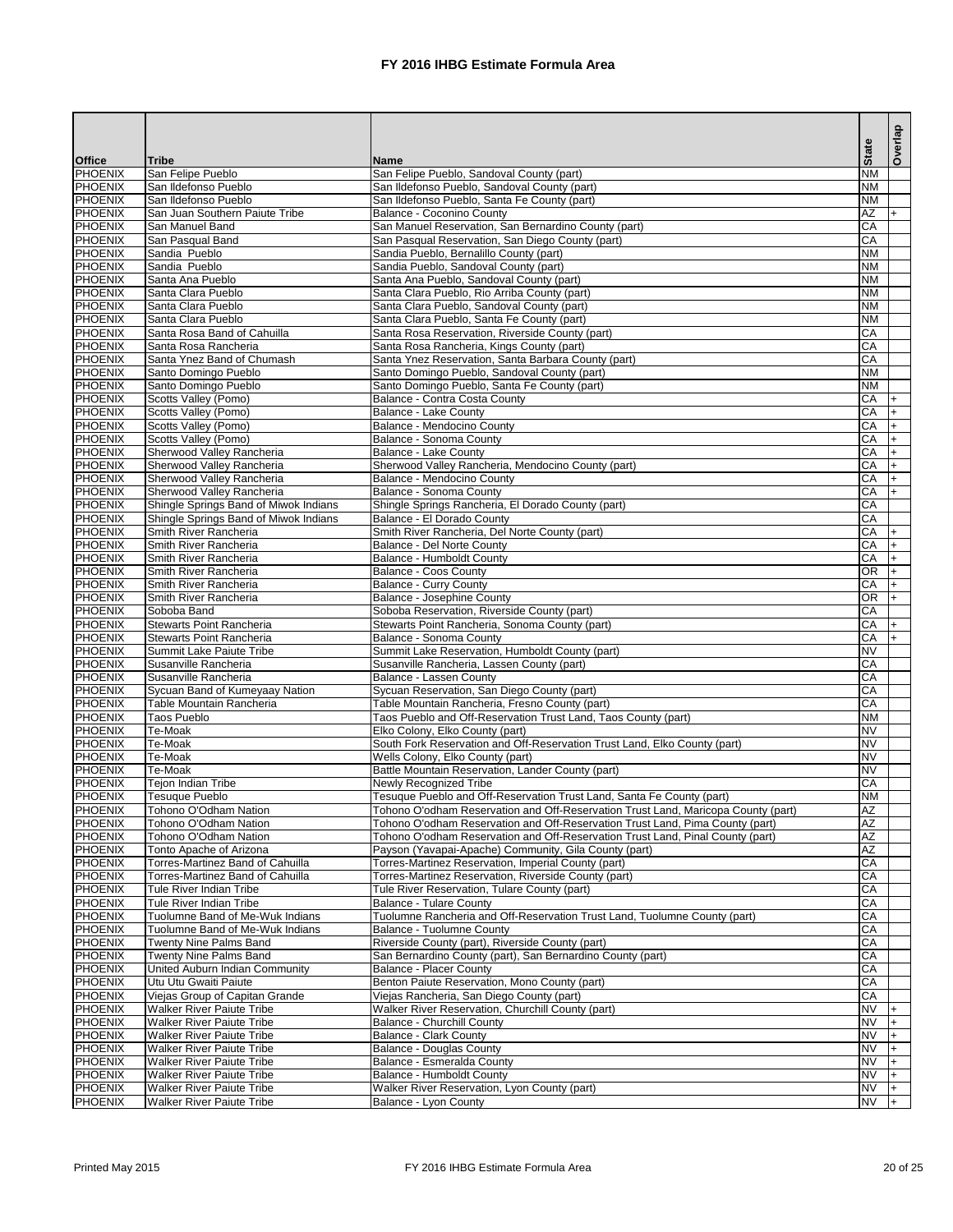|                                  |                                                                              |                                                                                    | <b>State</b>           | Overlap   |
|----------------------------------|------------------------------------------------------------------------------|------------------------------------------------------------------------------------|------------------------|-----------|
| <b>Office</b>                    | <b>Tribe</b>                                                                 | <b>Name</b>                                                                        |                        |           |
| <b>PHOENIX</b><br><b>PHOENIX</b> | <b>Walker River Paiute Tribe</b><br><b>Walker River Paiute Tribe</b>         | Walker River Reservation, Mineral County (part)<br><b>Balance - Mineral County</b> | <b>NV</b><br><b>NV</b> | $\ddot{}$ |
| <b>PHOENIX</b>                   | <b>Walker River Paiute Tribe</b>                                             | <b>Balance - Nye County</b>                                                        | <b>NV</b>              |           |
| <b>PHOENIX</b>                   | <b>Walker River Paiute Tribe</b>                                             | <b>Balance - Pershing County</b>                                                   | <b>NV</b>              |           |
| <b>PHOENIX</b>                   | <b>Walker River Paiute Tribe</b>                                             | <b>Balance - Storey County</b>                                                     | <b>NV</b>              |           |
| <b>PHOENIX</b>                   | <b>Walker River Paiute Tribe</b>                                             | <b>Balance - Washoe County</b>                                                     | <b>NV</b>              |           |
| <b>PHOENIX</b>                   | <b>Walker River Paiute Tribe</b>                                             | <b>Balance - Carson City</b>                                                       | <b>NV</b>              |           |
| <b>PHOENIX</b><br><b>PHOENIX</b> | <b>Washoe Tribe</b><br><b>Washoe Tribe</b>                                   | Woodfords Community, Alpine County (part)<br><b>Balance - Churchill County</b>     | CA<br><b>NV</b>        |           |
| <b>PHOENIX</b>                   | <b>Washoe Tribe</b>                                                          | <b>Balance - Clark County</b>                                                      | <b>NV</b>              |           |
| <b>PHOENIX</b>                   | <b>Washoe Tribe</b>                                                          | Dresslerville Colony, Douglas County (part)                                        | <b>NV</b>              |           |
| <b>PHOENIX</b>                   | <b>Washoe Tribe</b>                                                          | Stewart Community, Douglas County (part)                                           | <b>NV</b>              |           |
| <b>PHOENIX</b>                   | <b>Washoe Tribe</b>                                                          | <b>Balance - Douglas County</b>                                                    | <b>NV</b>              |           |
| <b>PHOENIX</b>                   | <b>Washoe Tribe</b>                                                          | Balance - Esmeralda County                                                         | <b>NV</b>              |           |
| <b>PHOENIX</b><br><b>PHOENIX</b> | <b>Washoe Tribe</b><br><b>Washoe Tribe</b>                                   | <b>Balance - Humboldt County</b><br>Balance - Lyon County                          | <b>NV</b><br><b>NV</b> |           |
| <b>PHOENIX</b>                   | <b>Washoe Tribe</b>                                                          | <b>Balance - Mineral County</b>                                                    | <b>NV</b>              |           |
| <b>PHOENIX</b>                   | <b>Washoe Tribe</b>                                                          | <b>Balance - Nye County</b>                                                        | <b>NV</b>              |           |
| <b>PHOENIX</b>                   | <b>Washoe Tribe</b>                                                          | <b>Balance - Pershing County</b>                                                   | <b>NV</b>              |           |
| <b>PHOENIX</b>                   | <b>Washoe Tribe</b>                                                          | <b>Balance - Storey County</b>                                                     | <b>NV</b>              |           |
| <b>PHOENIX</b>                   | <b>Washoe Tribe</b>                                                          | <b>Balance - Washoe County</b>                                                     | <b>NV</b>              |           |
| <b>PHOENIX</b>                   | <b>Washoe Tribe</b>                                                          | Carson Colony, Carson City (part)                                                  | <b>NV</b>              |           |
| <b>PHOENIX</b><br><b>PHOENIX</b> | <b>Washoe Tribe</b><br><b>Washoe Tribe</b>                                   | Stewart Community, Carson City (part)<br>Balance - Carson City                     | <b>NV</b><br><b>NV</b> |           |
| <b>PHOENIX</b>                   | White Mountain Apache (Fort Apache)                                          | Fort Apache Reservation, Apache County (part)                                      | AZ                     |           |
| <b>PHOENIX</b>                   | White Mountain Apache (Fort Apache)                                          | Fort Apache Reservation, Gila County (part)                                        | AZ                     |           |
| <b>PHOENIX</b>                   | White Mountain Apache (Fort Apache)                                          | Fort Apache Reservation, Navajo County (part)                                      | AZ                     |           |
| <b>PHOENIX</b>                   | <b>Wilton Rancheria</b>                                                      | Balance - Sacramento County                                                        | CA                     |           |
| <b>PHOENIX</b>                   | Winnemucca Colony                                                            | Winnemucca Colony, Humboldt County (part)                                          | <b>NV</b>              |           |
| <b>PHOENIX</b>                   | <b>Wiyot Tribe (Table Bluff)</b>                                             | Table Bluff Reservation and Off-Reservation Trust Land, Humboldt County (part)     | CA                     |           |
| <b>PHOENIX</b><br><b>PHOENIX</b> | Yavapai-Apache (Camp Verde)                                                  | Camp Verde Reservation, Yavapai County (part)                                      | AZ<br>AZ               |           |
| <b>PHOENIX</b>                   | Yavapai-Prescott<br><b>Yerington Paiute Tribe</b>                            | Yavapai Reservation, Yavapai County (part)<br><b>Balance - Churchill County</b>    | <b>NV</b>              | $+$       |
| <b>PHOENIX</b>                   | <b>Yerington Paiute Tribe</b>                                                | <b>Balance - Clark County</b>                                                      | NV                     | $^+$      |
| <b>PHOENIX</b>                   | Yerington Paiute Tribe                                                       | <b>Balance - Douglas County</b>                                                    | <b>NV</b>              |           |
| <b>PHOENIX</b>                   | Yerington Paiute Tribe                                                       | Balance - Esmeralda County                                                         | <b>NV</b>              |           |
| <b>PHOENIX</b>                   | <b>Yerington Paiute Tribe</b>                                                | <b>Balance - Humboldt County</b>                                                   | <b>NV</b>              |           |
| <b>PHOENIX</b>                   | Yerington Paiute Tribe                                                       | Campbell Ranch, Lyon County (part)                                                 | <b>NV</b>              |           |
| <b>PHOENIX</b><br><b>PHOENIX</b> | Yerington Paiute Tribe                                                       | Yerington Colony, Lyon County (part)<br>Balance - Lyon County                      | <b>NV</b><br><b>NV</b> |           |
| <b>PHOENIX</b>                   | Yerington Paiute Tribe<br>Yerington Paiute Tribe                             | <b>Balance - Mineral County</b>                                                    | <b>NV</b>              |           |
| <b>PHOENIX</b>                   | Yerington Paiute Tribe                                                       | <b>Balance - Nye County</b>                                                        | <b>NV</b>              |           |
| <b>PHOENIX</b>                   | Yerington Paiute Tribe                                                       | <b>Balance - Pershing County</b>                                                   | <b>NV</b>              |           |
| <b>PHOENIX</b>                   | Yerington Paiute Tribe                                                       | <b>Balance - Storey County</b>                                                     | <b>NV</b>              |           |
| <b>PHOENIX</b>                   | Yerington Paiute Tribe                                                       | Balance - Washoe County                                                            | <b>NV</b>              |           |
| <b>PHOENIX</b>                   | Yerington Paiute Tribe                                                       | Balance - Carson City                                                              | <b>NV</b>              |           |
| <b>PHOENIX</b><br><b>PHOENIX</b> | Yocha Dehe Wintun (Rumsey Rancheria)<br>Yocha Dehe Wintun (Rumsey Rancheria) | Rumsey Rancheria, Yolo County (part)<br>Balance - Yolo County                      | CA<br>CA               |           |
| <b>PHOENIX</b>                   | Yomba Shoshone Tribe                                                         | <b>Balance - Churchill County</b>                                                  | <b>NV</b>              |           |
| <b>PHOENIX</b>                   | Yomba Shoshone Tribe                                                         | <b>Balance - Clark County</b>                                                      | <b>NV</b>              |           |
| <b>PHOENIX</b>                   | Yomba Shoshone Tribe                                                         | <b>Balance - Douglas County</b>                                                    | <b>NV</b>              |           |
| <b>PHOENIX</b>                   | Yomba Shoshone Tribe                                                         | Balance - Esmeralda County                                                         | <b>NV</b>              |           |
| <b>PHOENIX</b>                   | Yomba Shoshone Tribe                                                         | <b>Balance - Humboldt County</b>                                                   | <b>NV</b>              |           |
| <b>PHOENIX</b>                   | Yomba Shoshone Tribe                                                         | Balance - Lyon County                                                              | <b>NV</b>              |           |
| <b>PHOENIX</b><br><b>PHOENIX</b> | Yomba Shoshone Tribe<br>Yomba Shoshone Tribe                                 | <b>Balance - Mineral County</b><br>Yomba Reservation, Nye County (part)            | <b>NV</b><br><b>NV</b> |           |
| <b>PHOENIX</b>                   | Yomba Shoshone Tribe                                                         | <b>Balance - Nye County</b>                                                        | <b>NV</b>              |           |
| <b>PHOENIX</b>                   | Yomba Shoshone Tribe                                                         | <b>Balance - Pershing County</b>                                                   | <b>NV</b>              |           |
| <b>PHOENIX</b>                   | Yomba Shoshone Tribe                                                         | <b>Balance - Storey County</b>                                                     | <b>NV</b>              |           |
| <b>PHOENIX</b>                   | Yomba Shoshone Tribe                                                         | Balance - Washoe County                                                            | <b>NV</b>              |           |
| <b>PHOENIX</b>                   | Yomba Shoshone Tribe                                                         | Balance - Carson City                                                              | <b>NV</b>              |           |
| <b>PHOENIX</b>                   | Ysleta Del Sur                                                               | Ysleta Del Sur Pueblo and Off-Reservation Trust Land, El Paso County (part)        | TX                     |           |
| <b>PHOENIX</b><br><b>PHOENIX</b> | Ysleta Del Sur                                                               | Balance - El Paso County<br>Balance - Hudspeth County                              | TX<br>TX               |           |
| <b>PHOENIX</b>                   | Ysleta Del Sur<br>Yurok Tribe                                                | Yurok Reservation, Del Norte County (part)                                         | CA                     |           |
| <b>PHOENIX</b>                   | <b>Yurok Tribe</b>                                                           | Balance - Del Norte County                                                         | CA                     |           |
| <b>PHOENIX</b>                   | <b>Yurok Tribe</b>                                                           | Yurok Reservation, Humboldt County (part)                                          | CA                     |           |
| <b>PHOENIX</b>                   | <b>Yurok Tribe</b>                                                           | <b>Balance - Humboldt County</b>                                                   | CA                     |           |
| <b>PHOENIX</b>                   | Zia Pueblo                                                                   | Zia Pueblo and Off-Reservation Trust Land, Sandoval County (part)                  | <b>NM</b>              |           |
| <b>PHOENIX</b>                   | Zuni Tribe                                                                   | Zuni Reservation and Off-Reservation Trust Land, Apache County (part)              | <b>AZ</b>              |           |
| PHOENIX                          | Zuni Tribe                                                                   | Zuni Reservation and Off-Reservation Trust Land, Catron County (part)              | <b>NM</b>              |           |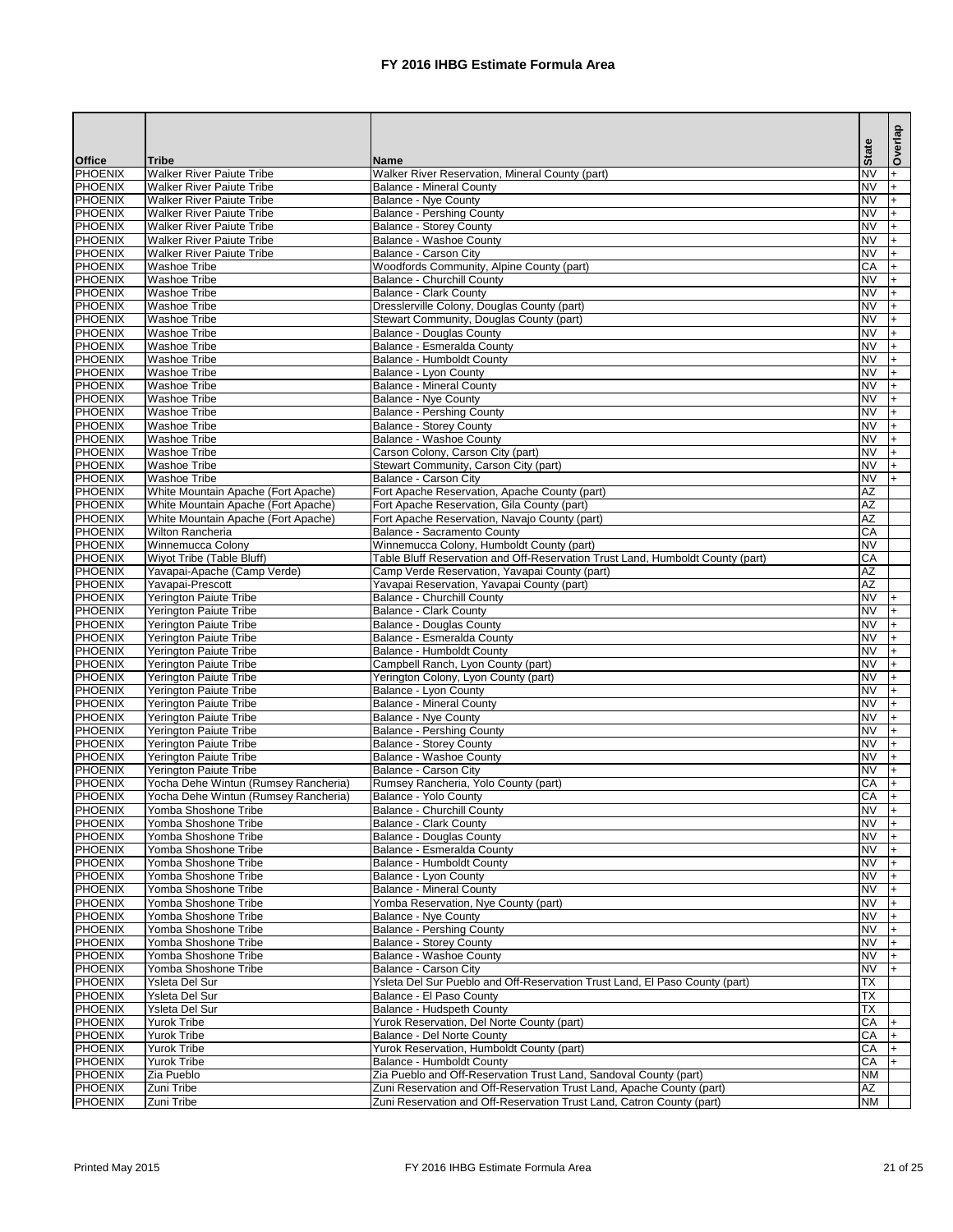| <b>Office</b>  | <b>Tribe</b> | <b>IName</b>                                                            |           |  |
|----------------|--------------|-------------------------------------------------------------------------|-----------|--|
| <b>PHOENIX</b> | IZuni Tribe  | [Zuni Reservation and Off-Reservation Trust Land, Cibola County (part)  | <b>NM</b> |  |
| <b>PHOENIX</b> | Zuni Tribe   | Zuni Reservation and Off-Reservation Trust Land, McKinley County (part) | <b>NM</b> |  |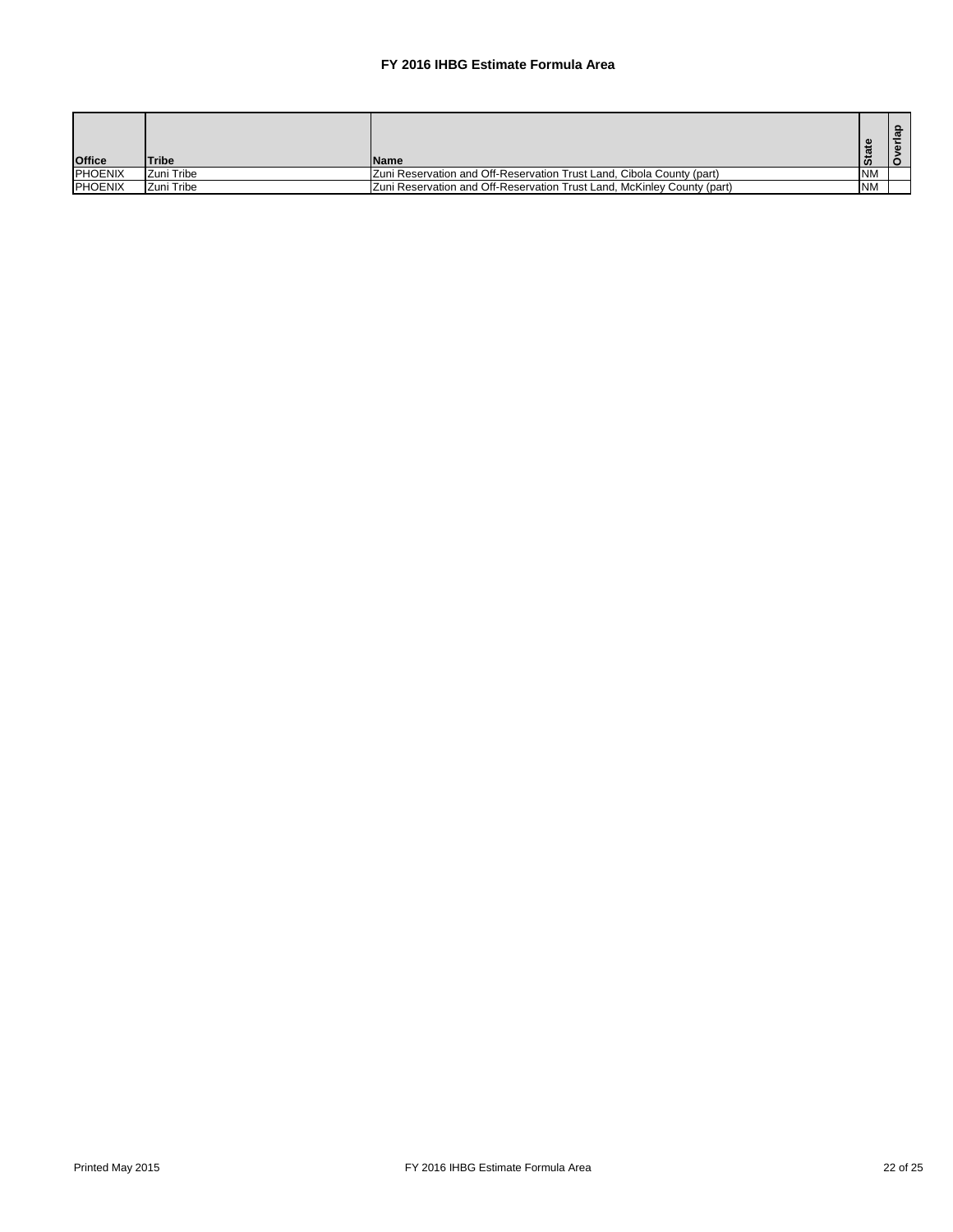|                                  |                                                                                  |                                                                                                                                | <b>State</b>                       | Overlap    |
|----------------------------------|----------------------------------------------------------------------------------|--------------------------------------------------------------------------------------------------------------------------------|------------------------------------|------------|
| <b>Office</b>                    | <b>Tribe</b>                                                                     | <b>Name</b>                                                                                                                    |                                    |            |
| <b>SEATTLE</b>                   | <b>Burns-Paiute Tribe</b>                                                        | Burns Paiute Colony and Off-Reservation Trust Land, Harney County (part)                                                       | OR                                 |            |
| <b>SEATTLE</b><br><b>SEATTLE</b> | <b>Burns-Paiute Tribe</b><br><b>Chehalis Confederated Tribes</b>                 | <b>Balance - Harney County</b><br>Chehalis Reservation, Grays Harbor County (part)                                             | OR<br>WA                           |            |
| <b>SEATTLE</b>                   | <b>Chehalis Confederated Tribes</b>                                              | Balance - Grays Harbor County                                                                                                  | WA                                 | $+$        |
| <b>SEATTLE</b>                   | <b>Chehalis Confederated Tribes</b>                                              | Balance - Mason County                                                                                                         | WA                                 | $+$        |
| <b>SEATTLE</b>                   | <b>Chehalis Confederated Tribes</b>                                              | Chehalis Reservation, Thurston County (part)                                                                                   | WA                                 | $+$        |
| <b>SEATTLE</b>                   | <b>Chehalis Confederated Tribes</b>                                              | <b>Balance - Thurston County</b>                                                                                               | <b>WA</b>                          | $+$        |
| <b>SEATTLE</b>                   | Coeur D'Alene Tribe                                                              | Coeur d'Alene Reservation, Benewah County (part)                                                                               | Ē<br>ID                            |            |
| <b>SEATTLE</b><br><b>SEATTLE</b> | Coeur D'Alene Tribe<br><b>Colville Confederated Tribes</b>                       | Coeur d'Alene Reservation, Kootenai County (part)<br>Colville Reservation and Off-Reservation Trust Land, Chelan County (part) | WA                                 |            |
| <b>SEATTLE</b>                   | <b>Colville Confederated Tribes</b>                                              | <b>Balance - Douglas County</b>                                                                                                | WA                                 |            |
| <b>SEATTLE</b>                   | <b>Colville Confederated Tribes</b>                                              | Colville Reservation and Off-Reservation Trust Land, Ferry County (part)                                                       | <b>WA</b>                          |            |
| <b>SEATTLE</b>                   | <b>Colville Confederated Tribes</b>                                              | Balance - Ferry County                                                                                                         | WA                                 |            |
| <b>SEATTLE</b>                   | <b>Colville Confederated Tribes</b>                                              | Colville Reservation and Off-Reservation Trust Land, Okanogan County (part)                                                    | <b>WA</b>                          |            |
| <b>SEATTLE</b>                   | <b>Colville Confederated Tribes</b>                                              | Balance - Okanogan County                                                                                                      | <b>WA</b>                          |            |
| <b>SEATTLE</b><br><b>SEATTLE</b> | <b>Colville Confederated Tribes</b><br>Coos, Lower Umpqua and Siuslaw Tribes     | <b>Balance - Stevens County</b><br>Coos, Lower Umpqua, and Siuslaw Reservation and Off-Reservation Trust Land, Coos County (p  | WA<br>OR                           |            |
| <b>SEATTLE</b>                   | Coos, Lower Umpqua and Siuslaw Tribes                                            | <b>Balance - Coos County</b>                                                                                                   | OR                                 | $+$        |
| <b>SEATTLE</b>                   | Coos, Lower Umpqua and Siuslaw Tribes                                            | Coos, Lower Umpqua, and Siuslaw Reservation and Off-Reservation Trust Land, Curry County (                                     | OR                                 | $+$        |
| <b>SEATTLE</b>                   | Coos, Lower Umpqua and Siuslaw Tribes                                            | <b>Balance - Curry County</b>                                                                                                  | CA                                 | $\ddot{}$  |
| <b>SEATTLE</b>                   | Coos, Lower Umpqua and Siuslaw Tribes                                            | <b>Balance - Douglas County</b>                                                                                                | OR                                 | $\ddot{}$  |
| <b>SEATTLE</b>                   | Coos, Lower Umpqua and Siuslaw Tribes                                            | Coos, Lower Umpqua, and Siuslaw Reservation and Off-Reservation Trust Land, Lane County (p                                     | OR                                 | $+$        |
| <b>SEATTLE</b>                   | Coos, Lower Umpqua and Siuslaw Tribes                                            | Balance - Lane County                                                                                                          | $\overline{OR}$                    | $\ddot{}$  |
| <b>SEATTLE</b><br><b>SEATTLE</b> | Coos, Lower Umpqua and Siuslaw Tribes<br>Coquille Indian Tribe                   | Balance - Lincoln County<br>Coquille Reservation and Off-Reservation Trust Land, Coos County (part)                            | $\overline{OR}$<br>$\overline{OR}$ | $+$<br>$+$ |
| <b>SEATTLE</b>                   | Coquille Indian Tribe                                                            | Balance - Coos County                                                                                                          | $\overline{OR}$                    | $+$        |
| <b>SEATTLE</b>                   | Coquille Indian Tribe                                                            | Coquille Reservation and Off-Reservation Trust Land,                                                                           | $\overline{OR}$                    | $+$        |
| <b>SEATTLE</b>                   | Coquille Indian Tribe                                                            | <b>Balance - Curry County</b>                                                                                                  | $\overline{OR}$                    | $+$        |
| <b>SEATTLE</b>                   | Coquille Indian Tribe                                                            | <b>Balance - Douglas County</b>                                                                                                | $\overline{OR}$                    | $+$        |
| <b>SEATTLE</b>                   | Coquille Indian Tribe                                                            | Balance - Jackson County                                                                                                       | $\overline{OR}$                    | $+$        |
| <b>SEATTLE</b>                   | Coquille Indian Tribe                                                            | Balance - Lane County                                                                                                          | $\overline{OR}$                    | $+$        |
| <b>SEATTLE</b><br><b>SEATTLE</b> | Cow Creek Band of Umpqua Indians<br>Cow Creek Band of Umpqua Indians             | Balance - Coos County<br><b>Balance - Deschutes County</b>                                                                     | $\overline{OR}$<br>$\overline{OR}$ | $\ddot{}$  |
| SEATTLE                          | Cow Creek Band of Umpqua Indians                                                 | Cow Creek Reservation, Douglas County (part)                                                                                   | OR.                                | $ + $      |
| <b>SEATTLE</b>                   | Cow Creek Band of Umpqua Indians                                                 | <b>Balance - Douglas County</b>                                                                                                | OR.                                | $+$        |
| <b>SEATTLE</b>                   | Cow Creek Band of Umpqua Indians                                                 | Balance - Jackson County                                                                                                       | OR.                                |            |
| <b>SEATTLE</b>                   | Cow Creek Band of Umpqua Indians                                                 | Balance - Josephine County                                                                                                     | OR.                                |            |
| <b>SEATTLE</b>                   | Cow Creek Band of Umpqua Indians                                                 | Balance - Klamath County                                                                                                       | OR.                                |            |
| <b>SEATTLE</b><br><b>SEATTLE</b> | Cow Creek Band of Umpqua Indians<br><b>Cowlitz Tribe</b>                         | Balance - Lane County<br><b>Balance - Clark County</b>                                                                         | IOR.<br><b>WA</b>                  |            |
| <b>SEATTLE</b>                   | <b>Cowlitz Tribe</b>                                                             | <b>Balance - Cowlitz County</b>                                                                                                | WA                                 |            |
| <b>SEATTLE</b>                   | <b>Cowlitz Tribe</b>                                                             | <b>Balance - Lewis County</b>                                                                                                  | <b>WA</b>                          |            |
| <b>SEATTLE</b>                   | <b>Grand Ronde Confederated Tribes</b>                                           | <b>Balance - Marion County</b>                                                                                                 | OR.                                |            |
| <b>SEATTLE</b>                   | <b>Grand Ronde Confederated Tribes</b>                                           | Balance - Multnomah County                                                                                                     | <b>OR</b>                          |            |
| <b>SEATTLE</b>                   | <b>Grand Ronde Confederated Tribes</b>                                           | Grand Ronde Reservation, Polk County (part)                                                                                    | IOR.                               |            |
| <b>SEATTLE</b><br><b>SEATTLE</b> | <b>Grand Ronde Confederated Tribes</b>                                           | Balance - Polk County<br>Balance - Tillamook County                                                                            | IOR.<br>IOR.                       |            |
| <b>SEATTLE</b>                   | <b>Grand Ronde Confederated Tribes</b><br><b>Grand Ronde Confederated Tribes</b> | Balance - Washington County                                                                                                    | OR.                                |            |
| <b>SEATTLE</b>                   | <b>Grand Ronde Confederated Tribes</b>                                           | Grand Ronde Reservation, Yamhill County (part)                                                                                 | OR.                                |            |
| <b>SEATTLE</b>                   | <b>Grand Ronde Confederated Tribes</b>                                           | <b>Balance - Yamhill County</b>                                                                                                | IOR.                               |            |
| <b>SEATTLE</b>                   | Hoh Indian Tribe                                                                 | Balance - Clallam County                                                                                                       | <b>WA</b>                          |            |
| <b>SEATTLE</b>                   | Hoh Indian Tribe                                                                 | Balance - Grays Harbor County                                                                                                  | <b>WA</b>                          |            |
| <b>SEATTLE</b>                   | Hoh Indian Tribe                                                                 | Hoh Reservation, Jefferson County (part)                                                                                       | <b>WA</b>                          |            |
| <b>SEATTLE</b><br><b>SEATTLE</b> | Jamestown S'Klallam Tribe<br>Jamestown S'Klallam Tribe                           | Jamestown S'Klallam Reservation and Off-Reservation Trust Land, Clallam County (part)<br>Balance - Clallam County              | <b>WA</b><br><b>WA</b>             |            |
| <b>SEATTLE</b>                   | Jamestown S'Klallam Tribe                                                        | <b>Balance - Jefferson County</b>                                                                                              | <b>WA</b>                          |            |
| <b>SEATTLE</b>                   | Kalispel Indian Community                                                        | Kalispel Reservation, Pend Oreille County (part)                                                                               | <b>WA</b>                          |            |
| <b>SEATTLE</b>                   | Kalispel Indian Community                                                        | Kalispel Reservation, Spokane County (part)                                                                                    | <b>WA</b>                          |            |
| <b>SEATTLE</b>                   | <b>Klamath Tribes</b>                                                            | Klamath Reservation, Klamath County (part)                                                                                     | OR.                                |            |
| <b>SEATTLE</b>                   | <b>Klamath Tribes</b>                                                            | Balance - Klamath County                                                                                                       | IOR.                               |            |
| <b>SEATTLE</b>                   | Kootenai Tribe                                                                   | Kootenai Reservation, Boundary County (part)                                                                                   | ID<br><b>WA</b>                    |            |
| <b>SEATTLE</b><br><b>SEATTLE</b> | Lower Elwha Tribal Community<br>Lower Elwha Tribal Community                     | Lower Elwha Reservation and Off-Reservation Trust Land, Clallam County (part)<br><b>Balance - Clallam County</b>               | <b>WA</b>                          |            |
| <b>SEATTLE</b>                   | Lummi Tribe                                                                      | Lummi Reservation, Whatcom County (part)                                                                                       | <b>WA</b>                          |            |
| <b>SEATTLE</b>                   | Lummi Tribe                                                                      | Whatcom County (part)                                                                                                          | <b>WA</b>                          |            |
| <b>SEATTLE</b>                   | Makah Indian Tribe                                                               | Makah Reservation, Clallam County (part)                                                                                       | <b>WA</b>                          |            |
| <b>SEATTLE</b>                   | Muckleshoot Indian Tribe                                                         | Muckleshoot Reservation and Off-Reservation Trust Land, King County (part)                                                     | WA                                 |            |
| <b>SEATTLE</b><br><b>SEATTLE</b> | Muckleshoot Indian Tribe                                                         | Muckleshoot Reservation and Off-Reservation Trust Land, Pierce County (part)                                                   | WA<br>ID                           |            |
| <b>SEATTLE</b>                   | Nez Perce Tribe<br>Nez Perce Tribe                                               | Nez Perce Reservation, Clearwater County (part)<br>Nez Perce Reservation, Idaho County (part)                                  | ID                                 |            |
| <b>SEATTLE</b>                   | Nez Perce Tribe                                                                  | Nez Perce Reservation, Lewis County (part)                                                                                     | lid                                |            |
|                                  |                                                                                  |                                                                                                                                |                                    |            |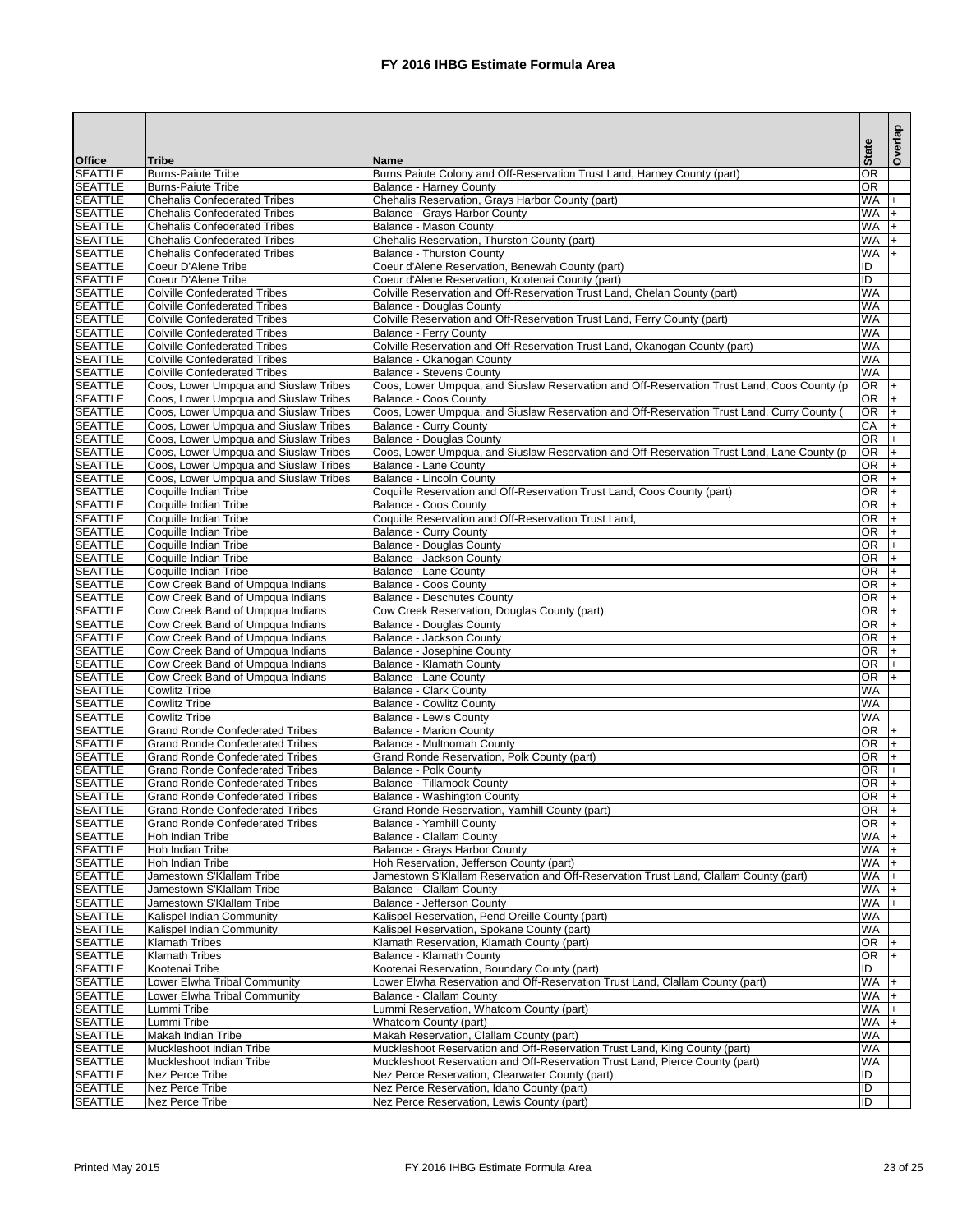|                                  |                                                                                  |                                                                                                                                                            |                          | Overlap  |
|----------------------------------|----------------------------------------------------------------------------------|------------------------------------------------------------------------------------------------------------------------------------------------------------|--------------------------|----------|
| <b>Office</b>                    | <b>Tribe</b>                                                                     | <b>Name</b>                                                                                                                                                | <b>State</b>             |          |
| <b>SEATTLE</b>                   | <b>Nez Perce Tribe</b>                                                           | Nez Perce Reservation, Nez Perce County (part)                                                                                                             | ID                       |          |
| <b>SEATTLE</b>                   | Nisqually Indian Community                                                       | Nisqually Reservation, Pierce County (part)                                                                                                                | WA                       | l+       |
| <b>SEATTLE</b>                   | Nisqually Indian Community                                                       | Pierce County (part)                                                                                                                                       | <b>WA</b>                | I+       |
| <b>SEATTLE</b><br><b>SEATTLE</b> | Nisqually Indian Community<br>Nisqually Indian Community                         | Nisqually Reservation, Thurston County (part)<br><b>Balance - Thurston County</b>                                                                          | <b>WA</b><br><b>WA</b>   | l+<br>I+ |
| <b>SEATTLE</b>                   | Nooksack Tribe                                                                   | Nooksack Reservation and Off-Reservation Trust Land, Whatcom County (part)                                                                                 | <b>WA</b>                |          |
| <b>SEATTLE</b>                   | Nooksack Tribe                                                                   | <b>Balance - Whatcom County</b>                                                                                                                            | <b>WA</b>                |          |
| <b>SEATTLE</b>                   | Port Gamble Indian Community                                                     | Port Gamble Reservation, Kitsap County (part)                                                                                                              | <b>WA</b>                |          |
| <b>SEATTLE</b>                   | Port Gamble Indian Community                                                     | <b>Balance - Kitsap County</b>                                                                                                                             | <b>WA</b>                |          |
| <b>SEATTLE</b>                   | <b>Puyallup Tribe</b>                                                            | Puyallup Reservation and Off-Reservation Trust Land, King County (part)                                                                                    | <b>WA</b>                |          |
| <b>SEATTLE</b>                   | Puyallup Tribe                                                                   | Puyallup Reservation and Off-Reservation Trust Land, Pierce County (part)                                                                                  | <b>WA</b>                |          |
| <b>SEATTLE</b><br><b>SEATTLE</b> | Puyallup Tribe<br>Quileute Tribe                                                 | <b>Balance - Pierce County</b>                                                                                                                             | <b>WA</b><br><b>WA</b>   |          |
| <b>SEATTLE</b>                   | <b>Quinault Tribe</b>                                                            | Quileute Reservation, Clallam County (part)<br>Quinault Reservation, Grays Harbor County (part)                                                            | <b>WA</b>                | I+       |
| <b>SEATTLE</b>                   | <b>Quinault Tribe</b>                                                            | <b>Balance - Grays Harbor County</b>                                                                                                                       | <b>WA</b>                |          |
| <b>SEATTLE</b>                   | <b>Quinault Tribe</b>                                                            | Quinault Reservation, Jefferson County (part)                                                                                                              | <b>WA</b>                |          |
| <b>SEATTLE</b>                   | <b>Quinault Tribe</b>                                                            | Balance - Jefferson County                                                                                                                                 | <b>WA</b>                |          |
| <b>SEATTLE</b>                   | Samish Nation                                                                    | <b>Balance - Island County</b>                                                                                                                             | <b>WA</b>                |          |
| <b>SEATTLE</b>                   | Samish Nation                                                                    | Balance - San Juan County, San Juan County                                                                                                                 | <b>WA</b>                |          |
| <b>SEATTLE</b>                   | Samish Nation                                                                    | Samish, Skagit County (part)                                                                                                                               | <b>WA</b>                |          |
| <b>SEATTLE</b><br><b>SEATTLE</b> | Samish Nation<br>Samish Nation                                                   | <b>Balance - Skagit County</b><br><b>Balance - Snohomish County</b>                                                                                        | <b>WA</b><br><b>WA</b>   |          |
| <b>SEATTLE</b>                   | <b>Samish Nation</b>                                                             | <b>Balance - Whatcom County</b>                                                                                                                            | <b>WA</b>                |          |
| <b>SEATTLE</b>                   | Sauk-Suiattle Indian Tribe                                                       | <b>Balance - King County</b>                                                                                                                               | <b>WA</b>                |          |
| <b>SEATTLE</b>                   | Sauk-Suiattle Indian Tribe                                                       | <b>Balance - Pierce County</b>                                                                                                                             | <b>WA</b>                |          |
| <b>SEATTLE</b>                   | Sauk-Suiattle Indian Tribe                                                       | Sauk-Suiattle Reservation, Skagit County (part)                                                                                                            | <b>WA</b>                |          |
| <b>SEATTLE</b>                   | Sauk-Suiattle Indian Tribe                                                       | Sauk-Suiattle Reservation, Snohomish County (part)                                                                                                         | <b>WA</b>                |          |
| <b>SEATTLE</b>                   | Sauk-Suiattle Indian Tribe                                                       | <b>Balance - Snohomish County</b>                                                                                                                          | <b>WA</b>                |          |
| <b>SEATTLE</b>                   | Shoalwater Bay Tribe                                                             | Shoalwater Bay Reservation and Off-Reservation Trust Land, Pacific County (part)                                                                           | <b>WA</b>                |          |
| <b>SEATTLE</b><br><b>SEATTLE</b> | Shoalwater Bay Tribe                                                             | Balance - Pacific County                                                                                                                                   | <b>WA</b><br>ID          |          |
| <b>SEATTLE</b>                   | Shoshone-Bannock Tribes, Ft. Hall Res.<br>Shoshone-Bannock Tribes, Ft. Hall Res. | Fort Hall Reservation and Off-Reservation Trust Land, Bannock County (part)<br>Fort Hall Reservation and Off-Reservation Trust Land, Bingham County (part) | $\overline{D}$           |          |
| <b>SEATTLE</b>                   | Shoshone-Bannock Tribes, Ft. Hall Res.                                           | Fort Hall Reservation and Off-Reservation Trust Land, Caribou County (part)                                                                                | $\overline{\mathsf{ID}}$ |          |
| <b>SEATTLE</b>                   | Shoshone-Bannock Tribes, Ft. Hall Res.                                           | Fort Hall Reservation and Off-Reservation Trust Land, Power County (part)                                                                                  | ID                       |          |
| <b>SEATTLE</b>                   | <b>Siletz Confederated Tribes</b>                                                | <b>Balance - Benton County</b>                                                                                                                             | IOR.                     | I+       |
| <b>SEATTLE</b>                   | <b>Siletz Confederated Tribes</b>                                                | <b>Balance - Clackamas County</b>                                                                                                                          | IOR.                     |          |
| <b>SEATTLE</b>                   | <b>Siletz Confederated Tribes</b>                                                | <b>Balance - Lane County</b>                                                                                                                               | IOR.                     |          |
| <b>SEATTLE</b>                   | <b>Siletz Confederated Tribes</b>                                                | Siletz Reservation and Off-Reservation Trust Land, Lincoln County (part)                                                                                   | IOR.                     |          |
| <b>SEATTLE</b><br><b>SEATTLE</b> | <b>Siletz Confederated Tribes</b><br><b>Siletz Confederated Tribes</b>           | <b>Balance - Lincoln County</b><br>Balance - Linn County                                                                                                   | IOR.<br><b>OR</b>        |          |
| <b>SEATTLE</b>                   | <b>Siletz Confederated Tribes</b>                                                | <b>Balance - Marion County</b>                                                                                                                             | <b>OR</b>                |          |
| <b>SEATTLE</b>                   | <b>Siletz Confederated Tribes</b>                                                | Balance - Multnomah County                                                                                                                                 | <b>OR</b>                |          |
| <b>SEATTLE</b>                   | <b>Siletz Confederated Tribes</b>                                                | <b>Balance - Polk County</b>                                                                                                                               | <b>OR</b>                |          |
| <b>SEATTLE</b>                   | <b>Siletz Confederated Tribes</b>                                                | Balance - Tillamook County                                                                                                                                 | <b>OR</b>                |          |
| <b>SEATTLE</b>                   | <b>Siletz Confederated Tribes</b>                                                | Balance - Washington County                                                                                                                                | <b>OR</b>                |          |
| <b>SEATTLE</b>                   | <b>Siletz Confederated Tribes</b>                                                | <b>Balance - Yamhill County</b>                                                                                                                            | <b>OR</b>                |          |
| <b>SEATTLE</b><br><b>SEATTLE</b> | Skokomish Indian Tribe<br><b>Skokomish Indian Tribe</b>                          | Skokomish Reservation, Mason County (part)<br>Balance - Mason County                                                                                       | <b>WA</b><br><b>WA</b>   |          |
| <b>SEATTLE</b>                   | Snoqualmie                                                                       | <b>Balance - King County</b>                                                                                                                               | <b>WA</b>                |          |
| <b>SEATTLE</b>                   | Snoqualmie                                                                       | <b>Balance - Snohomish County</b>                                                                                                                          | <b>WA</b>                |          |
| <b>SEATTLE</b>                   | Spokane Tribe                                                                    | Spokane Reservation, Lincoln County (part)                                                                                                                 | <b>WA</b>                |          |
| <b>SEATTLE</b>                   | <b>Spokane Tribe</b>                                                             | <b>Balance - Lincoln County</b>                                                                                                                            | <b>WA</b>                |          |
| <b>SEATTLE</b>                   | <b>Spokane Tribe</b>                                                             | <b>Balance - Pend Oreille County</b>                                                                                                                       | <b>WA</b>                |          |
| <b>SEATTLE</b>                   | <b>Spokane Tribe</b>                                                             | <b>Balance - Spokane County</b>                                                                                                                            | <b>WA</b>                |          |
| <b>SEATTLE</b>                   | Spokane Tribe                                                                    | Spokane Reservation, Stevens County (part)                                                                                                                 | <b>WA</b>                |          |
| <b>SEATTLE</b><br><b>SEATTLE</b> | Squaxin Island Tribe<br>Squaxin Island Tribe                                     | Balance - Grays Harbor County<br>Squaxin Island Reservation and Trust Lands, Mason County (part)                                                           | WA.<br><b>WA</b>         |          |
| <b>SEATTLE</b>                   | Squaxin Island Tribe                                                             | <b>Balance - Mason County</b>                                                                                                                              | <b>WA</b>                |          |
| <b>SEATTLE</b>                   | Squaxin Island Tribe                                                             | <b>Balance - Thurston County</b>                                                                                                                           | <b>WA</b>                |          |
| <b>SEATTLE</b>                   | Stillaguamish Tribe                                                              | Stillaguamish Reservation, Snohomish County (part)                                                                                                         | <b>WA</b>                |          |
| <b>SEATTLE</b>                   | Stillaguamish Tribe                                                              | <b>Balance - Snohomish County</b>                                                                                                                          | <b>WA</b>                |          |
| <b>SEATTLE</b>                   | <b>Suquamish Tribe</b>                                                           | <b>Balance - King County</b>                                                                                                                               | <b>WA</b>                |          |
| <b>SEATTLE</b>                   | <b>Suquamish Tribe</b>                                                           | Port Madison Reservation, Kitsap County (part)                                                                                                             | <b>WA</b>                |          |
| <b>SEATTLE</b>                   | Suquamish Tribe                                                                  | <b>Balance - Kitsap County</b>                                                                                                                             | <b>WA</b>                |          |
| <b>SEATTLE</b><br><b>SEATTLE</b> | Suquamish Tribe<br>Suquamish Tribe                                               | <b>Balance - Mason County</b><br>Balance - Pierce County                                                                                                   | <b>WA</b><br><b>WA</b>   |          |
| <b>SEATTLE</b>                   | <b>Suquamish Tribe</b>                                                           | <b>Balance - Snohomish County</b>                                                                                                                          | <b>WA</b>                |          |
| <b>SEATTLE</b>                   | <b>Suquamish Tribe</b>                                                           | Balance - Thurston County                                                                                                                                  | <b>WA</b>                |          |
| <b>SEATTLE</b>                   | Swinomish Indians                                                                | Swinomish Reservation, Skagit County (part)                                                                                                                | <b>WA</b>                |          |
| <b>SEATTLE</b>                   | Swinomish Indians                                                                | Balance - Skagit Co                                                                                                                                        | WA                       | l+       |
| <b>SEATTLE</b>                   | <b>Tulalip Tribes</b>                                                            | Tulalip Reservation, Snohomish County (part)                                                                                                               | <b>WA</b>                | $+$      |